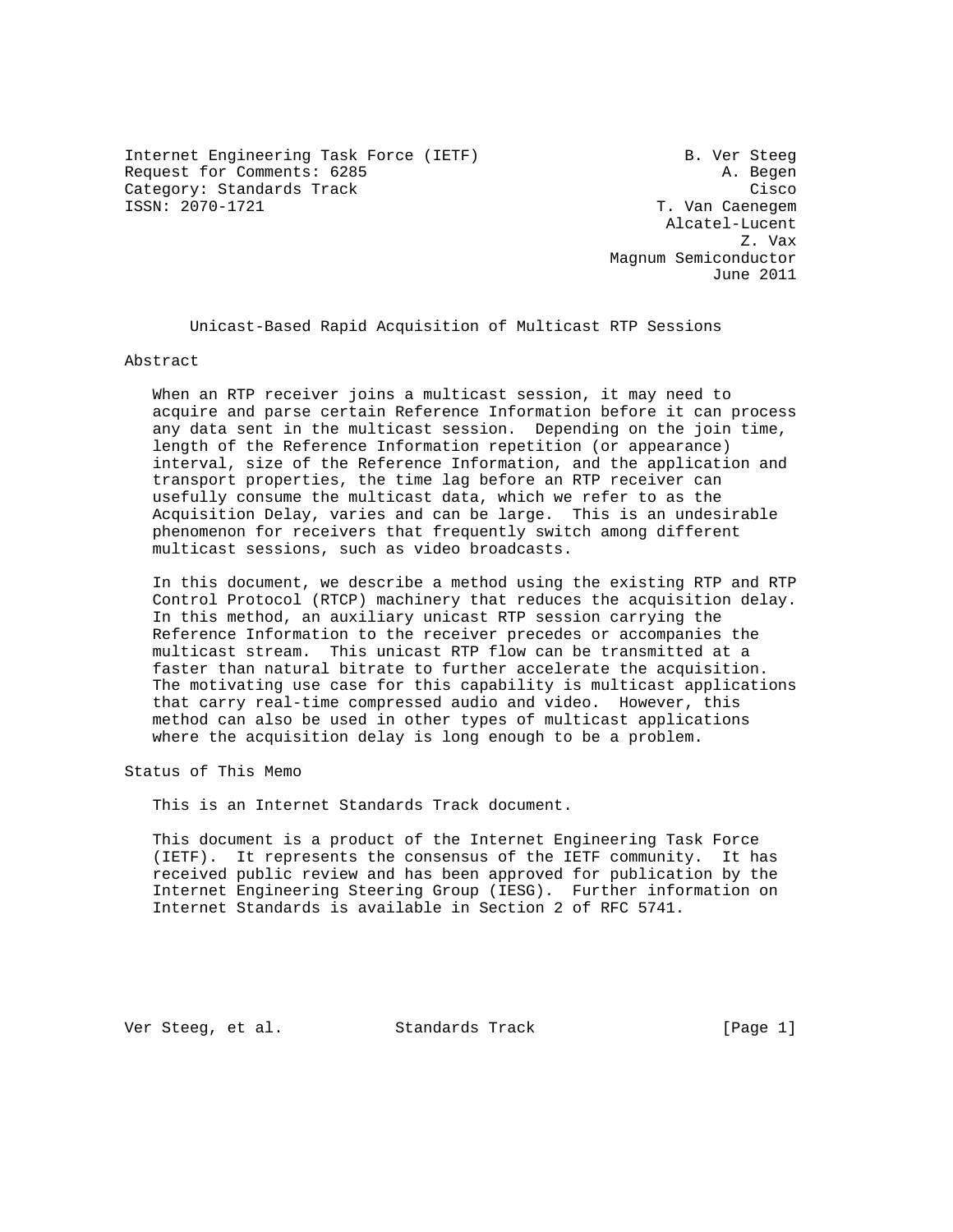Information about the current status of this document, any errata, and how to provide feedback on it may be obtained at http://www.rfc-editor.org/info/rfc6285.

## Copyright Notice

 Copyright (c) 2011 IETF Trust and the persons identified as the document authors. All rights reserved.

 This document is subject to BCP 78 and the IETF Trust's Legal Provisions Relating to IETF Documents (http://trustee.ietf.org/license-info) in effect on the date of publication of this document. Please review these documents carefully, as they describe your rights and restrictions with respect to this document. Code Components extracted from this document must include Simplified BSD License text as described in Section 4.e of the Trust Legal Provisions and are provided without warranty as described in the Simplified BSD License.

 This document may contain material from IETF Documents or IETF Contributions published or made publicly available before November 10, 2008. The person(s) controlling the copyright in some of this material may not have granted the IETF Trust the right to allow modifications of such material outside the IETF Standards Process. Without obtaining an adequate license from the person(s) controlling the copyright in such materials, this document may not be modified outside the IETF Standards Process, and derivative works of it may not be created outside the IETF Standards Process, except to format it for publication as an RFC or to translate it into languages other than English.

Table of Contents

| 1.1. Acquisition of RTP Streams vs. RTP Sessions 6          |  |  |  |  |
|-------------------------------------------------------------|--|--|--|--|
|                                                             |  |  |  |  |
| 2.1                                                         |  |  |  |  |
|                                                             |  |  |  |  |
| 4. Elements of Delay in Multicast Applications 8            |  |  |  |  |
| 5. Protocol Design Considerations and Their Effect on       |  |  |  |  |
| Resource Management for Rapid Acquisition 10                |  |  |  |  |
| Rapid Acquisition of Multicast RTP Sessions (RAMS) 12<br>б. |  |  |  |  |
|                                                             |  |  |  |  |
|                                                             |  |  |  |  |
| 6.3. Synchronization of Primary Multicast Streams 24        |  |  |  |  |
| 6.4. Burst Shaping and Congestion Control in RAMS 25        |  |  |  |  |
| 6.5.                                                        |  |  |  |  |
| 7. Encoding of the Signaling Protocol in RTCP 28            |  |  |  |  |
|                                                             |  |  |  |  |

Ver Steeg, et al. Standards Track [Page 2]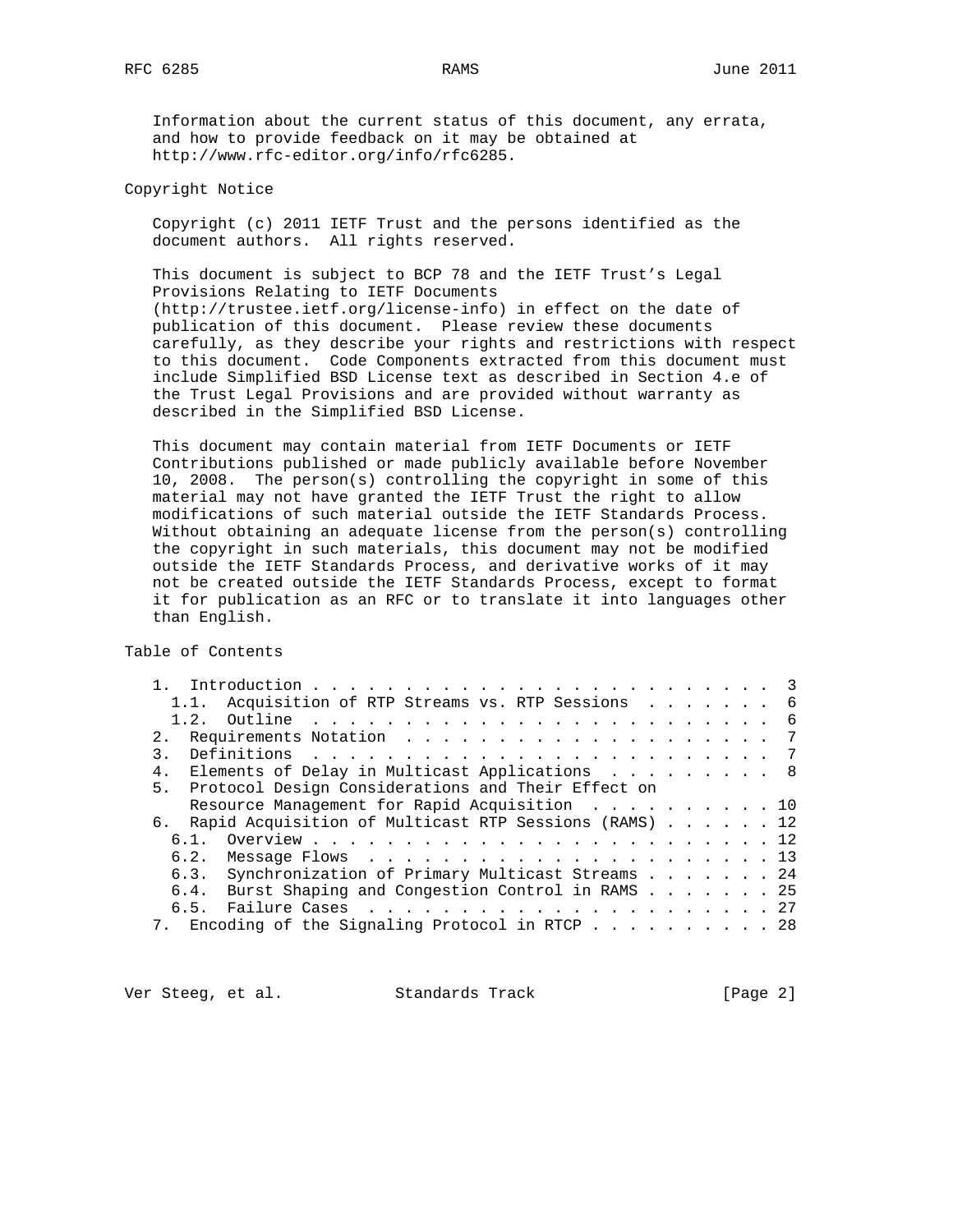| 7.1.1. Vendor-Neutral Extensions 30             |  |  |  |  |  |
|-------------------------------------------------|--|--|--|--|--|
| 7.1.2. Private Extensions 30                    |  |  |  |  |  |
| 7.2.                                            |  |  |  |  |  |
|                                                 |  |  |  |  |  |
| 7.3.1. Response Code Definitions 37             |  |  |  |  |  |
|                                                 |  |  |  |  |  |
|                                                 |  |  |  |  |  |
|                                                 |  |  |  |  |  |
|                                                 |  |  |  |  |  |
| 8.3. Example and Discussion 41                  |  |  |  |  |  |
| $\mathsf{q}$                                    |  |  |  |  |  |
| 10. Security Considerations 45                  |  |  |  |  |  |
|                                                 |  |  |  |  |  |
| 11.1. Registration of SDP Attributes 48         |  |  |  |  |  |
| 11.2. Registration of SDP Attribute Values 48   |  |  |  |  |  |
| 11.3. Registration of FMT Values 48             |  |  |  |  |  |
| 11.4. SFMT Values for RAMS Messages Registry 48 |  |  |  |  |  |
| 11.5. RAMS TLV Space Registry 49                |  |  |  |  |  |
| 11.6. RAMS Response Code Space Registry 50      |  |  |  |  |  |
|                                                 |  |  |  |  |  |
|                                                 |  |  |  |  |  |
|                                                 |  |  |  |  |  |
| 14.1. Normative References 52                   |  |  |  |  |  |
| 14.2. Informative References 54                 |  |  |  |  |  |
|                                                 |  |  |  |  |  |

# 1. Introduction

 Most multicast flows carry a stream of inter-related data. Receivers need to acquire certain information to start processing any data sent in the multicast session. This document refers to this information as Reference Information. The Reference Information is conventionally sent periodically in the multicast session (although its content can change over time) and usually consists of items such as a description of the schema for the rest of the data, references to which data to process, encryption information including keys, and any other information required to process the data in the multicast stream [IC2009].

 Real-time multicast applications require receivers to buffer data. Receivers may have to buffer data to smooth out the network jitter, to allow loss-repair methods such as Forward Error Correction and retransmission to recover the missing packets, and to satisfy the data-processing requirements of the application layer.

 When a receiver joins a multicast session, it has no control over what point in the flow is currently being transmitted. Sometimes the receiver might join the session right before the Reference

Ver Steeg, et al. Standards Track [Page 3]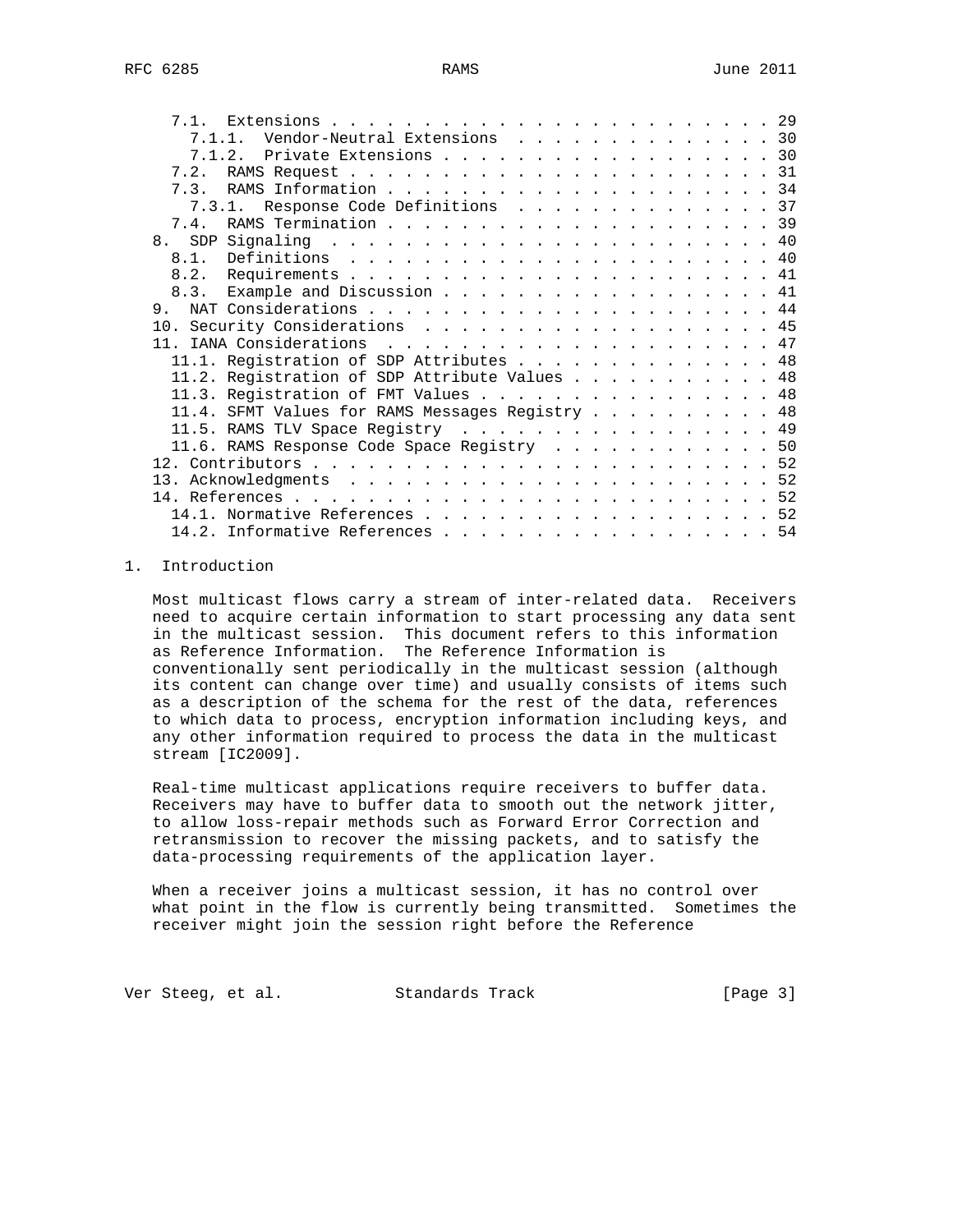Information is sent in the session. In this case, the required waiting time is usually minimal. Other times, the receiver might join the session right after the Reference Information has been transmitted. In this case, the receiver has to wait for the Reference Information to appear again in the flow before it can start processing any multicast data. In some other cases, the Reference Information is not contiguous in the flow but dispersed over a large period, which forces the receiver to wait for the whole Reference Information to arrive before starting to process the rest of the data.

 The net effect of waiting for the Reference Information and waiting for various buffers to fill up is that receivers can experience significantly large delays in data processing. In this document, we refer to the difference between the time an RTP receiver wants to join the multicast session and the time the RTP receiver acquires all the necessary Reference Information as the Acquisition Delay. The acquisition delay might not be the same for different receivers; it usually varies depending on the join time, length of the Reference Information repetition (or appearance) interval, and size of the Reference Information, as well as the application and transport properties.

 The varying nature of the acquisition delay adversely affects the receivers that frequently switch among multicast sessions. While this problem equally applies to both any-source multicast (ASM) and source-specific multicast (SSM) applications, in this specification we address it for the SSM-based applications by describing a method that uses the fundamental tools offered by the existing RTP and RTCP protocols [RFC3550]. In this method, either the multicast source (or the distribution source in an SSM session) retains the Reference Information for a period after its transmission, or an intermediary network element (that we refer to as Retransmission Server) joins the multicast session and continuously caches the Reference Information as it is sent in the session and acts as a feedback target (see [RFC5760]) for the session. When an RTP receiver wishes to join the same multicast session, instead of simply issuing a Source Filtering Group Management Protocol (SFGMP) Join message, it sends a request to the feedback target for the session and asks for the Reference Information. The retransmission server starts a new unicast RTP (retransmission) session and sends the Reference Information to the RTP receiver over that session. If there is residual bandwidth, the retransmission server might burst the Reference Information faster than its natural rate. As soon as the receiver acquires the Reference Information, it can join the multicast session and start processing the multicast data. A simplified network diagram showing this method through an intermediary network element is depicted in Figure 1.

Ver Steeg, et al. Standards Track [Page 4]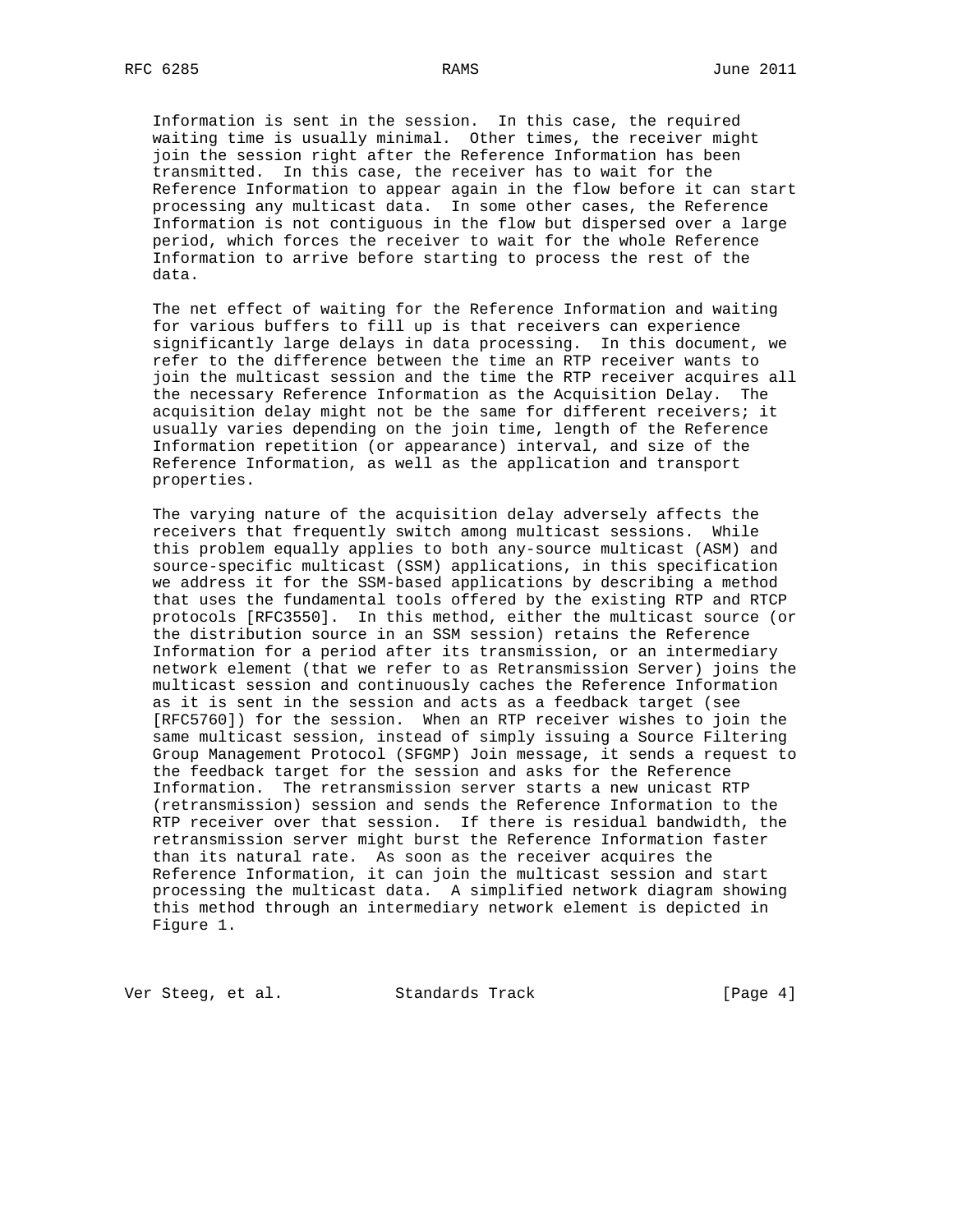This method potentially reduces the acquisition delay. We refer to this method as Unicast-Based Rapid Acquisition of Multicast RTP Sessions. A primary use case for this method is to reduce the channel-change times in IPTV networks where compressed video streams are multicast in different SSM sessions and viewers randomly join these sessions.



 -------> Multicast RTP Flow .......> Unicast RTP Flow

Figure 1: Rapid Acquisition through an Intermediary Network Element

 A principle design goal in this solution is to use the existing tools in the RTP/RTCP protocol family. This improves the versatility of the existing implementations and promotes faster deployment and better interoperability. To this effect, we use the unicast retransmission support of RTP [RFC4588] and the capabilities of RTCP to handle the signaling needed to accomplish the acquisition.

 A reasonable effort has been made in this specification to design a solution that reliably works in both engineered and best-effort networks. However, a proper congestion control combined with the desired behavior of this solution is difficult to achieve. Rather, this solution has been designed based on the assumption that the retransmission server and the RTP receivers have some knowledge about where the bottleneck between them is. This assumption does not generally hold unless both the retransmission server and the RTP receivers are in the same edge network. Thus, this solution should

Ver Steeg, et al. Standards Track [Page 5]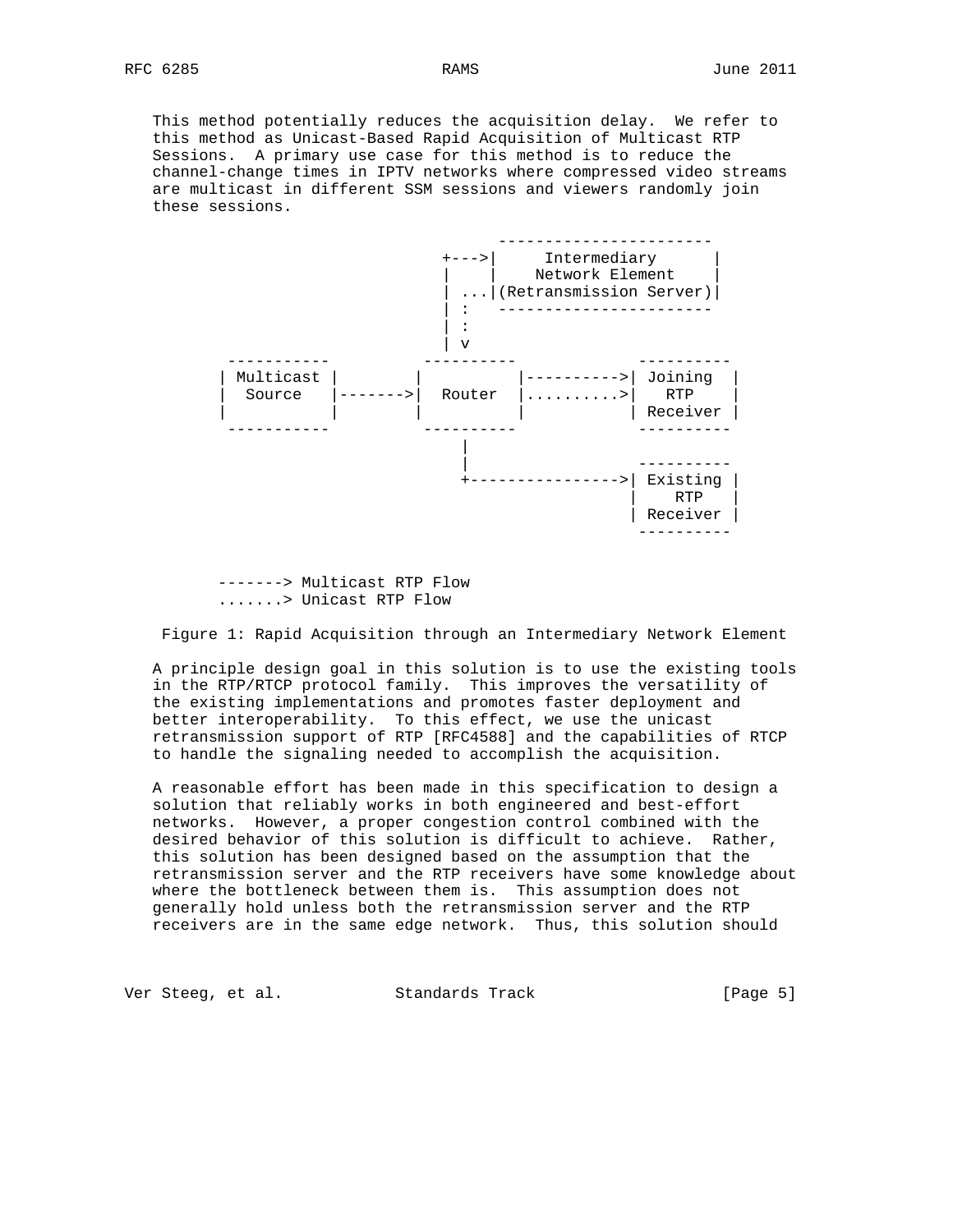not be used across any best-effort path of the Internet. Furthermore, this solution should only be used in networks that are already carrying non-congestion-responsive multicast traffic and have throttling mechanisms in the retransmission servers to ensure the (unicast) burst traffic is a known constant upper-bound multiplier on the multicast load.

## 1.1. Acquisition of RTP Streams vs. RTP Sessions

 In this memo, we describe a protocol that handles the rapid acquisition of a single multicast RTP session (called a primary multicast RTP session) carrying one or more RTP streams (called primary multicast streams). If desired, multiple instances of this protocol may be run in parallel to acquire multiple RTP sessions simultaneously.

 When an RTP receiver requests the Reference Information from the retransmission server, it can opt to rapidly acquire a specific subset of the available RTP streams in the primary multicast RTP session. Alternatively, the RTP receiver can request the rapid acquisition of all of the RTP streams in that RTP session. Regardless of how many RTP streams are requested by the RTP receiver or how many will be actually sent by the retransmission server, only one unicast RTP session will be established by the retransmission server. This unicast RTP session is separate from the associated primary multicast RTP session. As a result, there are always two different RTP sessions in a single instance of the rapid acquisition protocol: (i) the primary multicast RTP session with its associated unicast feedback and (ii) the unicast RTP session.

 If the RTP receiver wants to rapidly acquire multiple RTP sessions simultaneously, separate unicast RTP sessions will be established for each of them.

# 1.2. Outline

 The rest of this specification is as follows. Section 3 provides a list of the definitions frequently used in this document. In Section 4, we describe the delay components in generic multicast applications. Section 5 presents an overview of the protocol design considerations for rapid acquisition. We provide the protocol details of the rapid acquisition method in Sections 6 and 7. Sections 8 and 9 discuss the Session Description Protocol (SDP) signaling issues with examples and NAT-related issues, respectively. Finally, Section 10 discusses the security considerations, and Section 11 details the IANA considerations.

Ver Steeg, et al. Standards Track [Page 6]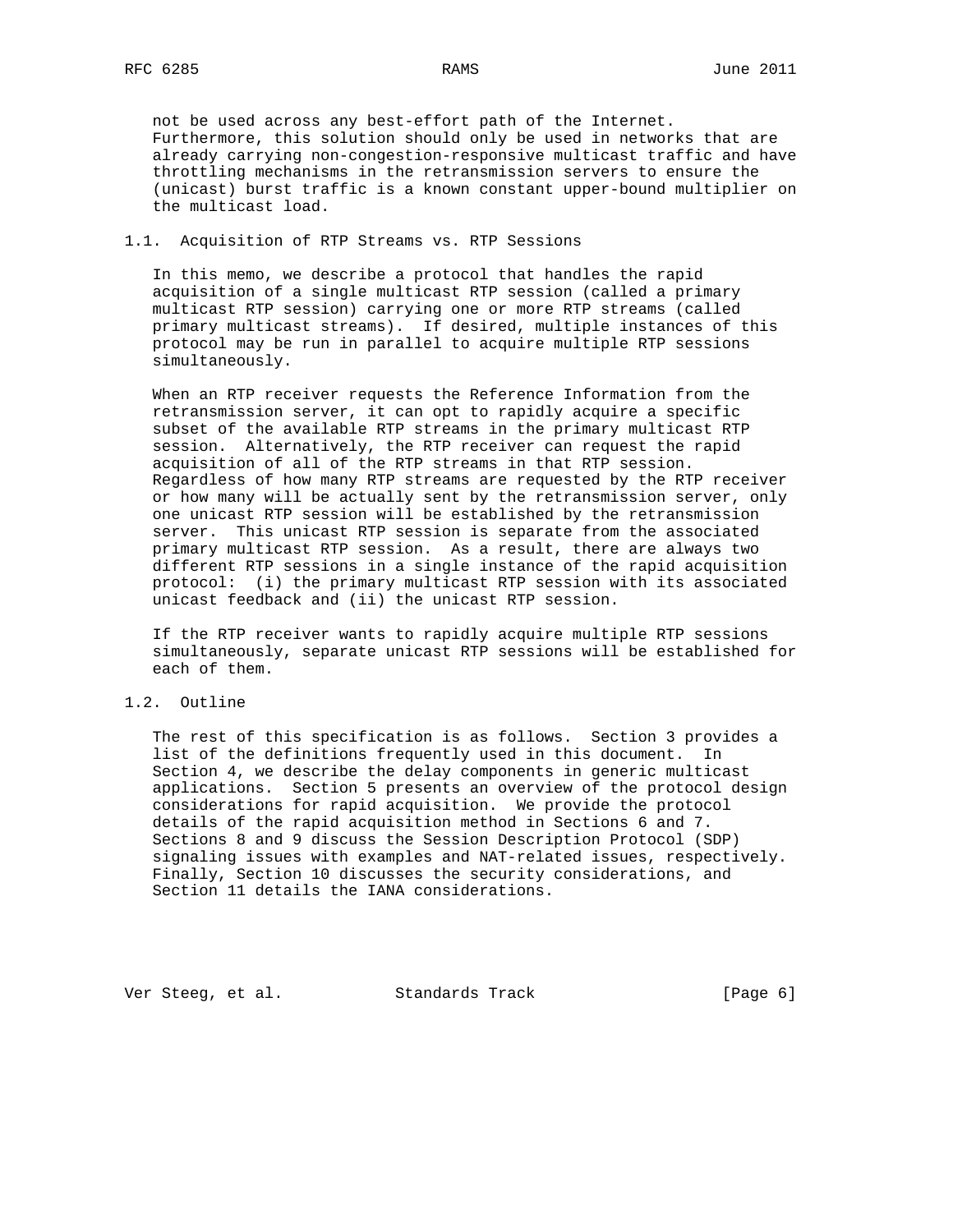## 2. Requirements Notation

 The key words "MUST", "MUST NOT", "REQUIRED", "SHALL", "SHALL NOT", "SHOULD", "SHOULD NOT", "RECOMMENDED", "MAY", and "OPTIONAL" in this document are to be interpreted as described in [RFC2119].

## 3. Definitions

This document uses the following acronyms and definitions frequently:

 (Primary) SSM Session: The multicast session to which RTP receivers can join at a random point in time. A primary SSM session can carry multiple RTP streams.

 Primary Multicast RTP Session: The multicast RTP session an RTP receiver is interested in acquiring rapidly. From the RTP receiver's viewpoint, the primary multicast RTP session has one associated unicast RTCP feedback stream to a Feedback Target, in addition to the primary multicast RTP stream(s).

 Primary Multicast (RTP) Streams: The RTP stream(s) carried in the primary multicast RTP session.

 Source Filtering Group Management Protocol (SFGMP): Following the definition in [RFC4604], SFGMP refers to the Internet Group Management Protocol (IGMP) version 3 [RFC3376] and the Multicast Listener Discovery Protocol (MLD) version 2 [RFC3810] in the IPv4 and IPv6 networks, respectively. However, the rapid acquisition method introduced in this document does not depend on a specific version of either of these group management protocols. In the remainder of this document, SFGMP will refer to any group management protocol that has Join and Leave functionalities.

 Feedback Target (FT): Unicast RTCP feedback target as defined in [RFC5760]. FT\_Ap denotes a specific feedback target running on a particular address and port.

 Retransmission (or Burst) Packet: An RTP packet that is formatted as defined in Section 4 of [RFC4588]. The payload of a retransmission or burst packet comprises the retransmission payload header followed by the payload of the original RTP packet.

 Reference Information: The set of certain media content and metadata information that is sufficient for an RTP receiver to start usefully consuming a media stream. The meaning, format, and size of this information are specific to the application and are out of the scope of this document.

Ver Steeg, et al. Standards Track [Page 7]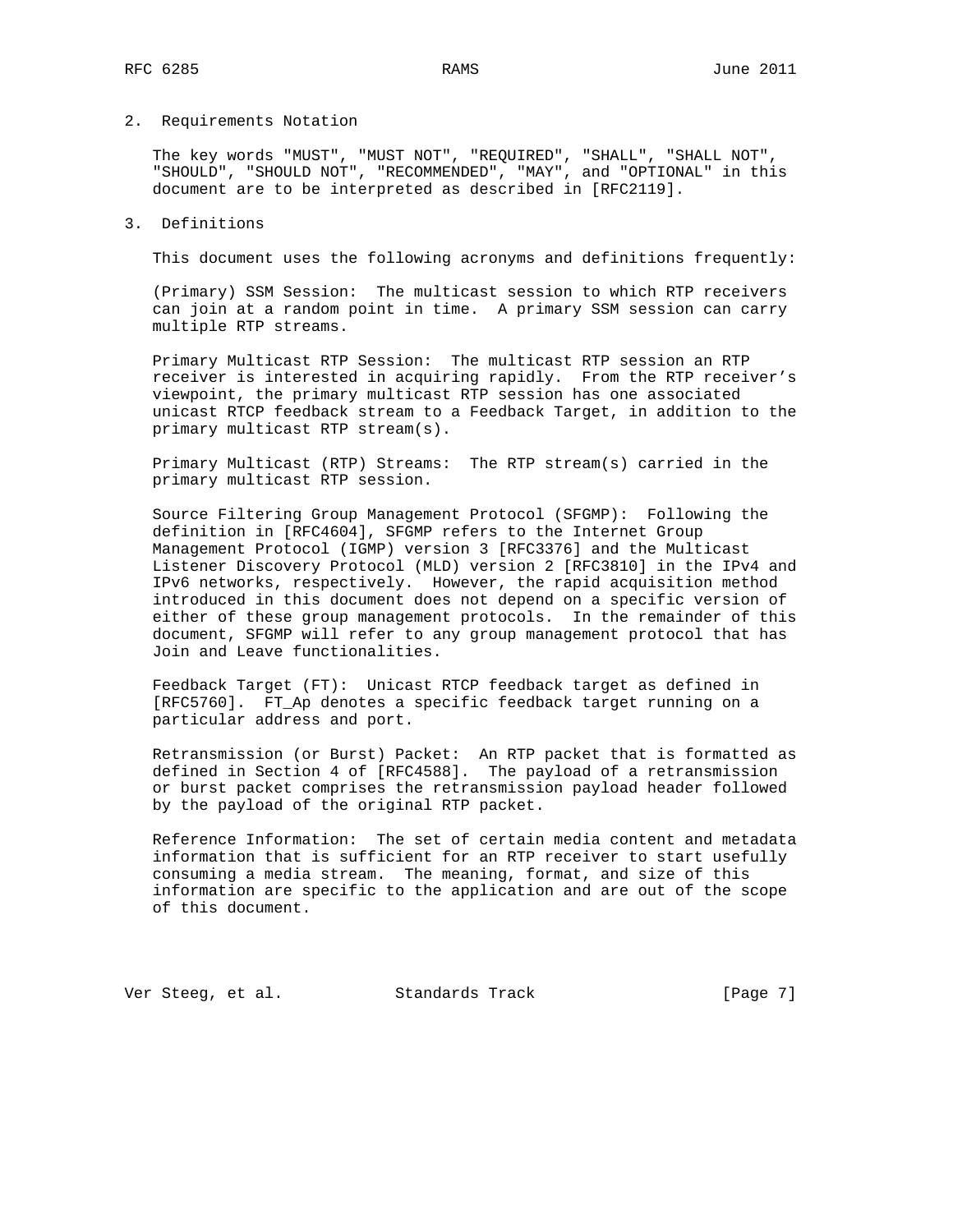Preamble Information: A more compact form of the whole or a subset of the Reference Information transmitted out-of-band.

 (Unicast) Burst (or Retransmission) RTP Session: The unicast RTP session used to send one or more unicast burst RTP streams and their associated RTCP messages. The terms "burst RTP session" and "retransmission RTP session" can be used interchangeably.

 (Unicast) Burst (Stream): A unicast stream of RTP retransmission packets that enable an RTP receiver to rapidly acquire the Reference Information associated with a primary multicast stream. Each burst stream is identified by its Synchronization Source (SSRC) identifier that is unique in the primary multicast RTP session. Following the session-multiplexing guidelines in [RFC4588], each unicast burst stream will use the same SSRC and Canonical Name (CNAME) as its primary multicast RTP stream.

 Retransmission Server (RS): The RTP/RTCP endpoint that can generate the retransmission packets and the burst streams. The RS may also generate other non-retransmission packets to aid rapid acquisition.

4. Elements of Delay in Multicast Applications

 In a source-specific multicast (SSM) delivery system, there are three major elements that contribute to the acquisition delay when an RTP receiver switches from one multicast session to another one. These are:

- o Multicast-switching delay
- o Reference Information latency
- o Buffering delays

 Multicast-switching delay is the delay that is experienced when leaving the current multicast session (if any) and joining the new multicast session. In typical systems, the multicast join and leave operations are handled by a group management protocol. For example, the receivers and routers participating in a multicast session can use the Internet Group Management Protocol (IGMP) version 3 [RFC3376] or the Multicast Listener Discovery Protocol (MLD) version 2 [RFC3810]. In either of these protocols, when a receiver wants to join a multicast session, it sends a message to its upstream router and the routing infrastructure sets up the multicast forwarding state to deliver the packets of the multicast session to the new receiver. The join times vary depending on the proximity of the upstream router, the current state of the multicast tree, the load on the system, and the protocol implementation. Current systems provide

Ver Steeg, et al. Standards Track [Page 8]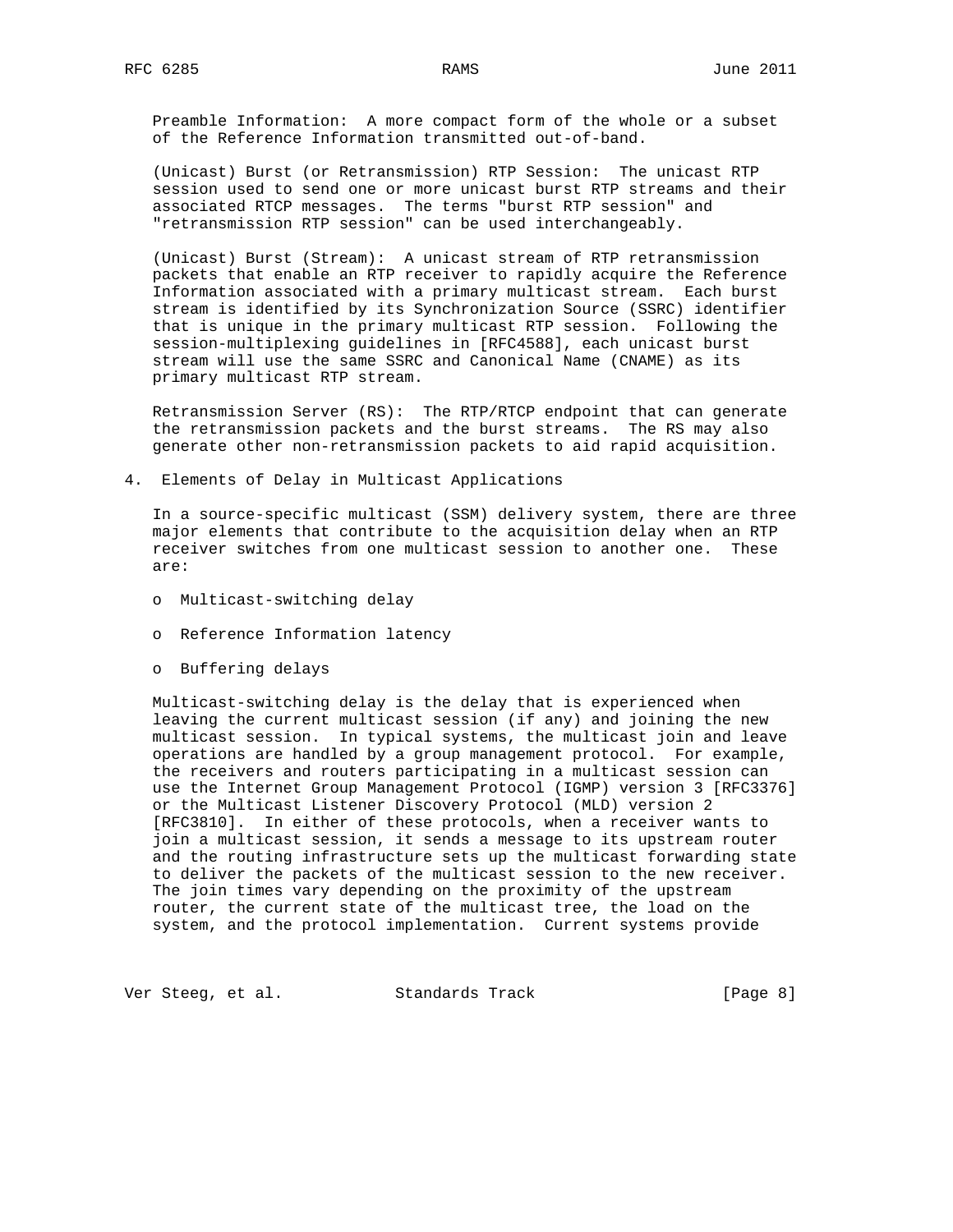join latencies, usually less than 200 milliseconds (ms). If the receiver had been participating in another multicast session before joining the new session, it needs to send a Leave message to its upstream router to leave the session. In common multicast routing protocols, the leave times are usually smaller than the join times; however, it is possible that the Leave and Join messages might get lost, in which case the multicast-switching delay inevitably increases.

 Reference Information latency is the time it takes the receiver to acquire the Reference Information. It is highly dependent on the proximity of the actual time the receiver joined the session to the next time the Reference Information will be sent to the receivers in the session, whether or not the Reference Information is sent contiguously, and the size of the Reference Information. For some multicast flows, there is a little or no interdependency in the data, in which case the Reference Information latency will be nil or negligible. For other multicast flows, there is a high degree of interdependency. One example of interest is the multicast flows that carry compressed audio/video. For these flows, the Reference Information latency can become quite large and be a major contributor to the overall delay.

 The buffering component of the overall acquisition delay is driven by the way the application layer processes the payload. In many multicast applications, an unreliable transport protocol such as UDP [RFC0768] is often used to transmit the data packets, and the reliability, if needed, is usually addressed through other means such as Forward Error Correction (e.g., [RFC6015]) and retransmission. These loss-repair methods require buffering at the receiver side to function properly. In many applications, it is also often necessary to de-jitter the incoming data packets before feeding them to the application. The de-jittering process also increases the buffering delays. Besides these network-related buffering delays, there are also specific buffering needs that are required by the individual applications. For example, standard video decoders typically require a certain amount, sometimes up to a few seconds, of coded video data to be available in the pre-decoding buffers prior to starting to decode the video bitstream.

Ver Steeg, et al. Standards Track [Page 9]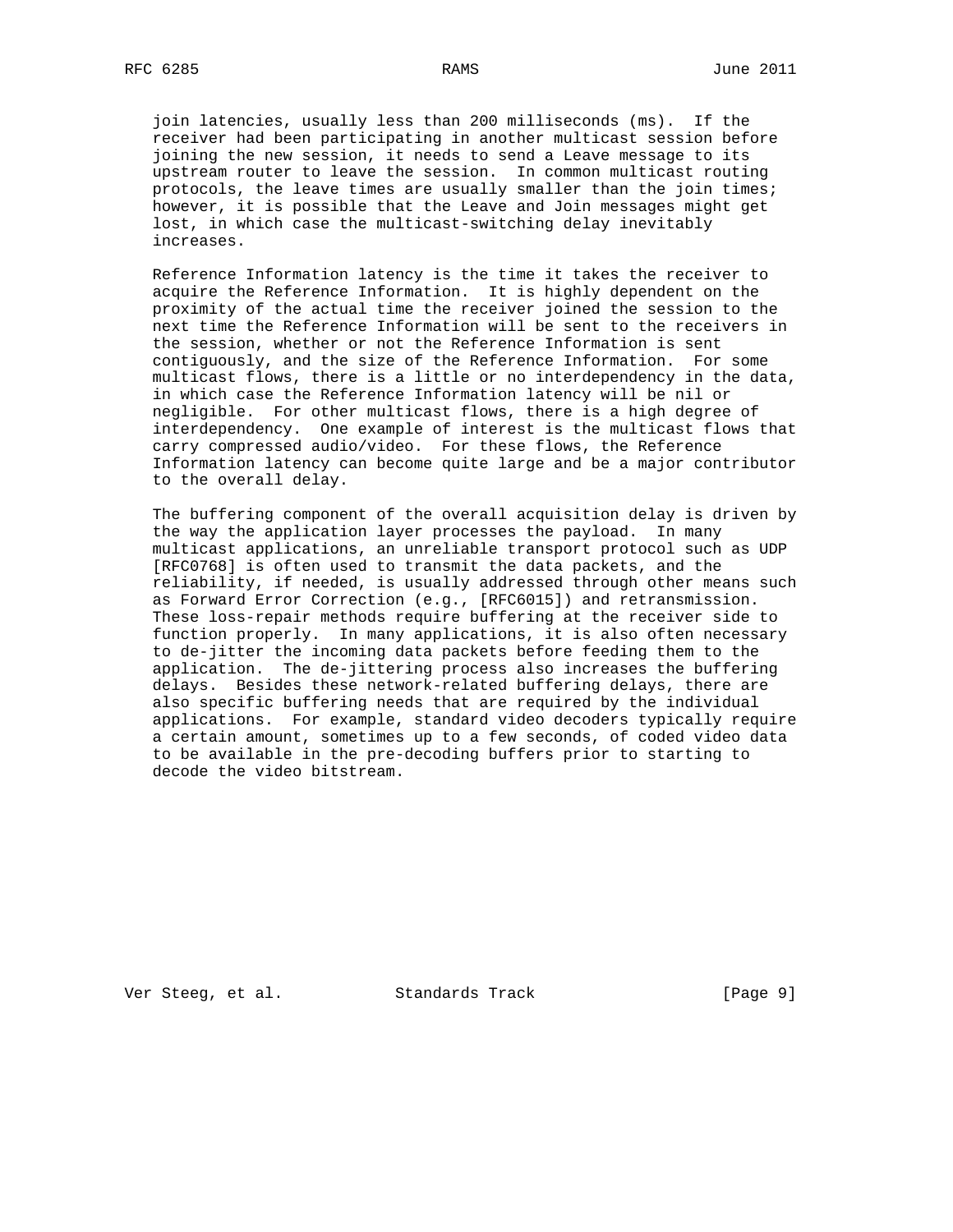5. Protocol Design Considerations and Their Effect on Resource Management for Rapid Acquisition

 This section is for informational purposes and does not contain requirements for implementations.

 Rapid acquisition is an optimization of a system that is expected to continue to work correctly and properly whether or not the optimization is effective or even fails due to lost control and feedback messages, congestion, or other problems. This is fundamental to the overall design requirements surrounding the protocol definition and to the resource management schemes to be employed together with the protocol (e.g., Quality of Service (QoS) machinery, server load management, etc). In particular, the system needs to operate within a number of constraints:

- o First, a rapid acquisition operation must fail gracefully. The user experience must not be significantly worse for trying and failing to complete rapid acquisition compared to simply joining the multicast session.
- o Second, providing the rapid acquisition optimizations must not cause collateral damage to either the multicast session being joined or other multicast sessions sharing resources with the rapid acquisition operation. In particular, the rapid acquisition operation must avoid interference with the multicast session that might be simultaneously being received by other hosts. In addition, it must also avoid interference with other multicast and non-multicast sessions sharing the same network resources. These properties are possible but are usually difficult to achieve.

 One challenge is the existence of multiple bandwidth bottlenecks between the receiver and the server(s) in the network providing the rapid acquisition service. In commercial IPTV deployments, for example, bottlenecks are often present in the aggregation network connecting the IPTV servers to the network edge, the access links (e.g., DSL, Data Over Cable Service Interface Specification (DOCSIS)), and the home network of the subscribers. Some of these links might serve only a single subscriber, limiting congestion impact to the traffic of only that subscriber, but others can be shared links carrying multicast sessions of many subscribers. Also note that the state of these links can vary over time. The receiver might have knowledge of a portion of this network or might have partial knowledge of the entire network. The methods employed by the devices to acquire this network state information is out of the scope of this document. The receiver should be able to signal the server with the bandwidth that it believes it can handle. The server also needs to be able to rate limit the flow in order to stay within the

Ver Steeg, et al. Standards Track [Page 10]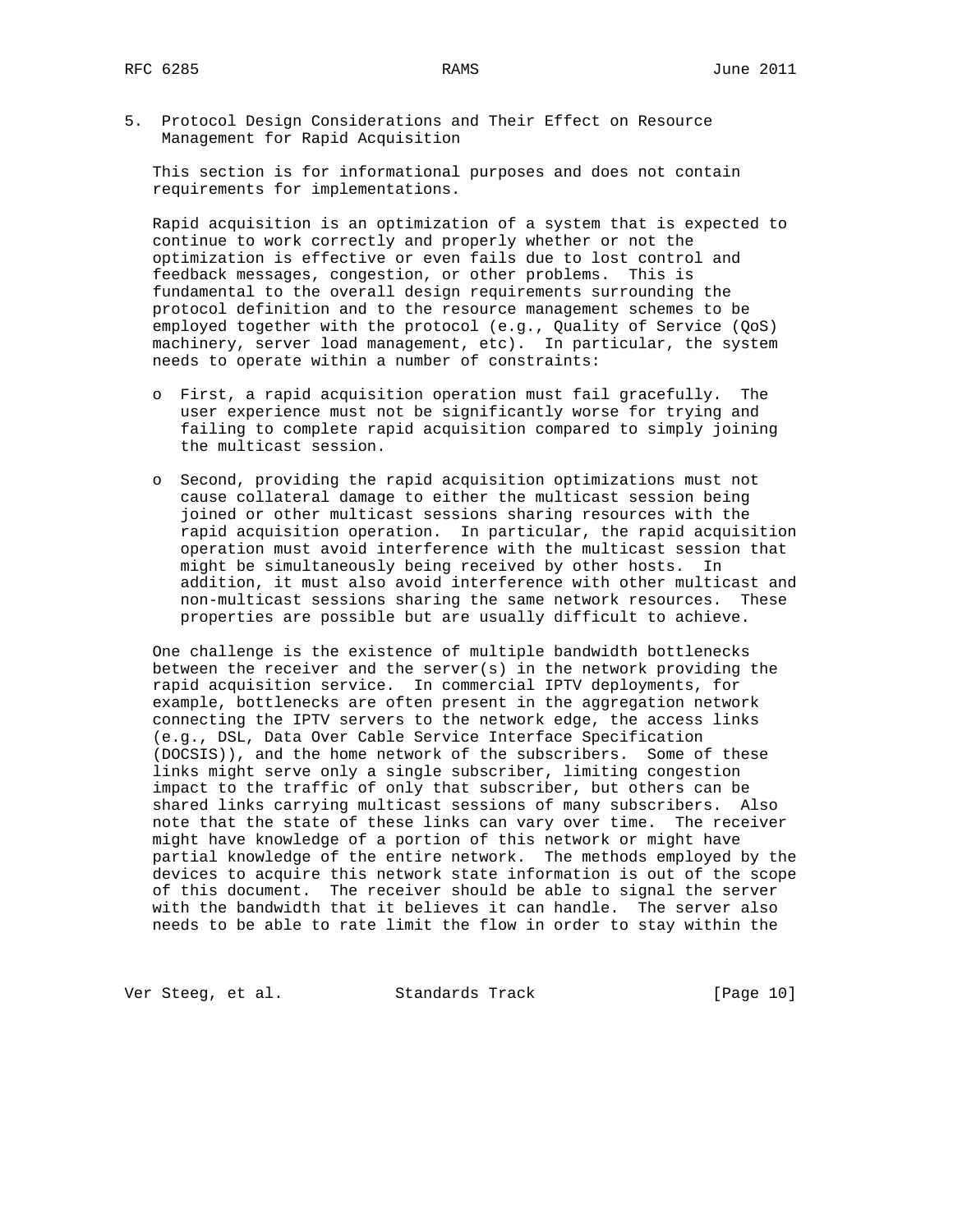performance envelope that it knows about. Both the server and receiver need to be able to inform the other of changes in the requested and delivered rates. However, the protocol must be robust in the presence of packet loss, so this signaling must include the appropriate default behaviors.

 A second challenge is that for some uses (e.g., high-bitrate video) the unicast burst bitrate is high while the flow duration of the unicast burst is short. This is because the purpose of the unicast burst is to allow the RTP receiver to join the multicast quickly and thereby limit the overall resources consumed by the burst. Such high-bitrate, short-duration flows are not amenable to conventional admission-control techniques. For example, end-to-end per-flow signaled admission-control techniques such as Resource Reservation Protocol (RSVP) have too much latency and control channel overhead to be a good fit for rapid acquisition. Similarly, using a TCP (or TCP like) approach with a 3-way handshake and slow-start to avoid inducing congestion would defeat the purpose of attempting rapid acquisition in the first place by introducing many round-trip times (RTTs) of delay.

 These observations lead to certain unavoidable requirements and goals for a rapid acquisition protocol. These are:

- o The protocol must be designed to allow a deterministic upper bound on the extra bandwidth used (compared to just joining the multicast session). A reasonable size bound is e\*B, where B is the nominal bandwidth of the primary multicast streams and e is an excess-bandwidth coefficient. The total duration of the unicast burst must have a reasonable bound; long unicast bursts devolve to the bandwidth profile of multi-unicast for the whole system.
- o The scheme should minimize (or better eliminate) the overlap of the unicast burst and the primary multicast stream. This minimizes the window during which congestion could be induced on a bottleneck link compared to just carrying the multicast or unicast packets alone.
- o The scheme must minimize (or better eliminate) any gap between the unicast burst and the primary multicast stream, which has to be repaired later or, in the absence of repair, will result in loss being experienced by the application.

 In addition to the above, there are some other protocol design issues to be considered. First, there is at least one RTT of "slop" in the control loop. In starting a rapid acquisition burst, this manifests as the time between the client requesting the unicast burst and the burst description and/or the first unicast burst packets arriving at

Ver Steeg, et al. Standards Track [Page 11]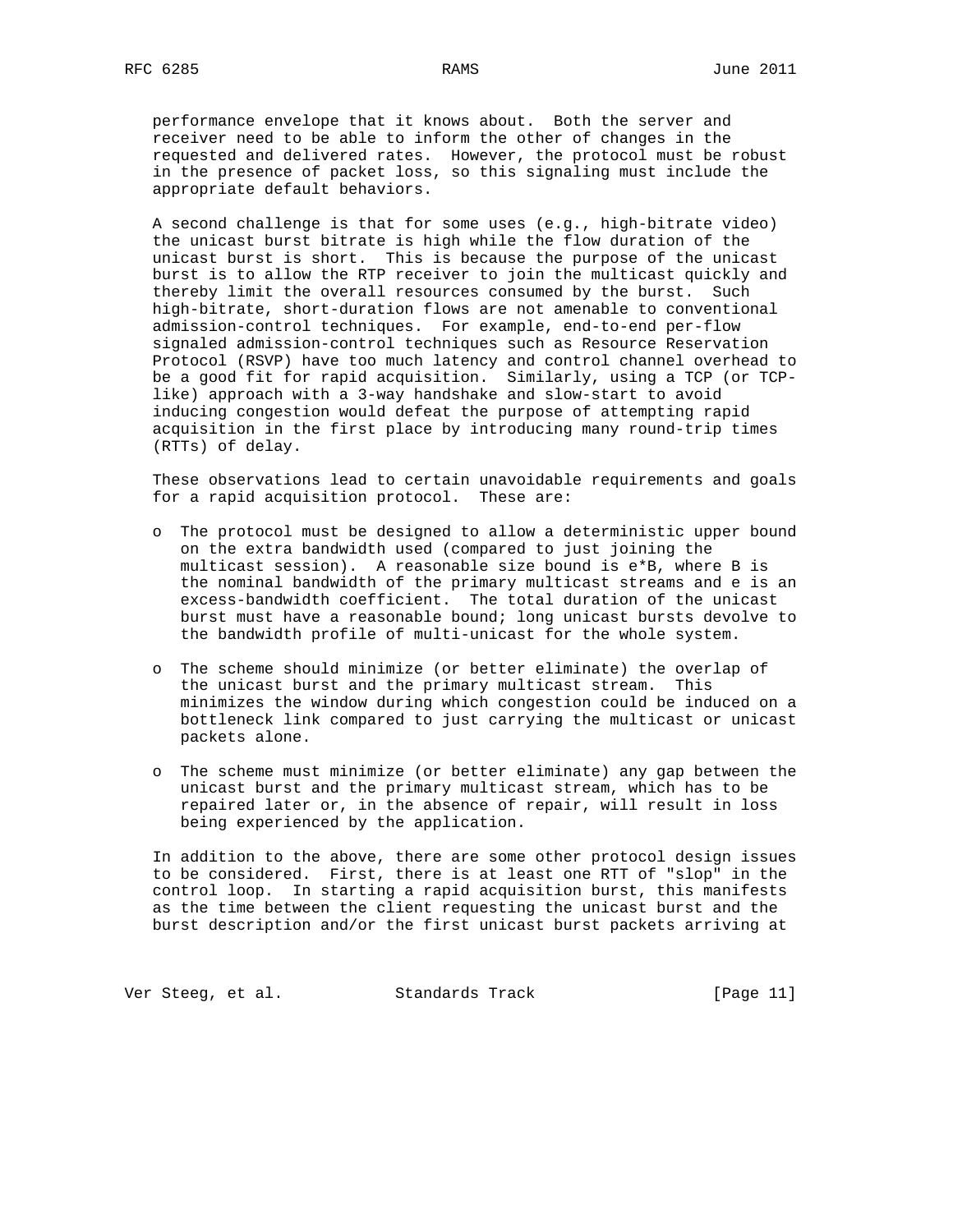the receiver. For managing and terminating the unicast burst, there are two possible approaches for the control loop. First, the receiver can adapt to the unicast burst as received, converge based on observation, and explicitly terminate the unicast burst with a second control loop exchange (which takes a minimum of one RTT, just as starting the unicast burst does). Alternatively, the server generating the unicast burst can precompute the burst parameters based on the information in the initial request and tell the receiver the burst duration.

 The protocol described in the next section allows either method of controlling the rapid acquisition unicast burst.

6. Rapid Acquisition of Multicast RTP Sessions (RAMS)

 We start this section with an overview of the Rapid Acquisition of Multicast RTP Sessions (RAMS) method.

## 6.1. Overview

 [RFC5760] specifies an extension to the RTP Control Protocol (RTCP) to use unicast feedback in an SSM session. It defines an architecture that introduces the concept of Distribution Source, which, in an SSM context, distributes the RTP data and redistributes RTCP information to all RTP receivers. This RTCP information is retrieved from the Feedback Target, to which RTCP unicast feedback traffic is sent. One or more entities different from the Distribution Source MAY implement the feedback target functionality, and different RTP receivers MAY use different feedback targets.

 This document builds further on these concepts to reduce the acquisition delay when an RTP receiver joins a multicast session at a random point in time by introducing the concept of the Burst Source and new RTCP feedback messages. The Burst Source has a cache where the most recent packets from the primary multicast RTP session are continuously stored. When an RTP receiver wants to receive a primary multicast stream, it can first request a unicast burst from the Burst Source before it joins the SSM session. In this burst, the packets are formatted as RTP retransmission packets [RFC4588] and carry Reference Information. This information allows the RTP receiver to start usefully consuming the RTP packets sent in the primary multicast RTP session.

 Using an accelerated bitrate (as compared to the nominal bitrate of the primary multicast stream) for the unicast burst implies that at a certain point in time, the payload transmitted in the unicast burst is going to be the same as the payload in the associated multicast stream, i.e., the unicast burst will catch up with the primary

Ver Steeg, et al. Standards Track [Page 12]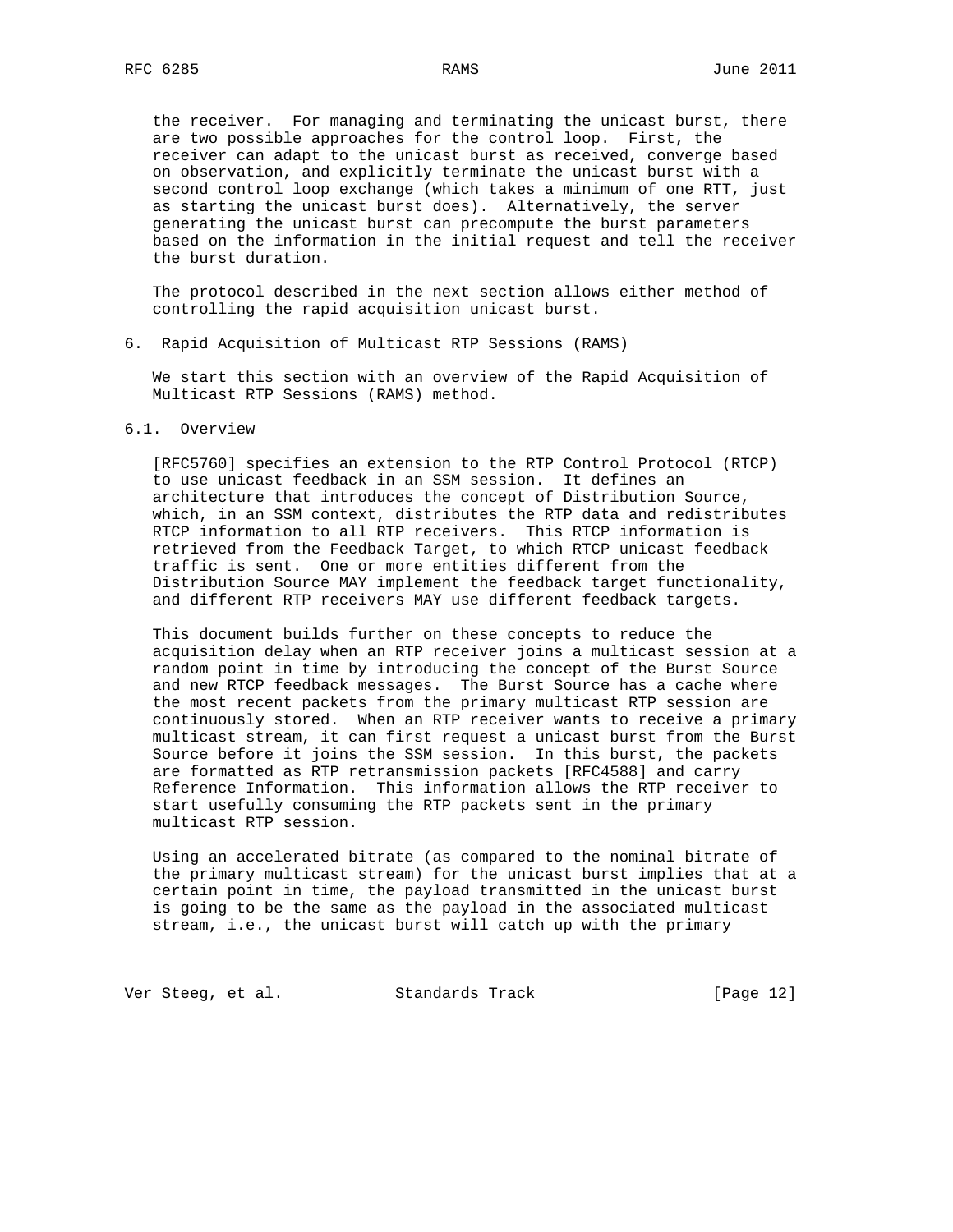multicast stream. At this point, the RTP receiver no longer needs to receive the unicast burst and can join the SSM session. This method is referred to as the Rapid Acquisition of Multicast RTP Sessions (RAMS).

 This document defines extensions to [RFC4585] for an RTP receiver to request a unicast burst as well as for additional control messaging that can be leveraged during the acquisition process.

6.2. Message Flows

 As shown in Figure 2, the main entities involved in rapid acquisition and the message flows are:

- o Multicast Source
- o Feedback Target (FT)
- o Burst/Retransmission Source (BRS)
- o RTP Receiver (RTP\_Rx)

Ver Steeg, et al. Standards Track [Page 13]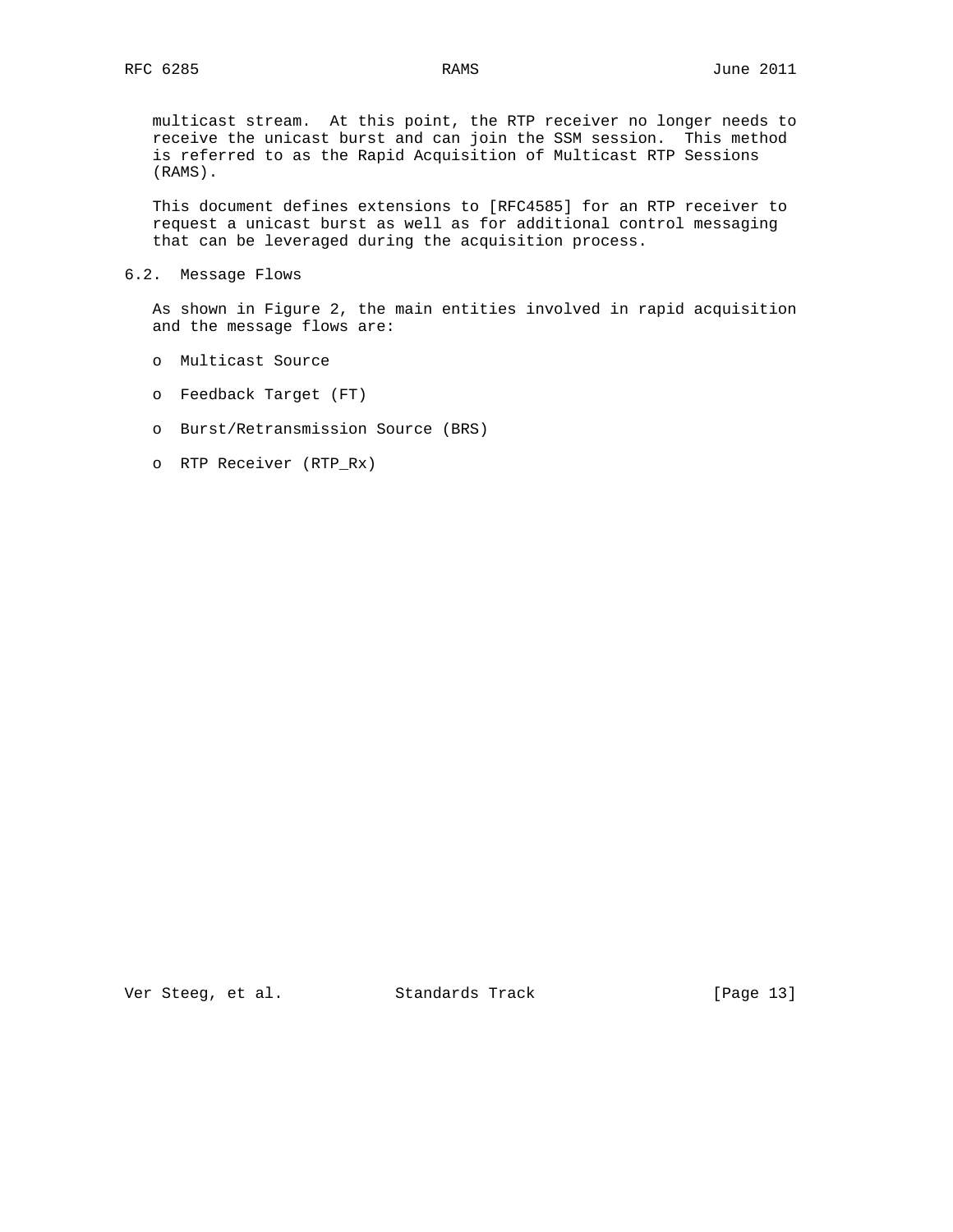----------- -------------- ------------------------------->| | |.-.-.-.-.-.-.-.-.-.-.-.-.-.-.-.-.-.->| | | | | | | Multicast | ---------------- | | | Source | | Retransmission | | | |-------->| Server (RS)  $| .- .- .- .- \rangle$  | | | ------------ | | | ----------- | | Feedback | |<.=.=.=.=.| | | | Target (FT)| |<˜˜˜˜˜˜˜˜˜| RTP Receiver | PRIMARY MULTICAST | ------------ | | (RTP\_Rx) | RTP SESSION with UNICAST FEEDBACK | | | | - - - - - - - - - - - |- - - - - - - - |- - - - - |- - - - - - - |- - | | | | UNICAST BURST | ------------ | | | (or RETRANSMISSION) | | Burst/ | |<˜˜˜˜˜˜˜˜>| | RTP SESSION  $\vert \vert$  Retrans.  $\vert \vert$  .........>| | | |Source (BRS)| |<.=.=.=.=>| | | ------------ | | | | | | | ---------------- -------------- -------> Multicast RTP Flow

 .-.-.-.> Multicast RTCP Flow .=.=.=.> Unicast RTCP Reports ˜˜˜˜˜˜˜> Unicast RTCP Feedback Messages .......> Unicast RTP Flow

Figure 2: Flow Diagram for Unicast-Based Rapid Acquisition

 As defined in [RFC5760], the feedback target (FT) is the entity to which the RTP\_Rx sends its RTCP feedback messages indicating packet loss by means of an RTCP NACK message or indicating RTP\_Rx's desire to rapidly acquire the primary multicast RTP session by means of an RTCP feedback message defined in this document. While the Burst/ Retransmission Source (BRS) is responsible for responding to these messages and for further RTCP interaction with the RTP\_Rx in the case of a rapid acquisition process, it is assumed in the remainder of this document that these two logical entities (FT and BRS) are combined in a single physical entity and they share state. In the remainder of the text, the term Retransmission Server (RS) is used whenever appropriate, to refer to this single physical entity.

Ver Steeg, et al. Standards Track [Page 14]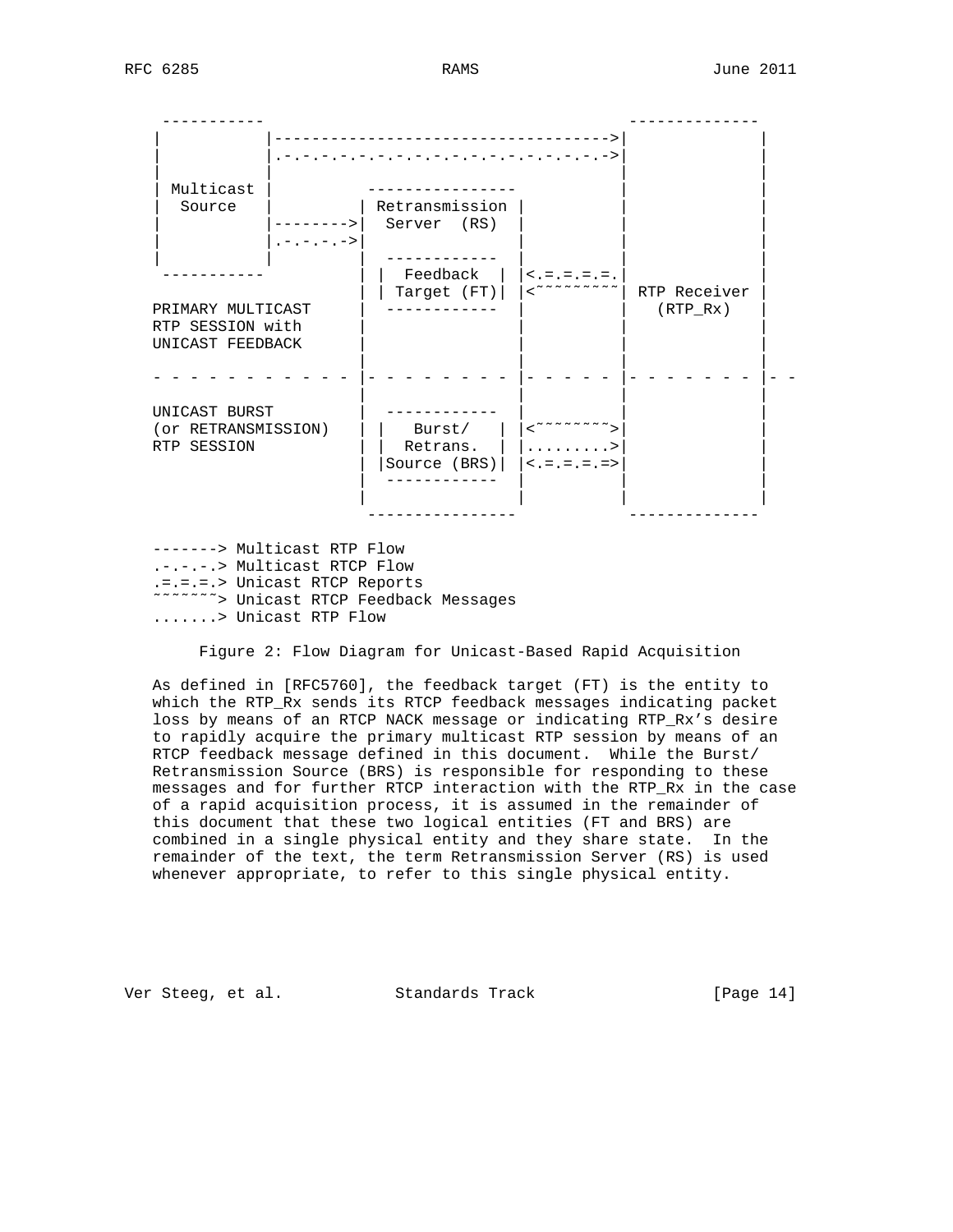The FT is involved in the primary multicast RTP session and receives unicast feedback for that session as in [RFC5760]. The BRS is involved in the unicast burst (or retransmission) RTP session and transmits the unicast burst and retransmission packets formatted as RTP retransmission packets [RFC4588] in a single separate unicast RTP session to each RTP\_Rx. In the unicast burst RTP session, as in any other RTP session, the BRS and RTP\_Rx regularly send the periodic sender and receiver reports, respectively.

 The unicast burst is started by an RTCP feedback message that is defined in this document based on the common packet format provided in [RFC4585]. An RTP retransmission is triggered by an RTCP NACK message defined in [RFC4585]. Both of these messages are sent to the FT of the primary multicast RTP session and can start the unicast burst/retransmission RTP session.

 In the extended RTP profile for RTCP-based feedback (RTP/Audio-Visual Profile with Feedback (AVPF)), there are certain rules that apply to scheduling of both of these messages sent to the FT in the primary multicast RTP session; these are detailed in Section 3.5 of [RFC4585]. One of the rules states that in a multi-party session such as the SSM sessions we are considering in this specification, an RTP\_Rx cannot send an RTCP feedback message for a minimum of one second after joining the session (i.e., Tmin=1.0 second). While this rule has the goal of avoiding problems associated with flash crowds in typical multi-party sessions, it defeats the purpose of rapid acquisition. Furthermore, when RTP receivers delay their messages requesting a burst by a deterministic or even a random amount, it still does not make a difference since such messages are not related and their timings are independent from each other. Thus, in this specification, we initialize Tmin to zero and allow the RTP receivers to send a burst request message right at the beginning. For the subsequent messages (e.g., updated requests) during rapid acquisition, the timing rules of [RFC4585] still apply.

 Figure 3 depicts an example of messaging flow for rapid acquisition. The RTCP feedback messages are explained below. The optional messages are indicated in parentheses, and they might or might not be present during rapid acquisition. In a scenario where rapid acquisition is performed by a feedback target co-located with the media sender, the same method (with the identical message flows) still applies.

Ver Steeg, et al. Standards Track [Page 15]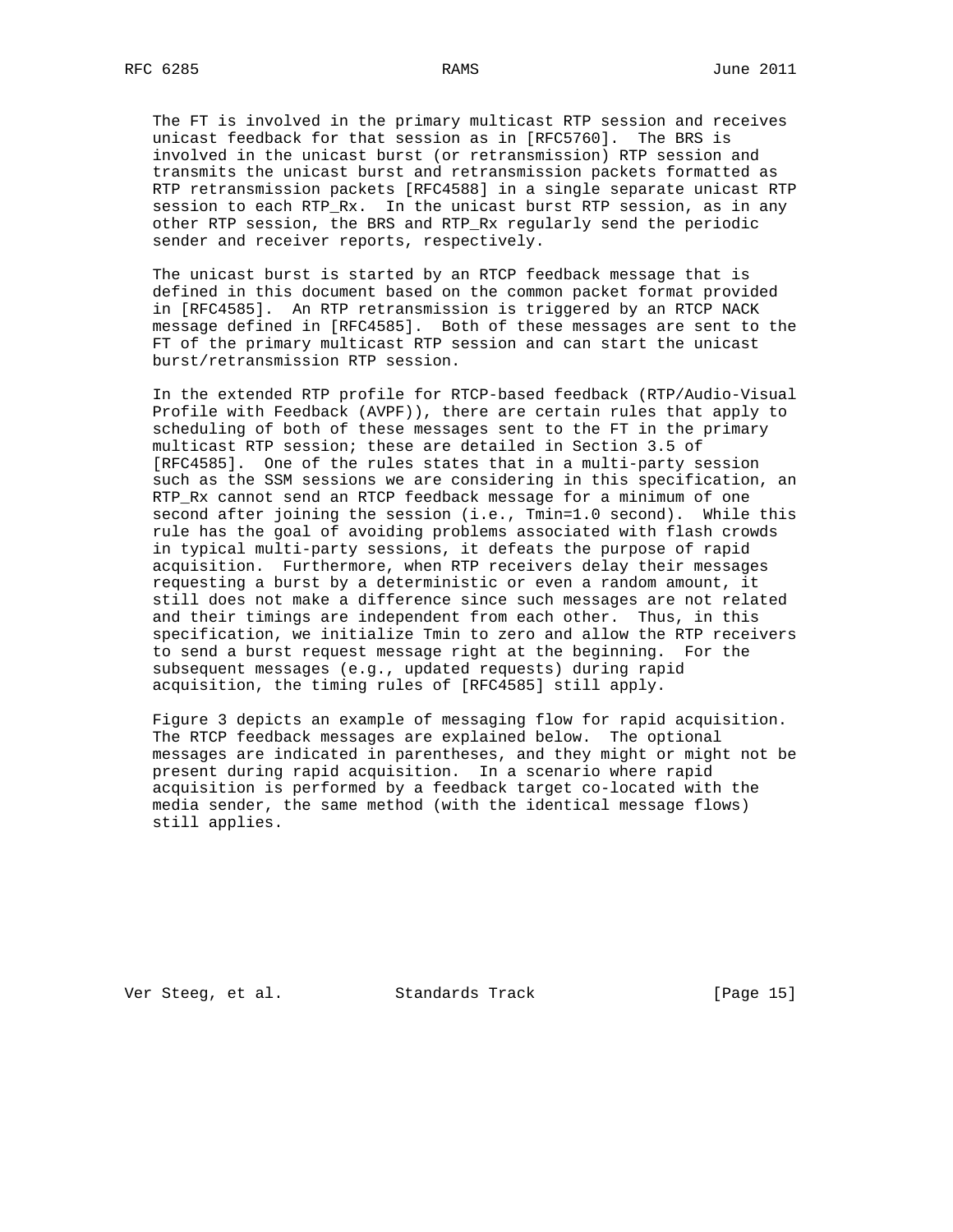|                                                                | Retransmission Server |                                                                                                                                                                                                                        |                                   |                               |
|----------------------------------------------------------------|-----------------------|------------------------------------------------------------------------------------------------------------------------------------------------------------------------------------------------------------------------|-----------------------------------|-------------------------------|
| Multicast<br>Source                                            | FT                    | Burst/Ret.<br>Source                                                                                                                                                                                                   | Router                            | RTP<br>Receiver<br>$(RTP_Rx)$ |
| -- RTP Multicast -<br>. RTCP Multicast $-$ . $-$ . $-$ . $-$ . |                       | $-5 - 1 - 1 - 1 - 1 - 1 - 1 - 1 - 1$<br>********************************<br>********************************<br>********************************<br>* UNICAST SESSION ESTABLISHED *<br>******************************* | PORT MAPPING SETUP<br>RTCP RAMS-R |                               |
|                                                                |                       | Unicast RTP Burst<br>$\tilde{C}$ (RTCP RAMS-I)                                                                                                                                                                         |                                   | $(RTCP RAMS-R)$ ~~            |
| -- RTP Multicast<br>. RTCP Multicast                           |                       | $\sim$ $\sim$ $\sim$ $\sim$ $\sim$ $\sim$ $\sim$ RTCP RAMS-T $\sim$ $\sim$                                                                                                                                             |                                   | <= SFGMP Join ==              |
|                                                                |                       | <.=.= Unicast RTCP Reports .=.=><br>for the unicast session                                                                                                                                                            |                                   |                               |

Ver Steeg, et al. Standards Track

[Page 16]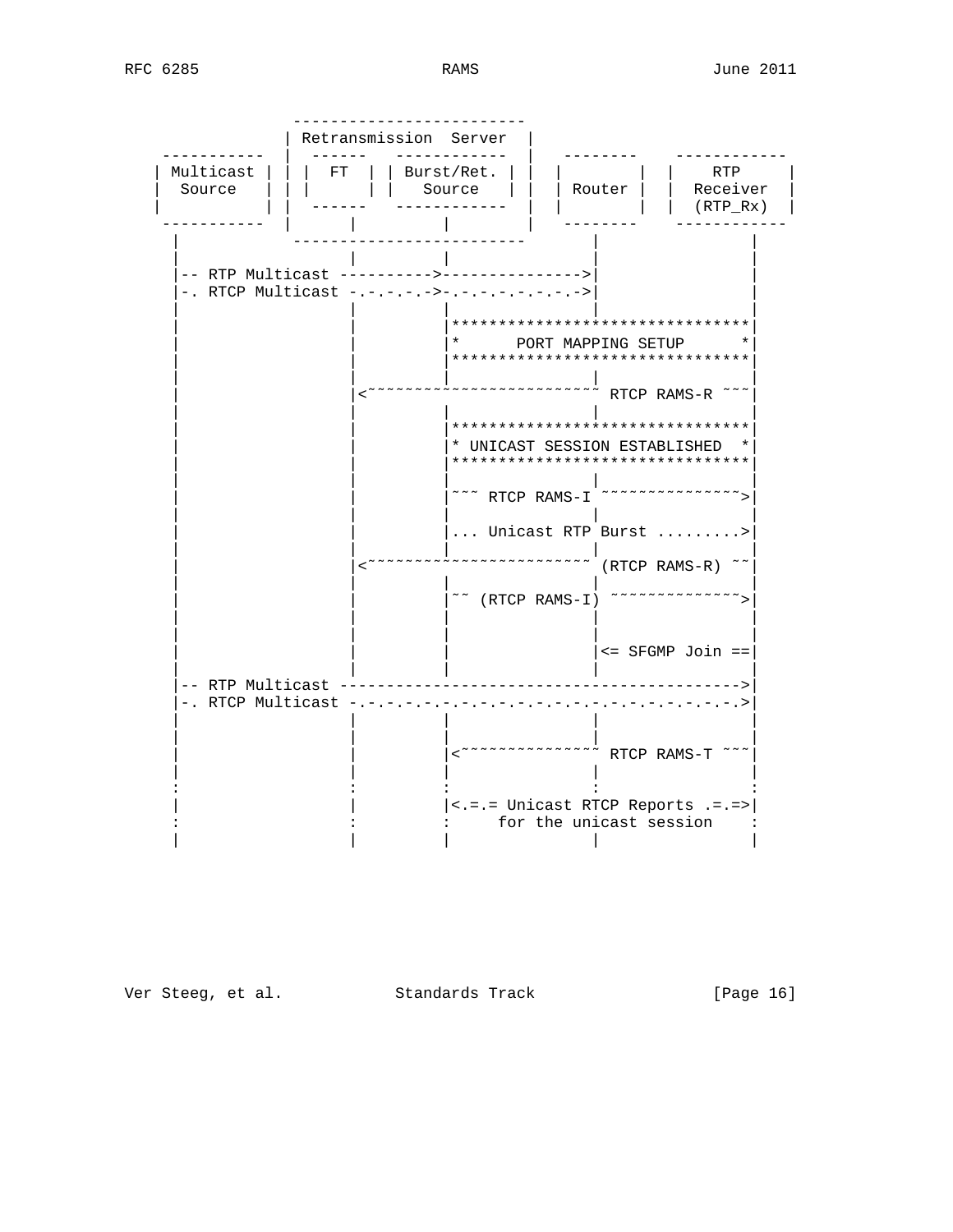-------> Multicast RTP Flow .-.-.-.> Multicast RTCP Flow .=.=.=.> Unicast RTCP Reports ˜˜˜˜˜˜˜> Unicast RTCP Feedback Messages =======> SFGMP Messages .......> Unicast RTP Flow

Figure 3: Message Flows for Unicast-Based Rapid Acquisition

 This document defines the expected behaviors of the RS and RTP\_Rx. It is instructive to consider independently operating implementations on the RS and RTP\_Rx that request the burst, describe the burst, start the burst, join the multicast session, and stop the burst. These implementations send messages to each other, but provisions are needed for the cases where the control messages get lost, or reordered, or are not being delivered to their destinations.

The following steps describe rapid acquisition in detail:

 1. Port Mapping Setup: For the primary multicast RTP session, the RTP and RTCP destination ports are declaratively specified (refer to Section 8 for examples in SDP). However, the RTP\_Rx needs to choose its RTP and RTCP receive ports for the unicast burst RTP session. Since this unicast session is established after the RTP\_Rx has sent a RAMS Request (RAMS-R) message as unicast feedback in the primary multicast RTP session, the RTP\_Rx MUST first set up the port mappings between the unicast and multicast sessions and send this mapping information to the FT along with the RAMS-R message so that the BRS knows how to communicate with the RTP\_Rx.

 The details of this setup procedure are explained in [RFC6284]. Other NAT-related issues are left to Section 9 to keep the present discussion focused on the RAMS message flows.

 2. Request: The RTP\_Rx sends a rapid acquisition request (RAMS-R) for the primary multicast RTP session to the unicast feedback target of that session. The request contains the SSRC identifier of the RTP\_Rx (aka SSRC of packet sender) and can contain the media sender SSRC identifier(s) of the primary multicast stream(s) of interest (aka SSRC of media source). The RAMS-R message can contain parameters that constrain the burst, such as the buffer and bandwidth limits.

 Before joining the SSM session, the RTP\_Rx learns the addresses for the multicast source, group, and RS by out-of-band means. If the RTP\_Rx desires to rapidly acquire only a subset of the primary multicast streams available in the primary multicast RTP

Ver Steeg, et al. Standards Track [Page 17]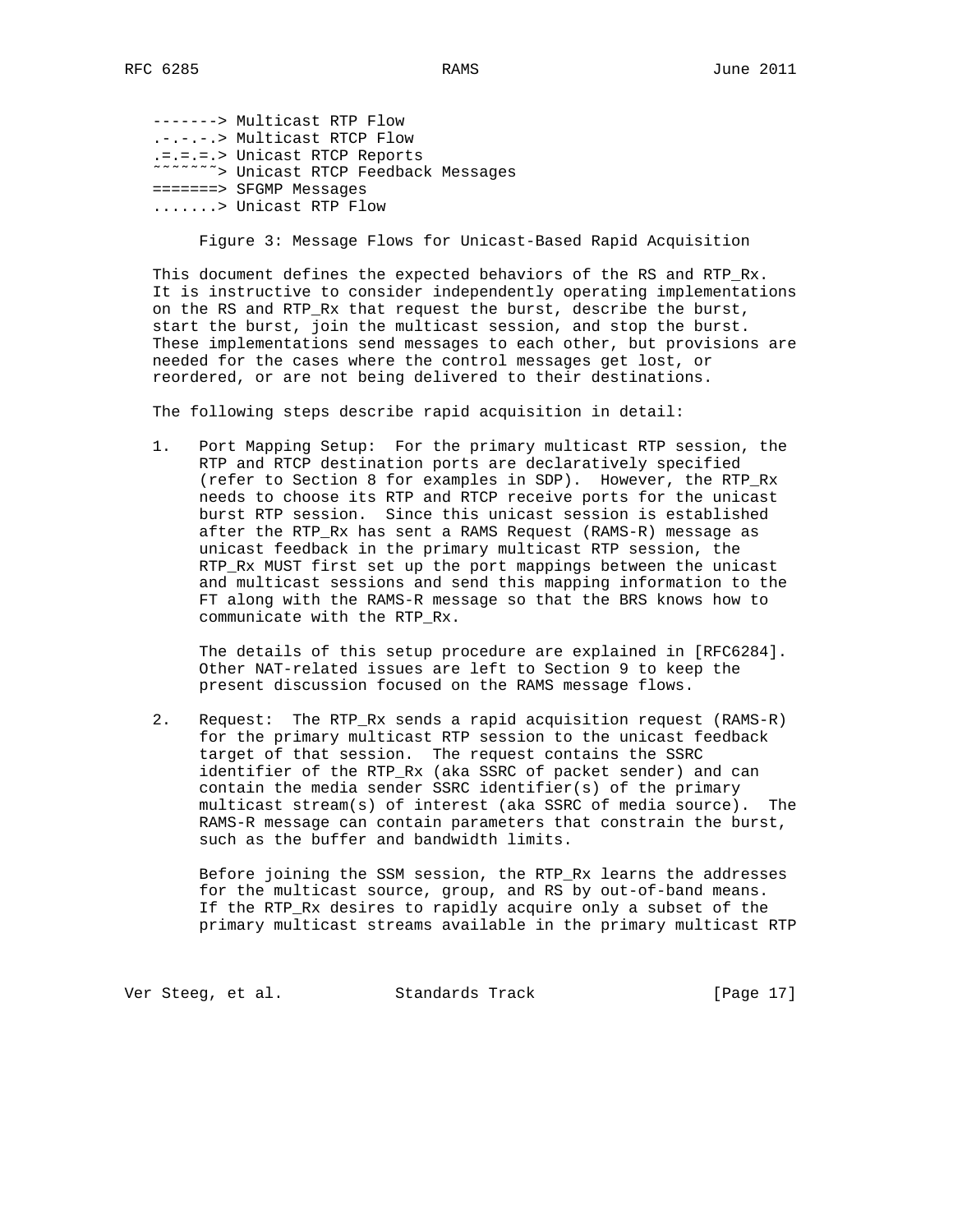session, the RTP\_Rx MUST also acquire the SSRC identifiers for the desired RTP streams out-of-band. Based on this information, the RTP\_Rx populates the desired SSRC(s) in the RAMS-R message.

 When the FT successfully receives the RAMS-R message, the BRS responds to it by accepting or rejecting the request. Immediately before the BRS sends any RTP or RTCP packet(s) described below, it establishes the unicast burst RTP session.

 3. Response: The BRS sends RAMS Information (RAMS-I) message(s) to the RTP\_Rx to convey the status for the burst(s) requested by the RTP\_Rx.

 If the primary multicast RTP session associated with the FT\_Ap (a specific feedback target running on a particular address and port) on which the RAMS-R message was received contains only a single primary multicast stream, the BRS SHALL always use the SSRC of the RTP stream associated with the FT\_Ap in the RAMS-I message(s) regardless of the media sender SSRC requested in the RAMS-R message. In such cases the 'ssrc' attribute MAY be omitted from the media description. If the requested SSRC and the actual media sender SSRC do not match, the BRS MUST explicitly populate the correct media sender SSRC in the initial RAMS-I message (see Section 7.3).

 The FT\_Ap could also be associated with an RTP session that carries two or more primary multicast streams. If the RTP\_Rx wants to issue a collective request to receive the whole primary multicast RTP session, it does not need the 'ssrc' attributes to be described in the media description.

 If the FT\_Ap is associated with two or more RTP sessions, RTP\_Rx's request will be ambiguous. To avoid any ambiguity, each FT Ap MUST be only associated with a single RTP session.

 If the RTP\_Rx is willing to rapidly acquire only a subset of the primary multicast streams, the RTP\_Rx MUST list all the media sender SSRC(s) denoting the stream(s) it wishes to acquire in the RAMS-R message. Upon receiving such a message, the BRS MAY accept the request for all or a subset of the media sender SSRC(s) that match the RTP stream(s) it serves. The BRS MUST reject all other requests with an appropriate response code.

 \* Reject Responses: The BRS MUST take into account any limitations that may have been specified by the RTP\_Rx in the RAMS-R message when making a decision regarding the request. If the RTP\_Rx has requested to acquire the whole primary multicast RTP session but the BRS cannot provide a rapid

Ver Steeg, et al. Standards Track [Page 18]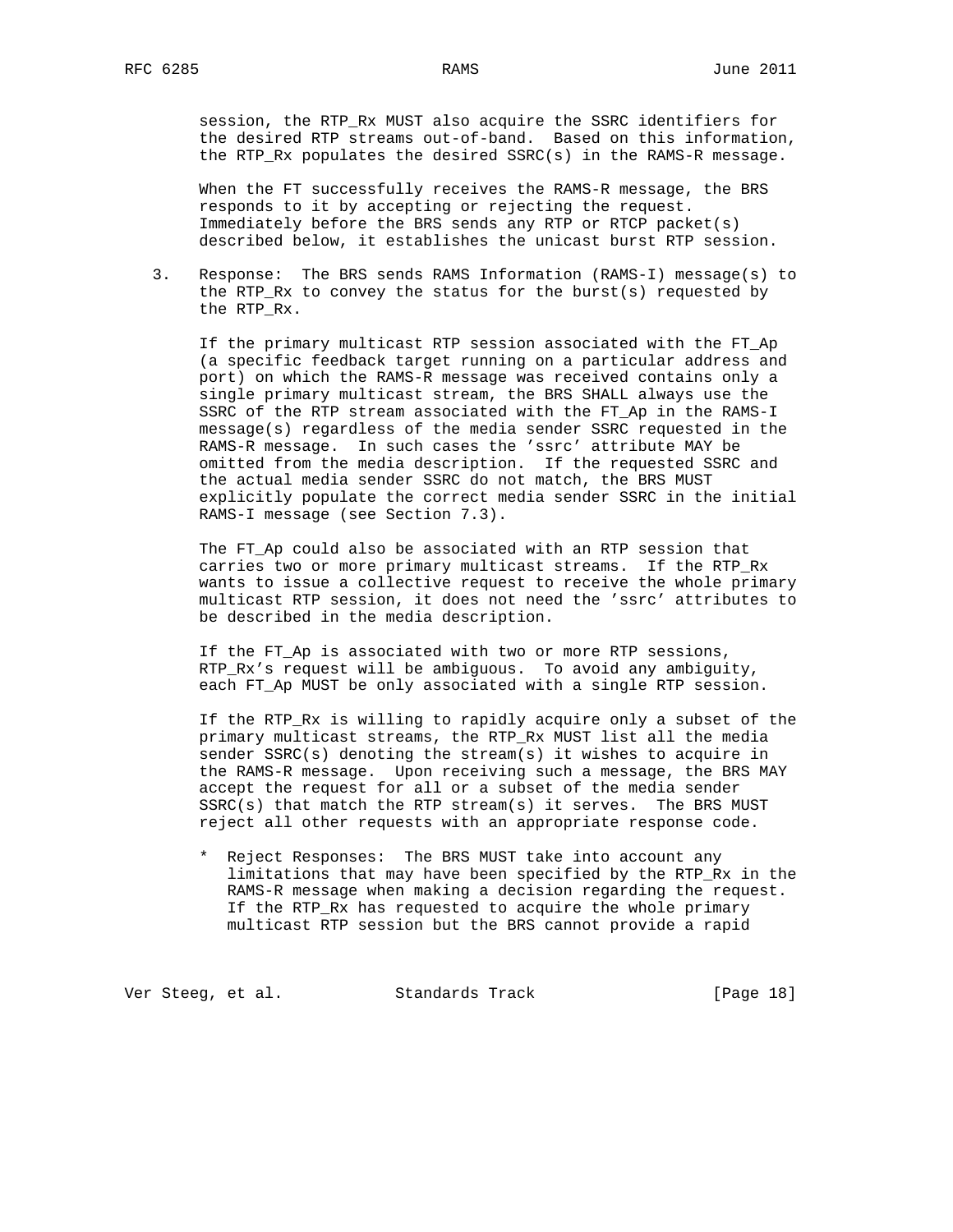acquisition service for any of the primary multicast streams, the BRS MUST reject the request via a single RAMS-I message with a collective reject response code, which is defined as 510 in Section 11.6 and whose media sender SSRC field is set to one of SSRCs served by this FT\_Ap. Upon receiving this RAMS-I message, the RTP\_Rx abandons the rapid acquisition attempt and can immediately join the multicast session by sending an SFGMP Join message towards its upstream multicast router.

 In all other cases, the BRS MUST send a separate RAMS-I message with the appropriate 5xx-level response code (as defined in Section 11.6) for each primary multicast stream that has been requested by the RTP\_Rx but cannot be served by the BRS. There could be multiple reasons why the BRS has rejected the request; however, the BRS chooses the most appropriate response code to inform the RTP\_Rx.

 Upon receiving a reject response indicating a transient problem such as insufficient BRS or network resources, if the RTP\_Rx wants to retry sending the same request, the RTP\_Rx MUST follow the RTCP timer rules of [RFC4585] to allow the transient problems to go away. However, if the reject response indicates a non-transient problem (such as the ones reported by response codes 504, 505, and 506), the RTP\_Rx MUST NOT attempt a retry. Different response codes have different scopes. Refer to Section 7.3.1 for details.

 The BRS can employ a policing mechanism against the broken RTP\_Rx implementations that are not following these rules. See Section 10 for details.

 \* Accept Responses: The BRS MUST send at least one separate RAMS-I message with the appropriate response code (either zero indicating a private response or response code 200 indicating success as listed in Section 11.6) for each primary multicast stream that has been requested by the RTP\_Rx and will be served by the BRS. Such RAMS-I messages comprise fields that can be used to describe the individual unicast burst streams. When there is a RAMS-R request for multiple primary multicast streams, the BRS MUST include all the individual RAMS-I messages corresponding to that RAMS-R request in the same compound RTCP packet if these messages fit in the same packet. Note that if the BRS is sending only the preamble information but not the whole unicast burst stream, it will not accept the request but will send a response code 511 instead, as defined in Section 11.6.

Ver Steeg, et al. Standards Track [Page 19]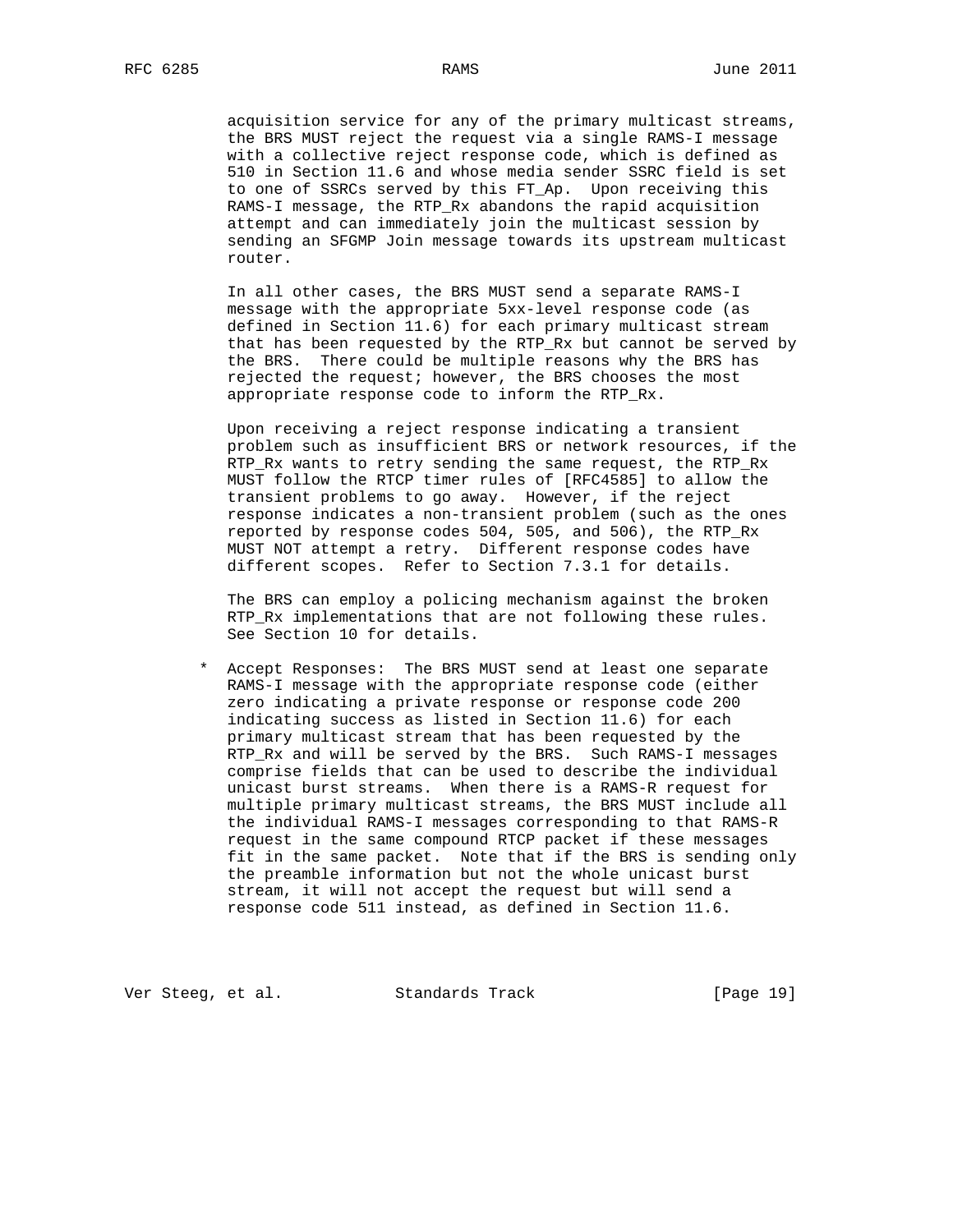The RAMS-I message carries the RTP sequence number of the first packet transmitted in the respective RTP stream to allow the RTP\_Rx to detect any missing initial packet(s). When the BRS accepts a request for a primary multicast stream, this field MUST always be populated in the RAMS-I message(s) sent for this particular primary multicast stream. It is RECOMMENDED that the BRS sends a RAMS-I message at the start of the burst so that the RTP\_Rx can quickly detect any missing initial packet(s).

 It is possible that the RAMS-I message for a primary multicast stream can get delayed or lost, and the RTP\_Rx can start receiving RTP packets before receiving a RAMS-I message. An RTP\_Rx implementation MUST NOT assume it will quickly receive the initial RAMS-I message. For redundancy purposes, it is RECOMMENDED that the BRS repeats the RAMS-I messages multiple times as long as it follows the RTCP timer rules defined in [RFC4585].

 4. Unicast Burst: For the primary multicast stream(s) for which the request is accepted, the BRS starts sending the unicast burst(s) that comprises one or more RTP retransmission packets sent in the unicast burst RTP session. In some applications, the BRS can send preamble information data to the RTP\_Rx in addition to the requested burst to prime the media decoder(s). However, for the BRS to send the preamble information in a particular format, explicit signaling from the RTP\_Rx is required. In other words, the BRS MUST NOT send preamble information in a particular format unless the RTP\_Rx has signaled support for that format in the RAMS-R message through a public or private extension as defined in Section 7.1.

 The format of this preamble data is RTP-payload specific and not specified here.

 5. Updated Request: The RTP\_Rx MAY send an updated RAMS-R message (as unicast feedback in the primary multicast RTP session) with a different value for one or more fields of an earlier RAMS-R message. The BRS MUST be able to detect whether a burst is already planned for or being transmitted to this particular RTP\_Rx for this particular media sender SSRC. If there is an existing burst planned for or being transmitted, the newly arriving RAMS-R is an updated request; otherwise, it is a new request. It is also possible that the RTP\_Rx has sent an improperly formatted RAMS-R message or used an invalid value in the RAMS-R message. If notified by the BRS using a 4xx-level

Ver Steeg, et al. Standards Track [Page 20]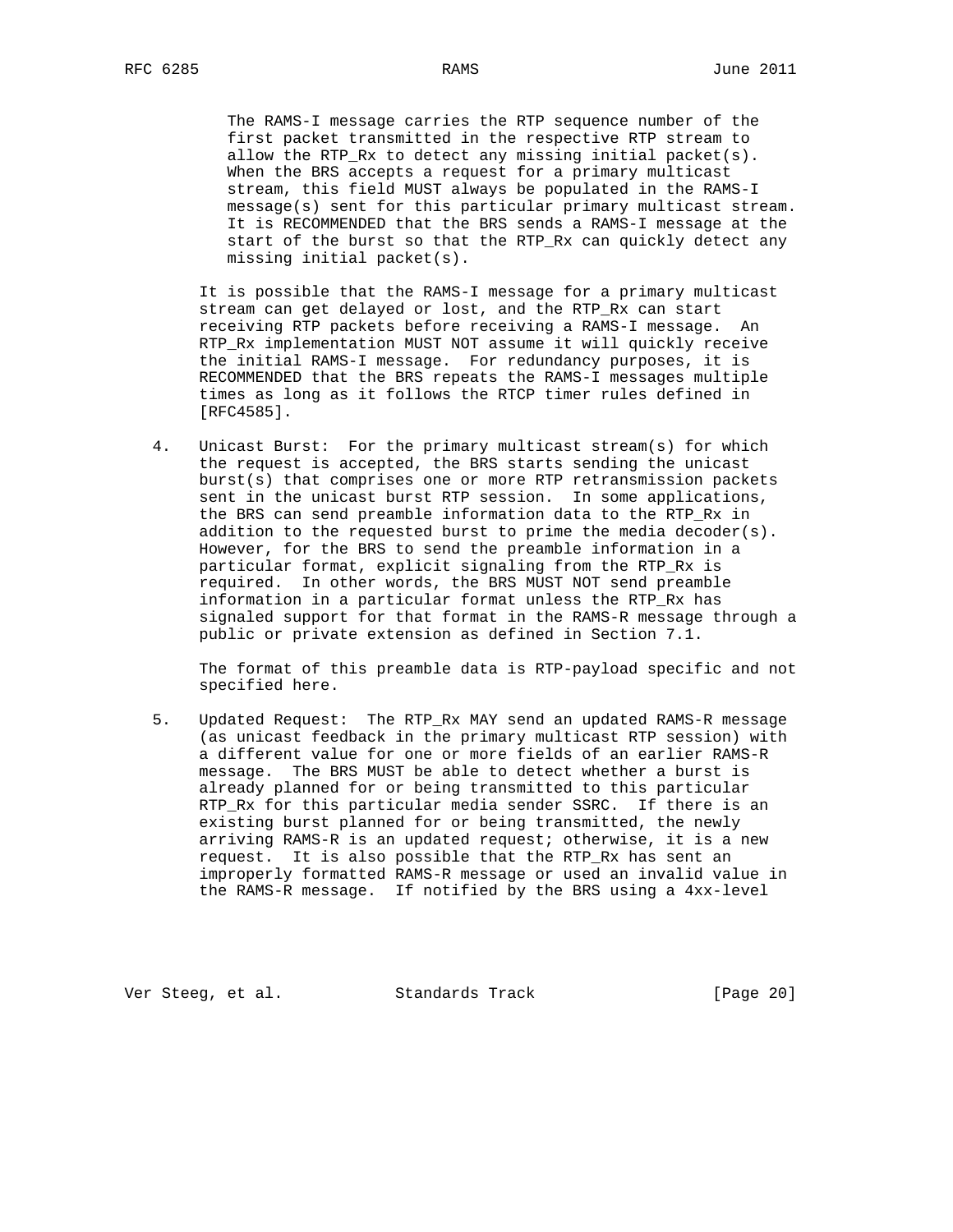response code (as defined in Section 11.6) and only after following the timing rules of [RFC4585], the RTP\_Rx MAY resend its corrected request.

 The BRS determines the identity of the requesting RTP\_Rx by looking at its canonical name identifier (CNAME item in the source description (SDES)). Thus, the RTP\_Rx MUST choose a method that ensures it uses a unique CNAME identifier. Such methods are provided in [RFC6222]. In addition to one or more fields with updated values, an updated RAMS-R message may also include the fields whose values did not change.

 Upon receiving an updated request, the BRS can use the updated values for sending/shaping the burst or refine the values and use the refined values for sending/shaping the burst. Subsequently, the BRS MAY send an updated RAMS-I message in the unicast burst RTP session to indicate the changes it made.

 It is an implementation-dependent decision for an RTP\_RX whether and when to send an updated request. However, note that the updated request messages can get delayed and arrive at the BRS after the initial unicast burst was completed. In this case, the updated request message can trigger a new unicast burst, and by then if the RTP\_Rx has already started receiving multicast data, a congestion is likely to occur. In this case, the RTP\_Rx can detect this only after a delay, and then it can try to terminate the new burst. However, in the meantime, the RTP\_Rx can experience packet loss or other problems. This and other similar corner cases SHOULD be carefully examined if updated requests are to be used.

- 6. Updated Response: The BRS can send more than one RAMS-I message in the unicast burst RTP session, e.g., to update the value of one or more fields in an earlier RAMS-I message. The updated RAMS-I messages might or might not be a direct response to a RAMS-R message. The BRS can also send updated RAMS-I messages to signal the RTP\_Rx in real time to join the SSM session when the BRS had already sent an initial RAMS-I message, e.g., at the start of the burst. The RTP\_Rx depends on the BRS to learn the join time, which can be conveyed by the first RAMS-I message or can be sent/revised in a later RAMS-I message. If the BRS is not capable of determining the join time in the initial RAMS-I message, the BRS MUST send another RAMS-I message (with the join time information) later.
- 7. Multicast Join Signaling: The RAMS-I message allows the BRS to signal explicitly when the RTP\_Rx needs to send the SFGMP Join message. The RTP\_Rx SHOULD use this information from the most

Ver Steeg, et al. Standards Track [Page 21]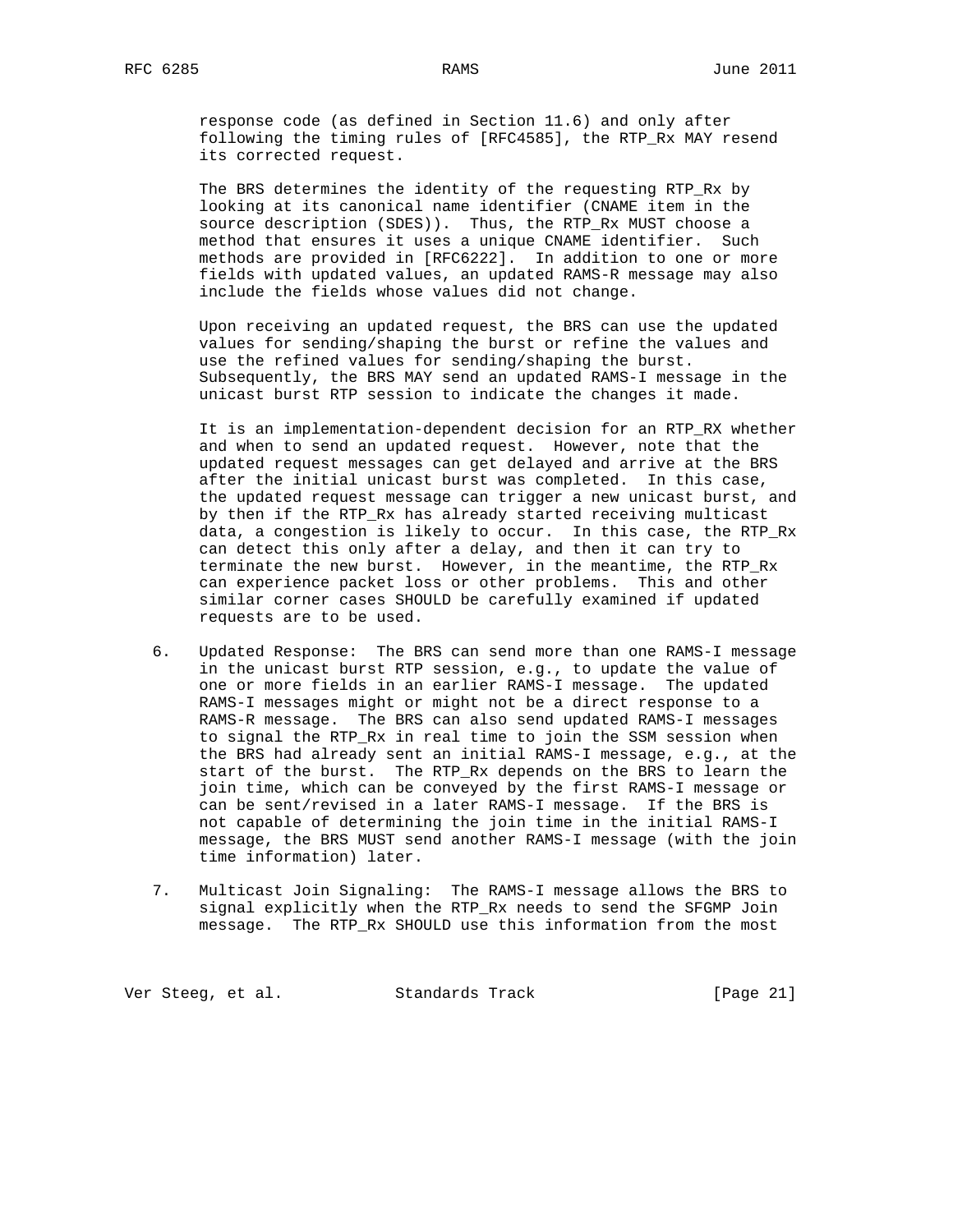recent RAMS-I message unless it has more accurate information. If the request is accepted, this information MUST be conveyed in at least one RAMS-I message, and its value MAY be updated by subsequent RAMS-I messages.

 There can be missing packets if the RTP\_Rx joins the multicast session too early or too late. For example, if the RTP\_Rx starts receiving the primary multicast stream while it is still receiving the unicast burst at a high excess bitrate, this can result in an increased risk of packet loss. Or, if the RTP\_Rx joins the multicast session some time after the unicast burst is finished, there can be a gap between the burst and multicast data (a number of RTP packets might be missing). In both cases, the RTP\_Rx can issue retransmission requests (via RTCP NACK messages sent as unicast feedback in the primary multicast RTP session) [RFC4585] to the FT entity of the RS to fill the gap. The BRS might or might not respond to such requests. When it responds and the response causes significant changes in one or more values reported earlier to the RTP\_Rx, an updated RAMS-I SHOULD be sent to the RTP\_Rx.

- 8. Multicast Receive: After the join, the RTP\_Rx starts receiving the primary multicast stream(s).
- 9. Terminate: The BRS can know when it needs to ultimately stop the unicast burst based on its parameters. However, the RTP\_Rx may need to ask the BRS to terminate the burst prematurely or at a specific sequence number. For this purpose, the RTP\_Rx uses the RAMS Termination (RAMS-T) message sent as RTCP feedback in the unicast burst RTP session. A separate RAMS-T message is sent for each primary multicast stream served by the BRS unless an RTCP BYE message has been sent in the unicast burst RTP session as described in Step 10. For the burst requests that were rejected by the BRS, there is no need to send a RAMS-T message.

 If the RTP\_Rx wants to terminate a burst prematurely, it MUST send a RAMS-T message for the SSRC of the primary multicast stream it wishes to terminate. This message is sent in the unicast burst RTP session. Upon receiving this message, the BRS MUST terminate the unicast burst. If the RTP\_Rx requested to acquire the entire primary multicast RTP session but wants to terminate this request before it learns the individual media sender SSRC(s) via RAMS-I message(s) or RTP packets, the RTP\_Rx cannot use RAMS-T message(s) and thus MUST send an RTCP BYE message in the unicast burst RTP session to terminate the request.

Ver Steeg, et al. Standards Track [Page 22]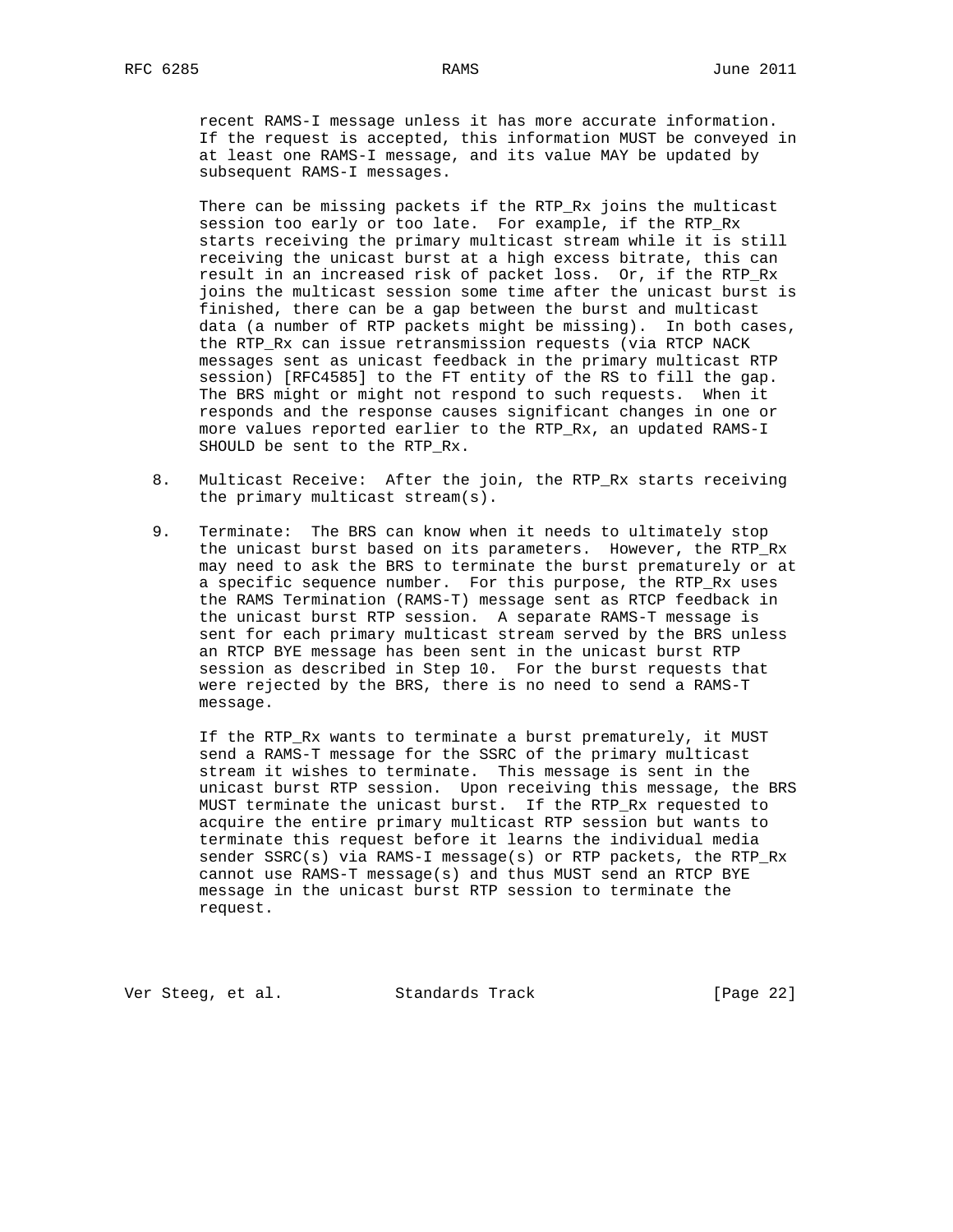Otherwise, the default behavior for the RTP\_Rx is to send a RAMS-T message in the unicast burst RTP session immediately after it joins the multicast session and has started receiving multicast packets. In that case, the RTP\_Rx MUST send a RAMS-T message with the sequence number of the first RTP packet received in the primary multicast stream. Then, the BRS MUST terminate the respective burst after it sends the unicast burst packet whose Original Sequence Number (OSN) field in the RTP retransmission payload header matches this number minus one. If the BRS has already sent that unicast burst packet when the RAMS-T message arrives, the BRS MUST terminate the respective burst immediately.

 If an RTCP BYE message has not been issued yet as described in Step 10, the RTP\_Rx MUST send at least one RAMS-T message for each primary multicast stream served by the BRS. The RAMS-T message(s) MUST be sent to the BRS in the unicast burst RTP session. Against the possibility of a message loss, it is RECOMMENDED that the RTP\_Rx repeats the RAMS-T messages multiple times as long as it follows the RTCP timer rules defined in [RFC4585].

 The binding between RAMS-T and ongoing bursts is achieved through RTP\_Rx's CNAME identifier and packet sender and media sender SSRCs. Choosing a globally unique CNAME makes sure that the RAMS-T messages are processed correctly.

 10. Terminate with RTCP BYE: When the RTP\_Rx is receiving one or more burst streams, if the RTP\_Rx becomes no longer interested in acquiring any of the primary multicast streams, the RTP\_Rx SHALL issue an RTCP BYE message for the unicast burst RTP session and another RTCP BYE message for the primary multicast RTP session. These RTCP BYE messages are sent to the BRS and FT logical entities, respectively.

 Upon receiving an RTCP BYE message, the BRS MUST terminate the rapid acquisition operation and cease transmitting any further burst packets and retransmission packets. If support for [RFC5506] has been signaled, the RTCP BYE message MAY be sent in a reduced-size RTCP packet. Otherwise, Section 6.1 of [RFC3550] mandates the RTCP BYE message always be sent with a sender or receiver report in a compound RTCP packet. If no data has been received, an empty receiver report MUST be still included. With the information contained in the receiver report, the RS can figure out how many duplicate RTP packets have been delivered to the RTP\_Rx (note that this will be an upper-bound estimate as one or more packets might have been lost during the burst

Ver Steeg, et al. Standards Track [Page 23]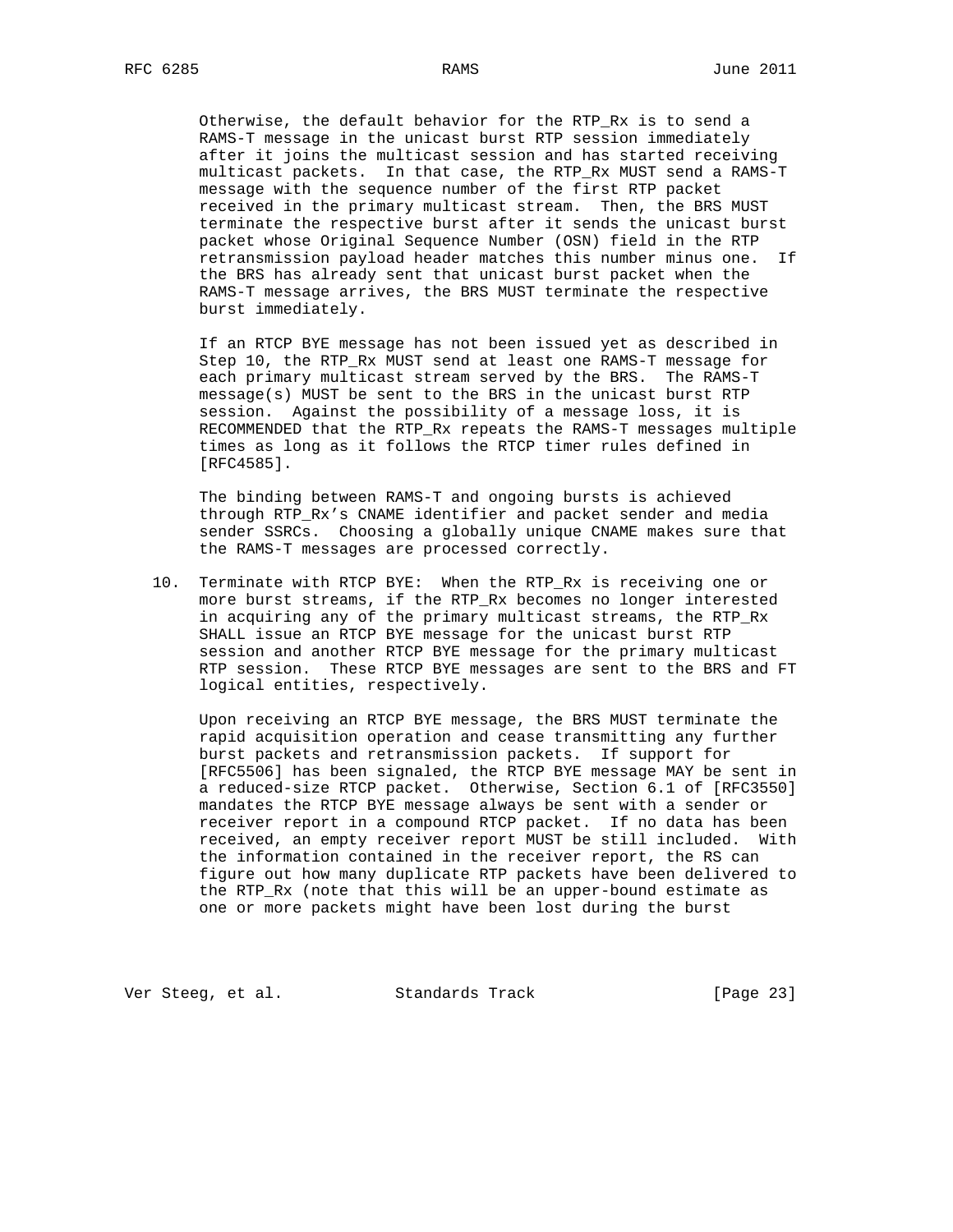transmission). The impact of duplicate packets and measures that can be taken to minimize the impact of receiving duplicate packets will be addressed in Section 6.4.

 Since an RTCP BYE message issued for the unicast burst RTP session terminates that session and ceases transmitting any further packets in that session, there is no need for sending explicit RAMS-T messages, which would only terminate their respective bursts.

 For the purpose of gathering detailed information about RTP\_Rx's rapid acquisition experience, [MULTICAST-ACQ] defines an RTCP Extended Report (XR) Block. This report is designed to be payload independent; thus, it can be used by any multicast application that supports rapid acquisition.

6.3. Synchronization of Primary Multicast Streams

 When an RTP\_RX acquires multiple primary multicast streams, it might need to synchronize them for playout. This synchronization is achieved by the help of the RTCP sender reports [RFC3550]. If the playout will start before the RTP\_Rx has joined the multicast session, the RTP\_Rx needs to receive the information reflecting the synchronization among the primary multicast streams early enough so that it can play out the media in a synchronized fashion.

 The suggested approach is to use the RTP header extension mechanism [RFC5285] and convey the synchronization information in a header extension as defined in [RFC6051]. Per [RFC4588], "if the original RTP header carried an RTP header extension, the retransmission packet SHOULD carry the same header extension". Thus, as long as the multicast source emits a header extension with the synchronization information frequently enough, there is no additional task that needs to be carried out by the BRS. The synchronization information will be sent to the RTP\_Rx along with the burst packets. The frequent header extensions sent in the primary multicast RTP sessions also allow rapid synchronization of the RTP streams for the RTP receivers that do not support RAMS or that directly join the multicast session without running RAMS. Thus, in RAMS applications, it is RECOMMENDED that the multicast sources frequently send synchronization information by using header extensions following the rules presented in [RFC6051]. The regular sender reports are still sent in the unicast session by following the rules of [RFC3550].

Ver Steeg, et al. Standards Track [Page 24]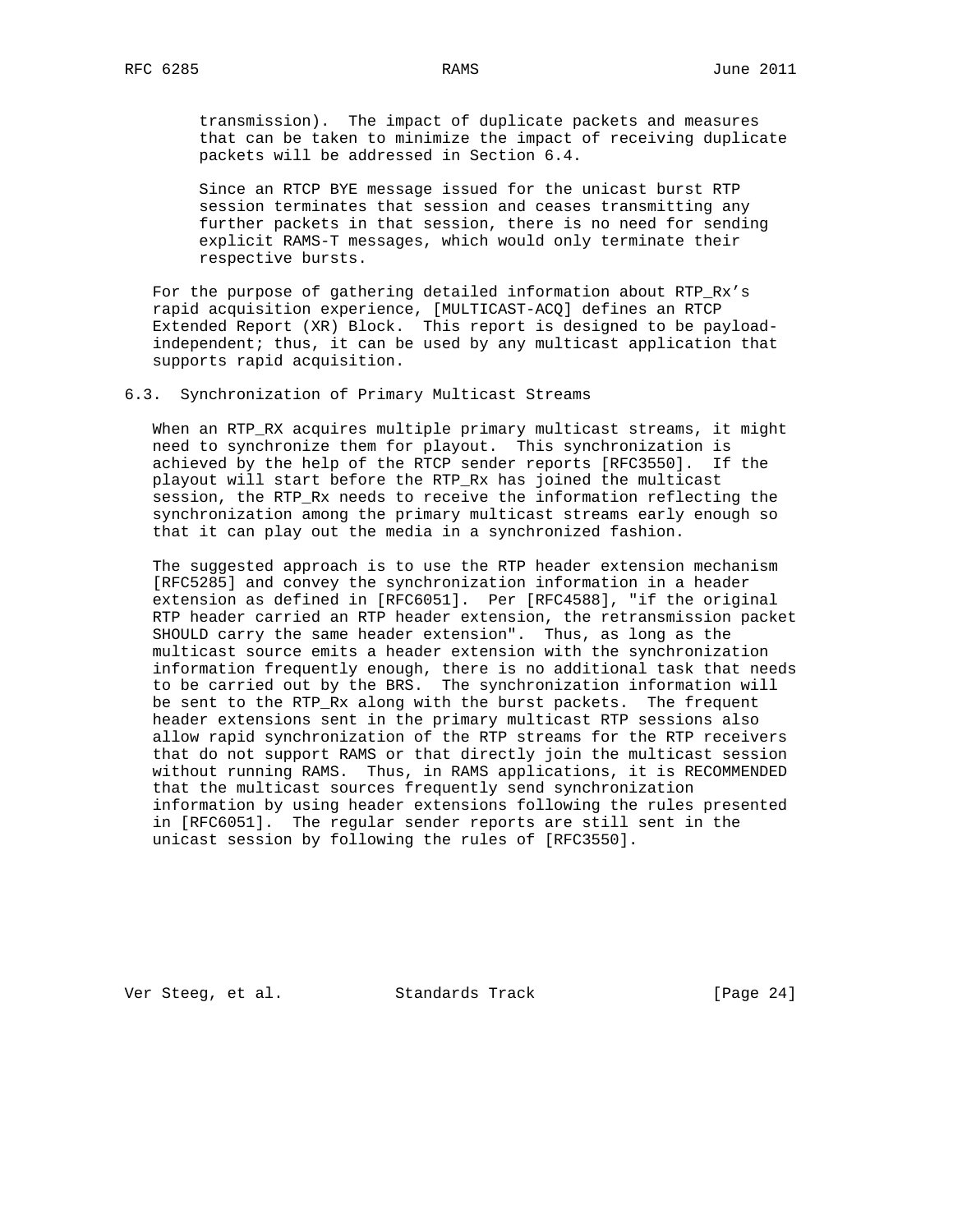## 6.4. Burst Shaping and Congestion Control in RAMS

 This section provides informative guidelines about how the BRS can shape the transmission of the unicast burst and how congestion can be dealt with in the RAMS process. When the RTP\_Rx detects that the unicast burst is causing severe congestion, it can prefer to send a RAMS-T message immediately to stop the unicast burst.

 A higher bitrate for the unicast burst naturally conveys the Reference Information and media content to the RTP\_Rx faster. This way, the RTP\_Rx can start consuming the data sooner, which results in a faster acquisition. A higher bitrate also represents a better utilization of the BRS resources. As the burst may continue until it catches up with the primary multicast stream, the higher the bursting bitrate, the less data the BRS needs to transmit. However, a higher bitrate for the burst also increases the chances for congestion caused packet loss. Thus, as discussed in Section 5, there has to be an upper bound on the bandwidth used by the burst.

 When the BRS transmits the unicast burst, it is expected to take into account all available information to prevent any packet loss that might take place during the bursting as a result of buffer overflow on the path between the RS and RTP\_Rx and at the RTP\_Rx itself. The bursting bitrate can be determined by taking into account the following information, when available:

- (a) Information obtained via the RAMS-R message, such as Max RAMS Buffer Fill Requirement and/or Max Receive Bitrate (see Section 7.2).
- (b) Information obtained via RTCP receiver reports provided by the RTP\_Rx in the retransmission session, allowing in-session bitrate adaptations for the burst. When these receiver reports indicate packet loss, this can indicate a certain congestion state in the path from the RS to the RTP\_Rx.
- (c) Information obtained via RTCP NACKs provided by the RTP\_Rx in the primary multicast RTP session, allowing in-session bitrate adaptations for the burst. Such RTCP NACKs are transmitted by the RTP\_Rx in response to packet loss detection in the burst. NACKs can indicate a certain congestion state on the path from the RS to RTP\_Rx.
- (d) There can be other feedback received from the RTP\_Rx, e.g., in the form of Explicit Congestion Notification - Congestion Experienced (ECN-CE) markings [ECN-FOR-RTP] that can influence in-session bitrate adaptation.

Ver Steeg, et al. Standards Track [Page 25]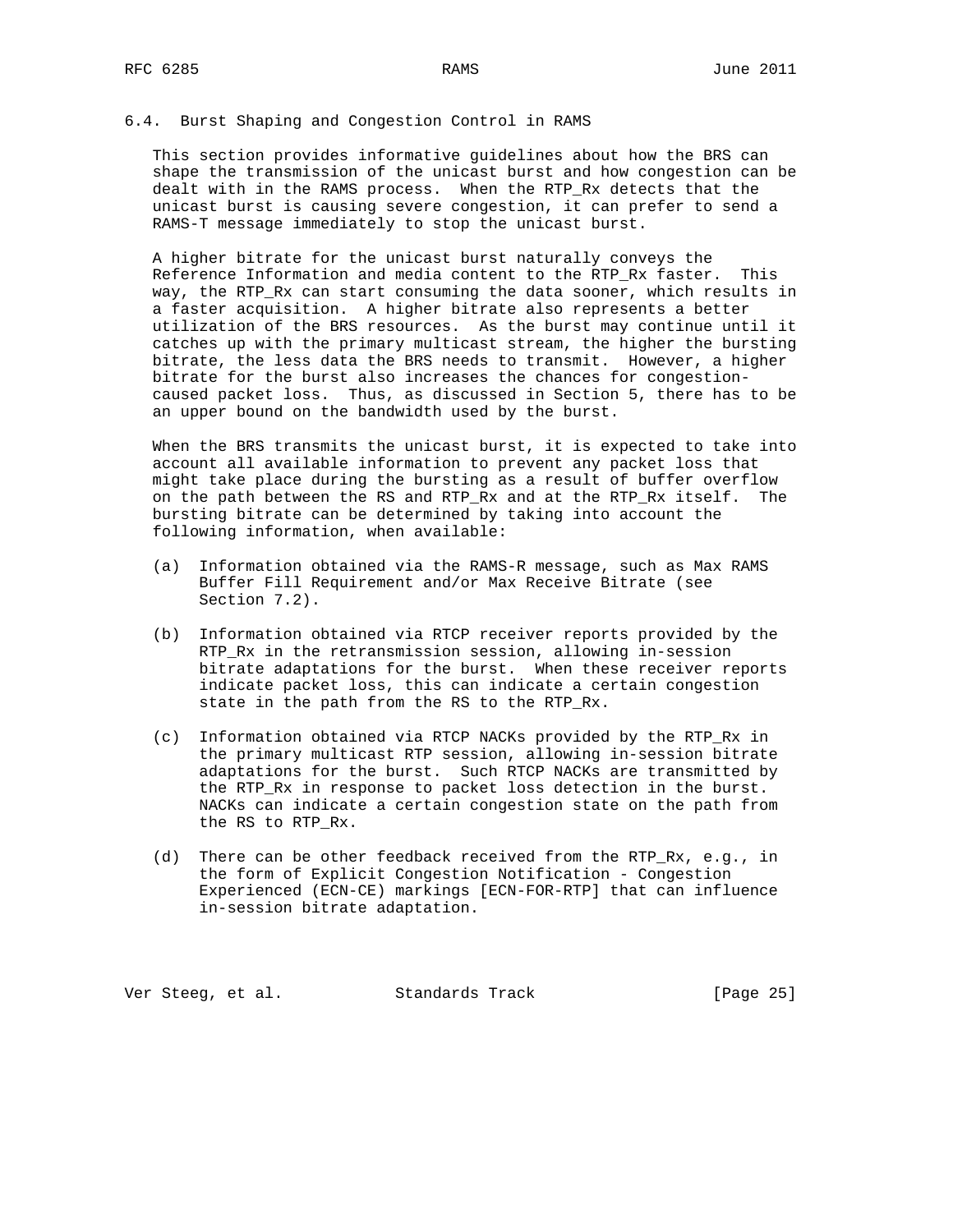- (e) Information obtained via updated RAMS-R messages, allowing in session bitrate adaptations, if supported by the BRS.
- (f) Transport protocol-specific information. For example, when Datagram Congestion Control Protocol (DCCP) is used to transport the RTP burst, the ACKs from the DCCP client can be leveraged by the BRS / DCCP server for burst shaping and congestion control.
- (g) Preconfigured settings for each RTP\_Rx or a set of RTP\_Rxs that indicate the upper-bound bursting bitrates for which no packet loss will occur as a result of congestion along the path of the RS to RTP\_Rx. For example, in managed IPTV networks, where the bottleneck bandwidth along the end-to-end path is known and where the network between the RS and this link is provisioned and dimensioned to carry the burst streams, the bursting bitrate does not exceed the provisioned value. These settings can also be dynamically adapted using application-aware knowledge.

The BRS chooses the initial burst bitrate as follows:

- o When using RAMS in environments as described in (g), the BRS MUST transmit the burst packets at an initial bitrate higher than the nominal bitrate but within the engineered or reserved bandwidth limit.
- o When the BRS cannot determine a reliable bitrate value for the unicast burst (using (a) through  $(g)$ ), it is desirable for the BRS to choose an appropriate initial bitrate not above the nominal bitrate and increase it gradually unless a congestion is detected.

 In both cases, during the burst transmission, the BRS MUST continuously monitor for packet losses as a result of congestion by means of one or more of the mechanisms described in (b) through (f). When the BRS relies on RTCP receiver reports, sufficient bandwidth needs to be provided to RTP\_Rx for RTCP transmission in the unicast burst RTP session. To achieve a reasonable fast adaptation against congestion, it is recommended that the RTP\_Rx sends a receiver report at least once every two RTTs between the RS and RTP\_Rx. Although the specific heuristics and algorithms that deduce a congestion state and how the BRS acts subsequently are outside the scope of this specification, the following two methods are the best practices:

 o Upon detection of a significant amount of packet loss, which the BRS attributes to congestion, the BRS decreases the burst bitrate. The rate by which the BRS increases and decreases the bitrate for the burst can be determined by a TCP-friendly bitrate adaptation algorithm for RTP over UDP or, in the case of  $(f)$ , by the congestion control algorithms defined in DCCP [RFC5762].

Ver Steeg, et al. Standards Track [Page 26]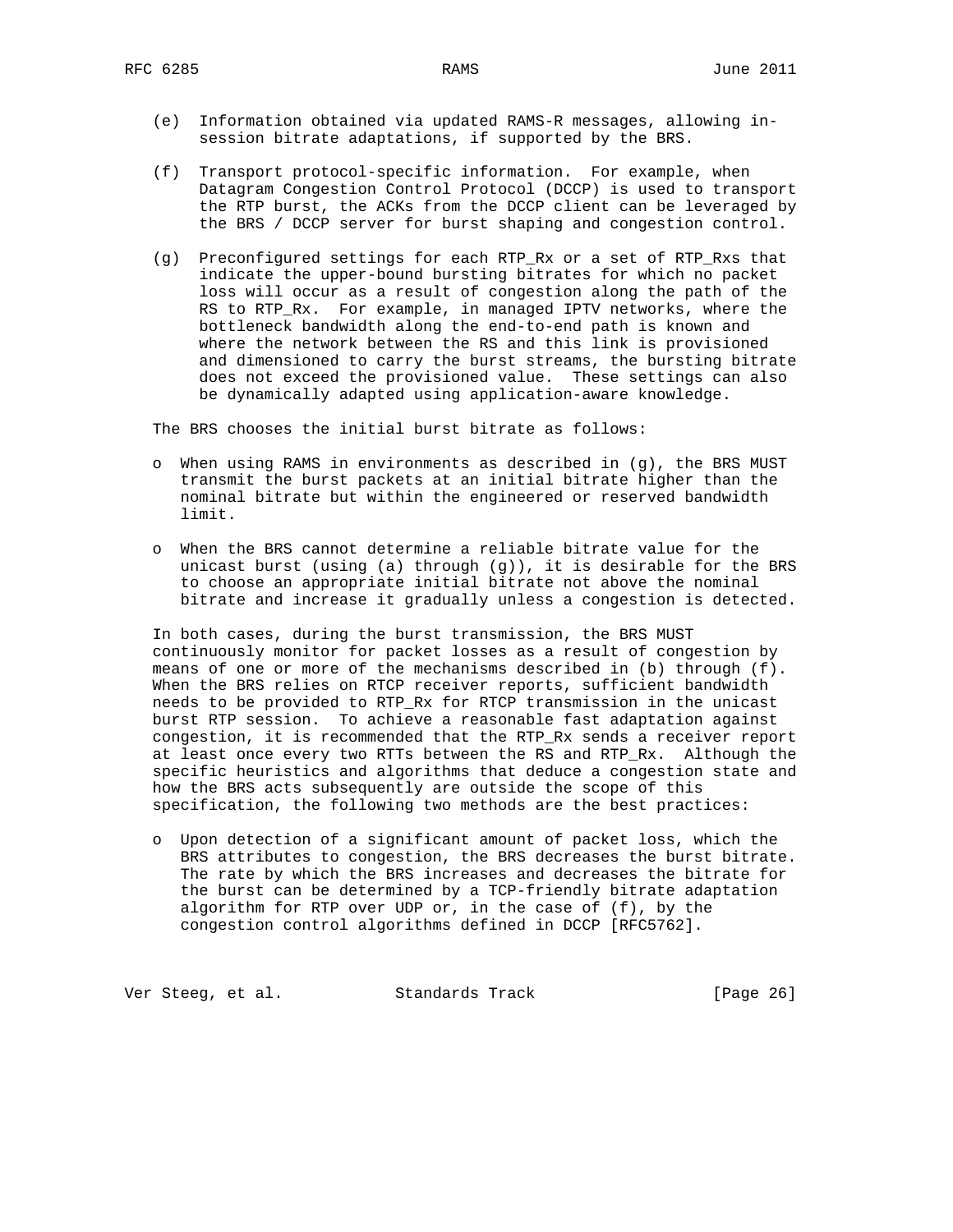o If the congestion is persistent and the BRS has to reduce the burst bitrate to a point where the RTP\_Rx buffer might underrun or the burst will consume too many resources, the BRS terminates the burst and transmits a RAMS-I message to RTP\_Rx with the appropriate response code. It is then up to RTP\_Rx to decide when to join the multicast session.

 Even though there is no congestion experienced during the burst, congestion may anyway arise near the end of the burst as the RTP\_Rx eventually needs to join the multicast session. During this brief period, both the burst packets and the multicast packets can be simultaneously received by the RTP\_Rx, thus enhancing the risk of congestion.

 Since the BRS signals the RTP\_Rx when the BRS expects the RTP\_Rx to send the SFGMP Join message, the BRS can have a rough estimate of when the RTP\_Rx will start receiving multicast packets in the SSM session. The BRS can keep on sending burst packets but reduces the bitrate accordingly at the appropriate instant by taking the bitrate of the whole SSM session into account. If the BRS ceases transmitting the burst packets before the burst catches up, any gap resulting from this imperfect switch-over by the RTP\_Rx can be later repaired by requesting retransmissions for the missing packets from the RS. The retransmissions can be shaped by the BRS to make sure that they do not cause collateral loss in the primary multicast RTP session and the unicast burst RTP session.

#### 6.5. Failure Cases

 In this section, we examine the implications of losing the RAMS-R, RAMS-I, or RAMS-T messages and other failure cases.

 When the RTP\_Rx sends a RAMS-R message to initiate a rapid acquisition but the message gets lost and the FT does not receive it, the RTP\_Rx will get neither a RAMS-I message nor a unicast burst. In this case, the RTP\_Rx MAY resend the request when it is eligible to do so based on the RTCP timer rules defined in [RFC4585]. Or, after a reasonable amount of time, the RTP\_Rx can time out (based on the previous observed response times) and immediately join the SSM session.

 In the case where RTP\_Rx starts receiving a unicast burst but does not receive a corresponding RAMS-I message within a reasonable amount of time, the RTP\_Rx can either discard the burst data or decide not to interrupt the unicast burst and be prepared to join the SSM session at an appropriate time it determines or as indicated in a subsequent RAMS-I message (if available). If the network is subject

Ver Steeg, et al. Standards Track [Page 27]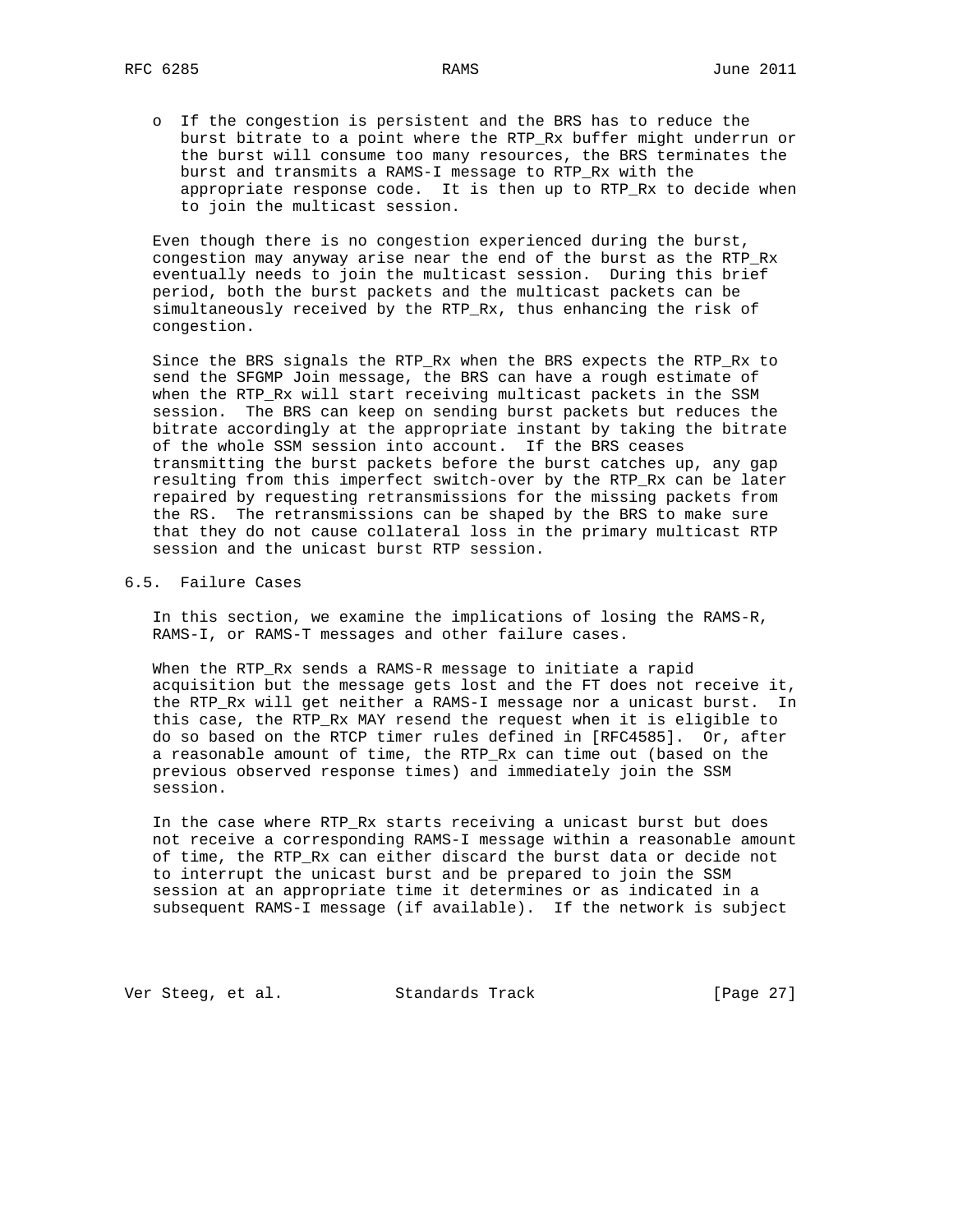to packet loss, it is RECOMMENDED that the BRS repeats the RAMS-I messages multiple times based on the RTCP timer rules defined in [RFC4585].

 In the failure cases where the RAMS-I message is lost or the RAMS-R message is lost and the RTP\_Rx gives up, the RTP\_Rx MUST still terminate the burst(s) it requested by following the rules described in Section 6.2.

 In the case where a RAMS-T message sent by the RTP\_Rx does not reach its destination, the BRS can continue sending burst packets even though the RTP\_Rx no longer needs them. If an RTP\_Rx is receiving burst packets it no longer needs after sending a RAMS-T message, it is RECOMMENDED that the RTP\_Rx repeats the RAMS-T message multiple times based on the RTCP timer rules defined in [RFC4585]. The BRS MUST be provisioned to terminate the burst when it can no longer send the burst packets faster than it receives the primary multicast stream packets.

 Section 6.3.5 of [RFC3550] explains the rules pertaining to timing out an SSRC. When the BRS accepts to serve the requested burst(s) and establishes the retransmission session, the BRS needs to check the liveness of the RTP\_Rx via the RTCP messages and reports the RTP\_Rx sends. The default rules explained in [RFC3550] apply in RAMS as well.

7. Encoding of the Signaling Protocol in RTCP

 This section defines the formats of the RTCP transport-layer feedback messages that are exchanged between the retransmission server (RS) and RTP receiver (RTP\_Rx) during rapid acquisition. These messages are referred to as the RAMS Messages. They are payload-independent and MUST be used by all RTP-based multicast applications that support rapid acquisition regardless of the payload they carry.

 Payload-specific feedback messages are not defined in this document. However, further optional payload-independent and payload-specific information can be included in the exchange.

 The common packet format for the RTCP feedback messages is defined in Section 6.1 of [RFC4585] and is also sketched in Figure 4.

Ver Steeg, et al. Standards Track [Page 28]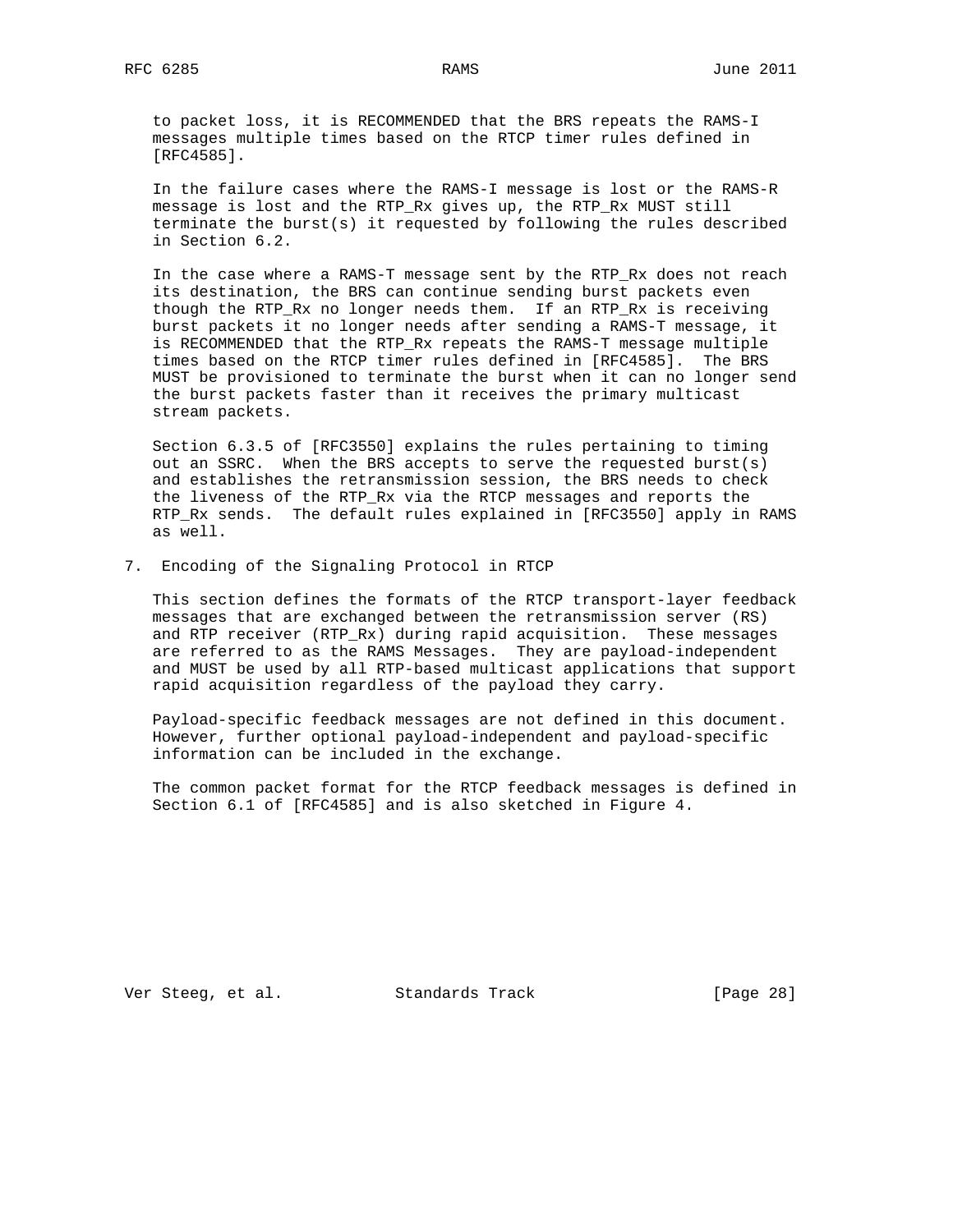|                  | 0 1 2 3 4 5 6 7 8 9 0 1 2 3 4 5 6 7 8 9 0 1 2 3 4 5 6 7 8 9 |        |  |
|------------------|-------------------------------------------------------------|--------|--|
|                  |                                                             |        |  |
| $ V=2 P $<br>FMT | PТ                                                          | length |  |
|                  |                                                             |        |  |
|                  | SSRC of packet sender                                       |        |  |
|                  |                                                             |        |  |
|                  | SSRC of media source                                        |        |  |
|                  |                                                             |        |  |
|                  | Feedback Control Information (FCI)                          |        |  |
|                  |                                                             |        |  |

Figure 4: The Common Packet Format for the RTCP Feedback Messages

 Each feedback message has a fixed-length field for version, padding, feedback message type (FMT), packet type (PT), length, SSRC of packet sender, SSRC of media source, and a variable-length field for feedback control information (FCI).

 In the RAMS messages, the PT field is set to RTPFB (205) and the FMT field is set to RAMS (6). Individual RAMS messages are identified by a sub-field called sub-feedback message type (SFMT). Any Reserved field SHALL be set to zero and ignored.

 Depending on the specific scenario and timeliness/importance of a RAMS message, it can be desirable to send it in a reduced-size RTCP packet [RFC5506]. However, unless support for [RFC5506] has been signaled, compound RTCP packets MUST be used by following [RFC3550] rules.

 Following the rules specified in [RFC3550], all integer fields in the messages defined below are carried in network-byte order, that is, most significant byte (octet) first, also known as big-endian. Unless otherwise stated, numeric constants are in decimal (base 10).

## 7.1. Extensions

 To improve the functionality of the RAMS method in certain applications, it can be desirable to define new fields in the RAMS Request, Information, and Termination messages. Such fields MUST be encoded as Type-Length-Value (TLV) elements as described below and sketched in Figure 5:

 o Type: A single-octet identifier that defines the type of the parameter represented in this TLV element.

Ver Steeg, et al. Standards Track [Page 29]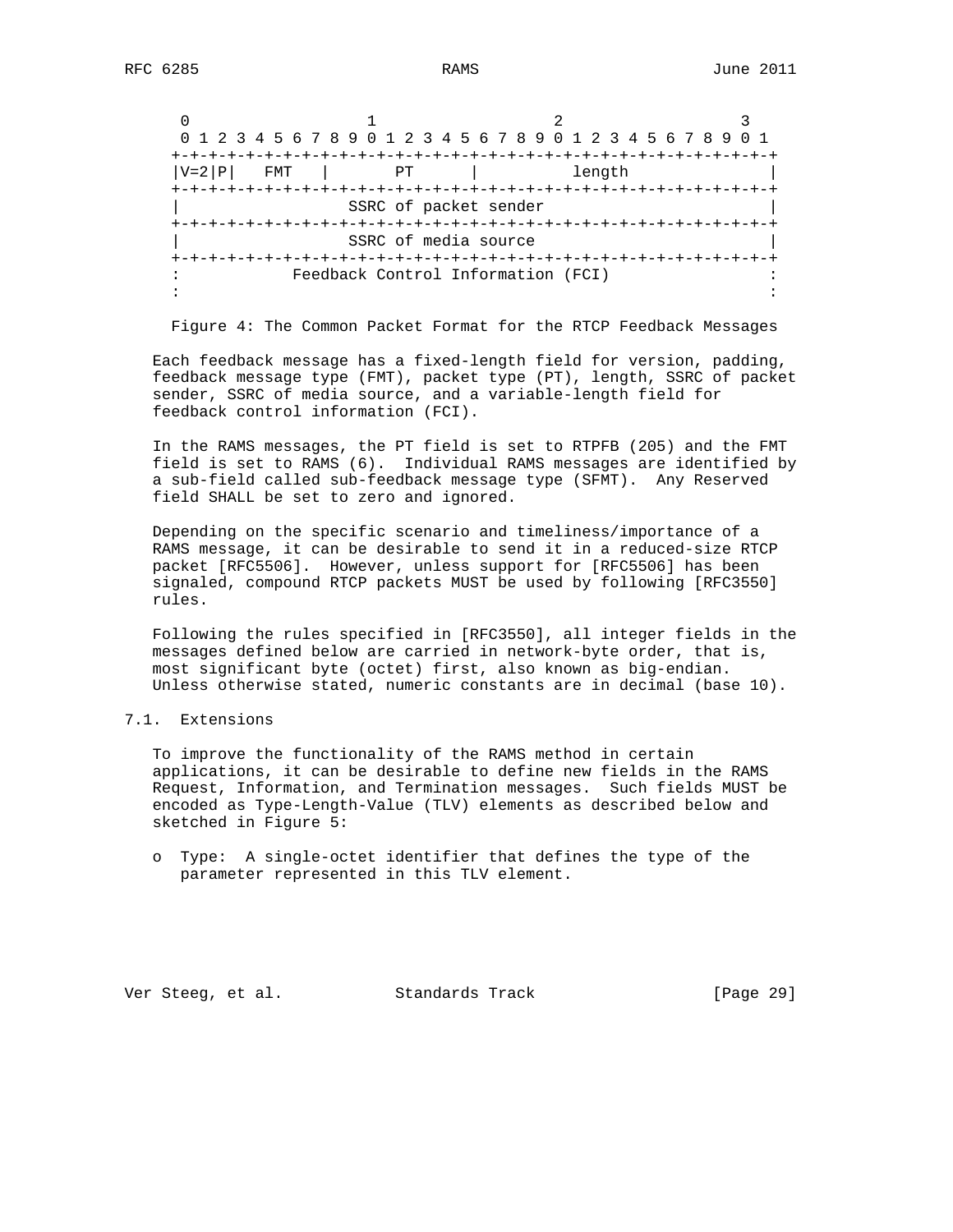- o Length: A two-octet field that indicates the length (in octets) of the TLV element excluding the Type and Length fields and the 8-bit Reserved field between them. This length does not include any padding that is required for alignment.
- o Value: Variable-size set of octets that contains the specific value for the parameter.

 In the extensions, the Reserved field SHALL be set to zero and ignored. If a TLV element does not fall on a 32-bit boundary, the last word MUST be padded to the boundary using further bits set to zero.

 An RTP\_Rx or BRS MAY include vendor-neutral and private extensions in any RAMS message. The RTP\_Rx or BRS MUST place such extensions after the mandatory fields and mandatory TLV elements (if any) and MAY place such extensions in any order. The RTP\_Rx or BRS MUST NOT include multiple TLV elements with the same Type value in a RAMS message.

 The support for extensions (unless specified otherwise) is OPTIONAL. An RTP\_Rx or BRS receiving a vendor-neutral or private extension that it does not understand MUST ignore that extension.

|  |  |      |  |  |  |          |  | 0 1 2 3 4 5 6 7 8 9 0 1 2 3 4 5 6 7 8 9 0 1 2 3 4 5 6 7 8 9 0 1 |       |  |  |  |        |  |  |  |  |
|--|--|------|--|--|--|----------|--|-----------------------------------------------------------------|-------|--|--|--|--------|--|--|--|--|
|  |  |      |  |  |  |          |  |                                                                 |       |  |  |  |        |  |  |  |  |
|  |  | Type |  |  |  | Reserved |  |                                                                 |       |  |  |  | Length |  |  |  |  |
|  |  |      |  |  |  |          |  |                                                                 |       |  |  |  |        |  |  |  |  |
|  |  |      |  |  |  |          |  |                                                                 | Value |  |  |  |        |  |  |  |  |
|  |  |      |  |  |  |          |  |                                                                 |       |  |  |  |        |  |  |  |  |

Figure 5: Structure of a TLV Element

## 7.1.1. Vendor-Neutral Extensions

 If the goal in defining new TLV elements is to extend the functionality in a vendor-neutral manner, they MUST be registered with IANA through the guidelines provided in Section 11.5.

 The current document defines several vendor-neutral extensions in the subsequent sections.

7.1.2. Private Extensions

 It is desirable to allow vendors to use private extensions in a TLV format. For interoperability, such extensions must not collide with each other.

Ver Steeg, et al. Standards Track [Page 30]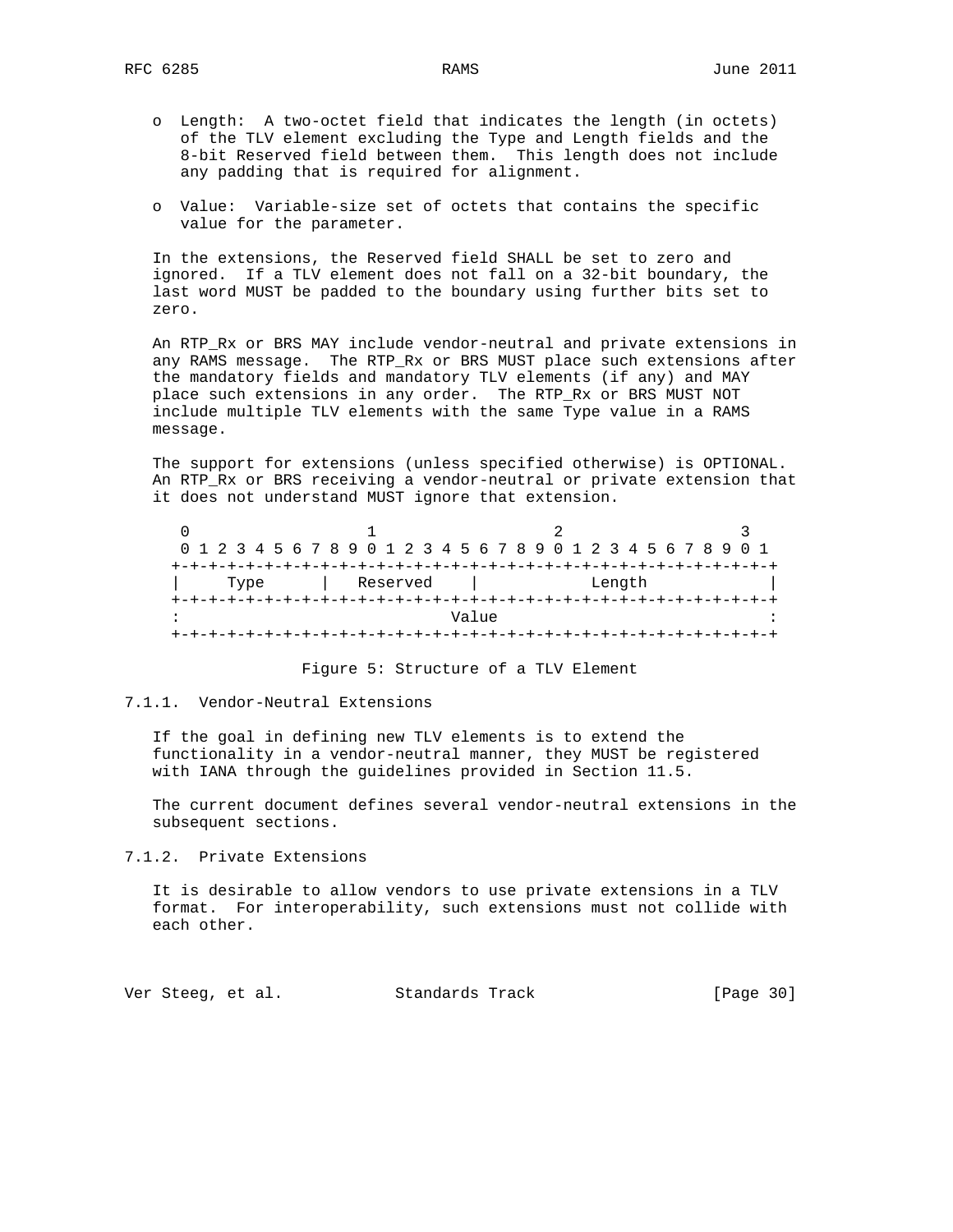A certain range of TLV Types (between and including 128 and 254 ) is reserved for private extensions (refer to Section 11.5). IANA management for these extensions is unnecessary, and they are the responsibility of individual vendors.

 The structure that MUST be used for the private extensions is depicted in Figure 6. Here, the enterprise numbers are as listed on http://www.iana.org. This will ensure the uniqueness of the private extensions and avoid any collision.

|      |          | 0 1 2 3 4 5 6 7 8 9 0 1 2 3 4 5 6 7 8 9 0 1 2 3 4 5 6 7 8 9 0 1 |  |
|------|----------|-----------------------------------------------------------------|--|
|      |          |                                                                 |  |
| Type | Reserved | Length                                                          |  |
|      |          |                                                                 |  |
|      |          | Enterprise Number                                               |  |
|      |          |                                                                 |  |
|      |          | Value                                                           |  |
|      |          |                                                                 |  |

Figure 6: Structure of a Private Extension

#### 7.2. RAMS Request

 The RAMS Request (RAMS-R) message is identified by SFMT=1. This message is sent as unicast feedback in the primary multicast RTP session by the RTP\_Rx to request rapid acquisition of a primary multicast RTP session or one or more primary multicast streams belonging to the same primary multicast RTP session. In the RAMS-R message, the RTP\_Rx MUST set both the packet sender SSRC and media sender SSRC fields to its own SSRC since the media sender SSRC may not be known. The RTP\_Rx MUST provide explicit signaling as described below to request stream(s). This minimizes the chances of accidentally requesting a wrong primary multicast stream.

 The FCI field MUST contain only one RAMS Request. The FCI field has the structure depicted in Figure 7.

 The semantics of the RAMS-R message is independent of the payload type carried in the primary multicast RTP session.

Ver Steeg, et al. Standards Track [Page 31]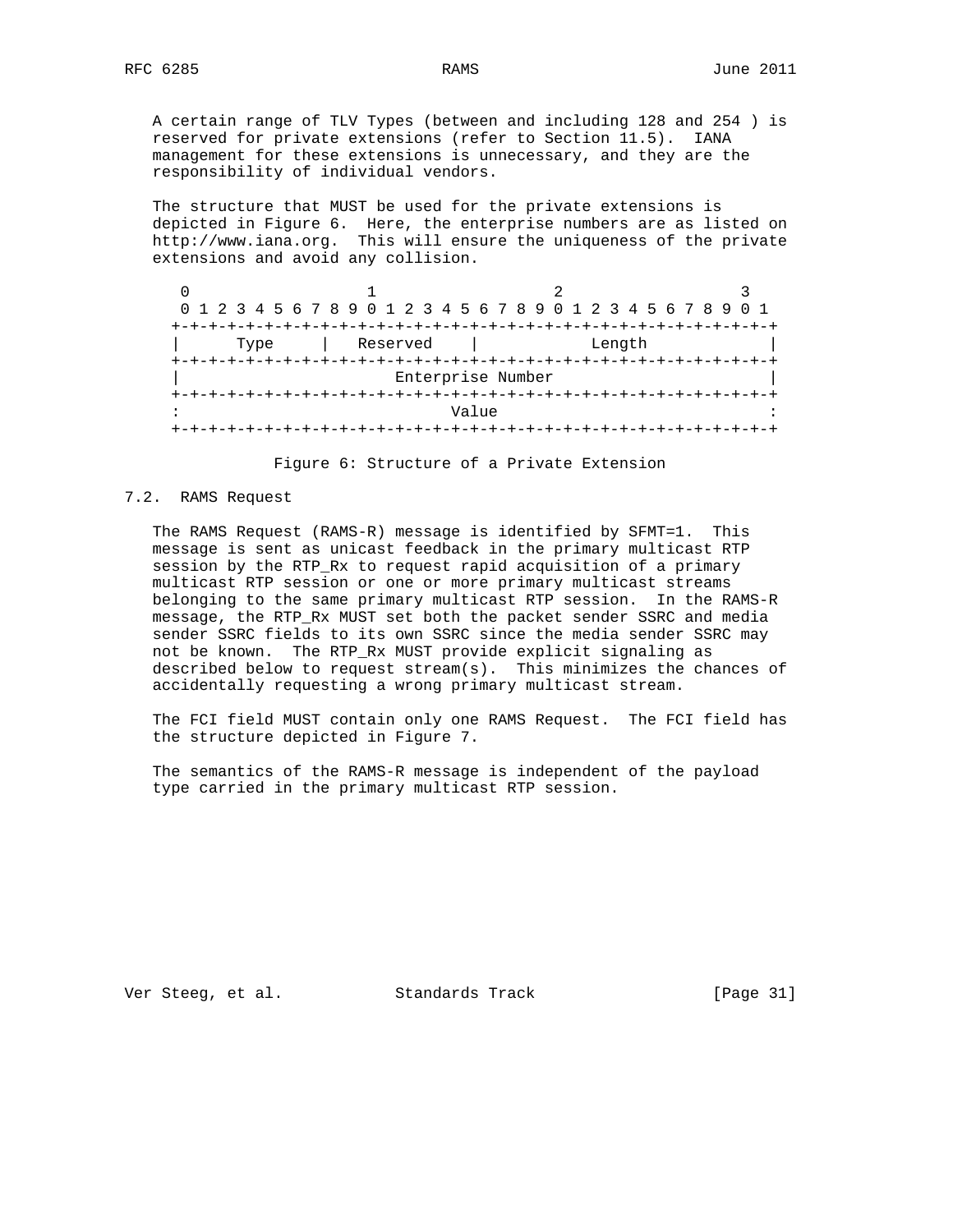|            | 0 1 2 3 4 5 6 7 8 9 0 1 2 3 4 5 6 7 8 9 0 1 2 3 4 5 6 7 8 9 0 1 |  |
|------------|-----------------------------------------------------------------|--|
|            |                                                                 |  |
| $SFMT = 1$ | Reserved                                                        |  |
|            |                                                                 |  |
|            | Requested Media Sender SSRC(s)                                  |  |
|            | --+-+-+-+-+-+-+-+-+-+-+-+-+-+-+-+-+-+                           |  |
|            | Optional TLV-encoded Fields (and Padding, if needed)            |  |
|            |                                                                 |  |

Figure 7: FCI Field Syntax for the RAMS Request Message

 o Requested Media Sender SSRC(s): Mandatory TLV element that lists the media sender SSRC(s) requested by the RTP\_Rx. The BRS MUST ignore the media sender SSRC specified in the header of the RAMS-R message.

 If the Length field is set to zero (i.e., no media sender SSRC is listed), it means that the RTP\_Rx is requesting to rapidly acquire the entire primary multicast RTP session. Otherwise, the RTP\_Rx lists the individual media sender SSRCs in this TLV element and sets the Length field of the TLV element to 4\*n, where n is the number of SSRC entries.

Type: 1

 o Min RAMS Buffer Fill Requirement (32 bits): Optional TLV element that denotes the minimum milliseconds of data that the RTP\_Rx desires to have in its buffer before allowing the data to be consumed by the application.

 The RTP\_Rx can have knowledge of its buffering requirements. These requirements can be application and/or device specific. For instance, the RTP\_Rx might need to have a certain amount of data in its application buffer to handle transmission jitter and/or to be able to support error-control methods. If the BRS is told the minimum buffering requirement of the receiver, the BRS can tailor the burst(s) more precisely, e.g., by choosing an appropriate starting point. The methods used by the RTP\_Rx to determine this value are application specific and thus out of the scope of this document.

Ver Steeg, et al. Standards Track [Page 32]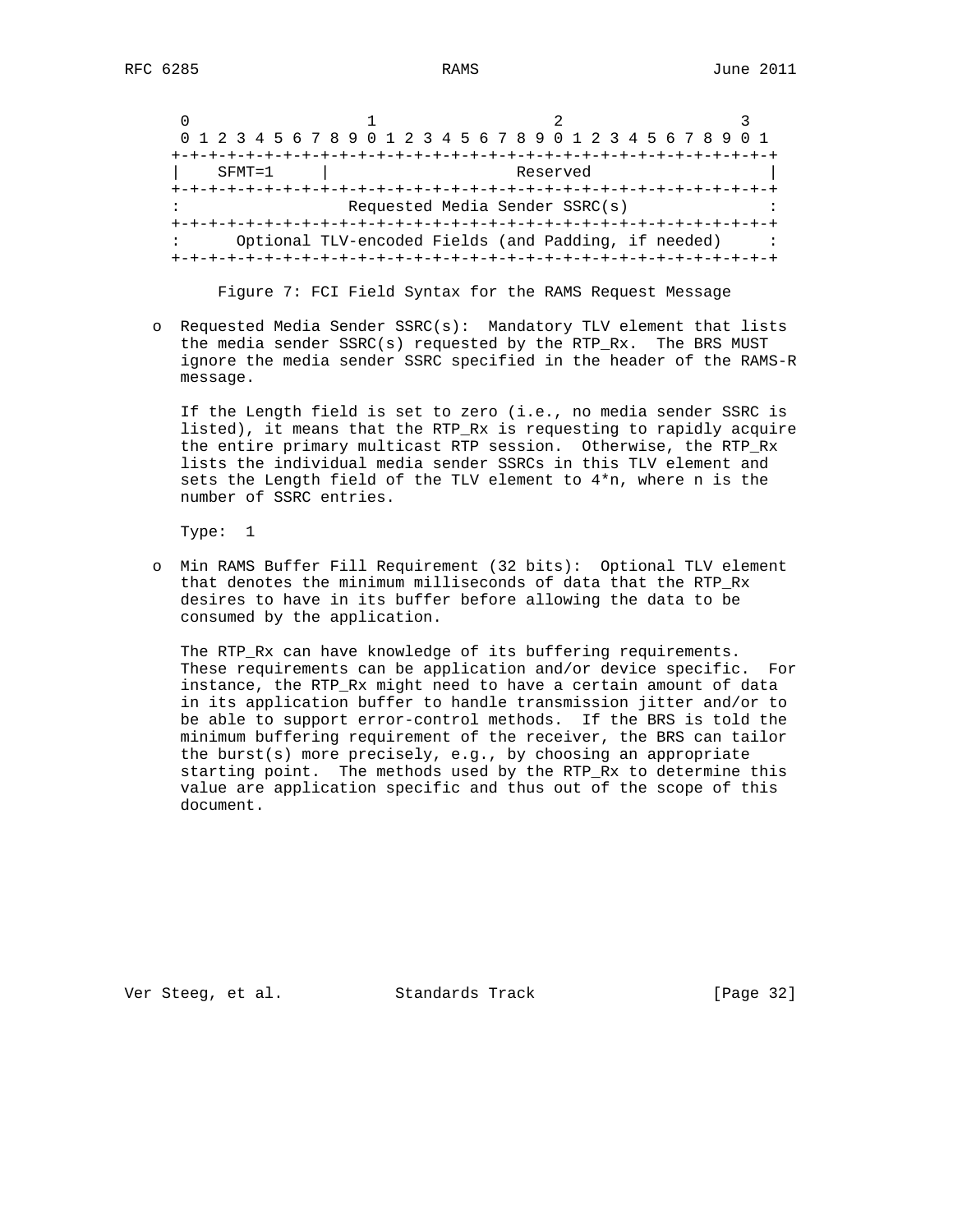If specified, the amount of backfill that will be provided by the unicast bursts and any payload-specific information MUST NOT be smaller than the specified value. Otherwise, the backfill will not be able to build up the desired level of buffer at the RTP\_Rx and can cause buffer underruns.

Type: 2

 o Max RAMS Buffer Fill Requirement (32 bits): Optional TLV element that denotes the maximum milliseconds of data that the RTP\_Rx can buffer without losing the data due to buffer overflow.

 The RTP\_Rx can have knowledge of its buffering requirements. These requirements can be application or device specific. For instance, one particular RTP\_Rx might have more physical memory than another RTP\_Rx and thus can buffer more data. If the BRS knows the buffering ability of the receiver, the BRS can tailor the burst(s) more precisely. The methods used by the receiver to determine this value are application specific and thus out of the scope of this document.

 If specified, the amount of backfill that will be provided by the unicast bursts and any payload-specific information MUST NOT be larger than this value. Otherwise, the backfill may cause buffer overflows at the RTP\_Rx.

Type: 3

 o Max Receive Bitrate (64 bits): Optional TLV element that denotes the maximum bitrate (in bits per second) at which the RTP\_Rx can process the aggregation of the unicast burst(s) and any payload specific information that will be provided by the BRS. The limits can include local receiver limits as well as network limits that are known to the receiver.

 If specified, the total bitrate of the unicast burst(s) plus any payload-specific information MUST NOT be larger than this value. Otherwise, congestion and packet loss are more likely to occur.

Type: 4

 o Preamble-only Allowed (0 bits): Optional TLV element that indicates that the RTP\_Rx is willing to receive only the preamble information for the desired primary multicast stream(s) in case the BRS cannot send the unicast burst stream(s). (In such cases, the BRS will not accept the request, but will send a response code 511 in the RAMS-I message as defined in Section 11.6.) Note that

Ver Steeg, et al. Standards Track [Page 33]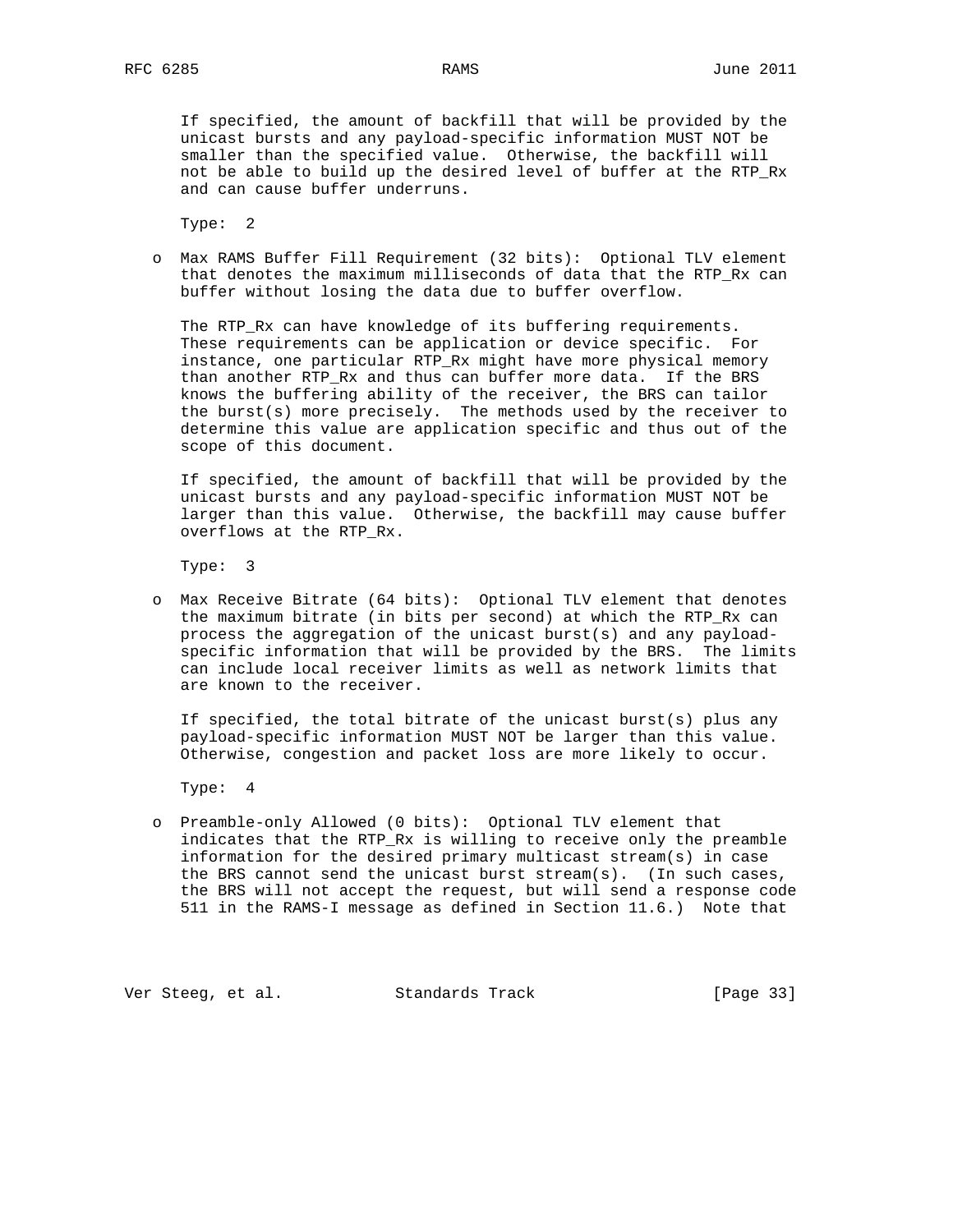the RTP\_Rx signals the particular preamble format(s) it supports through a public or a private extension in the same RAMS-R message.

 If this TLV element does not exist in the RAMS-R message, the BRS MUST NOT respond to the RAMS-R message by sending the preamble information only. Since this TLV element does not carry a Value field, the Length field MUST be set to zero.

Type: 5

 o Supported Enterprise Number(s): Optional TLV element that indicates the enterprise number(s) that the RTP\_Rx implementation supports. Similar to the private extensions, the enterprise numbers here are as listed on http://www.iana.org. This TLV element, if exists, provides a hint to the BRS about which private extensions the RTP\_Rx can potentially support. Note that an RTP\_Rx does not necessarily support all the private extensions under a particular enterprise number. Unless the BRS explicitly knows which private extensions an RTP\_Rx supports (through this or some out-of-band means), the BRS SHOULD NOT use private extensions in the RAMS-I messages. The BRS SHOULD rather use only vendor neutral extensions. The Length field of this TLV element is set to  $4*n$ , where n is the number of enterprise number entries.

Type: 6

7.3. RAMS Information

 The RAMS Information (RAMS-I) message is identified by SFMT=2. This message is used to describe the unicast burst that will be sent for rapid acquisition. It also includes other useful information for the RTP\_Rx as described below.

 A separate RAMS-I message with the appropriate response code is sent in the unicast burst RTP session by the BRS for each primary multicast stream that has been requested by the RTP\_Rx. In each of these RAMS-I messages, the media sender SSRC and packet sender SSRC fields are both set to the SSRC of the BRS, which equals the SSRC of the respective primary multicast stream.

 The FCI field MUST contain only one RAMS Information message. The FCI field has the structure depicted in Figure 8.

 The semantics of the RAMS-I message is independent of the payload type carried in the primary multicast RTP session.

Ver Steeg, et al. Standards Track [Page 34]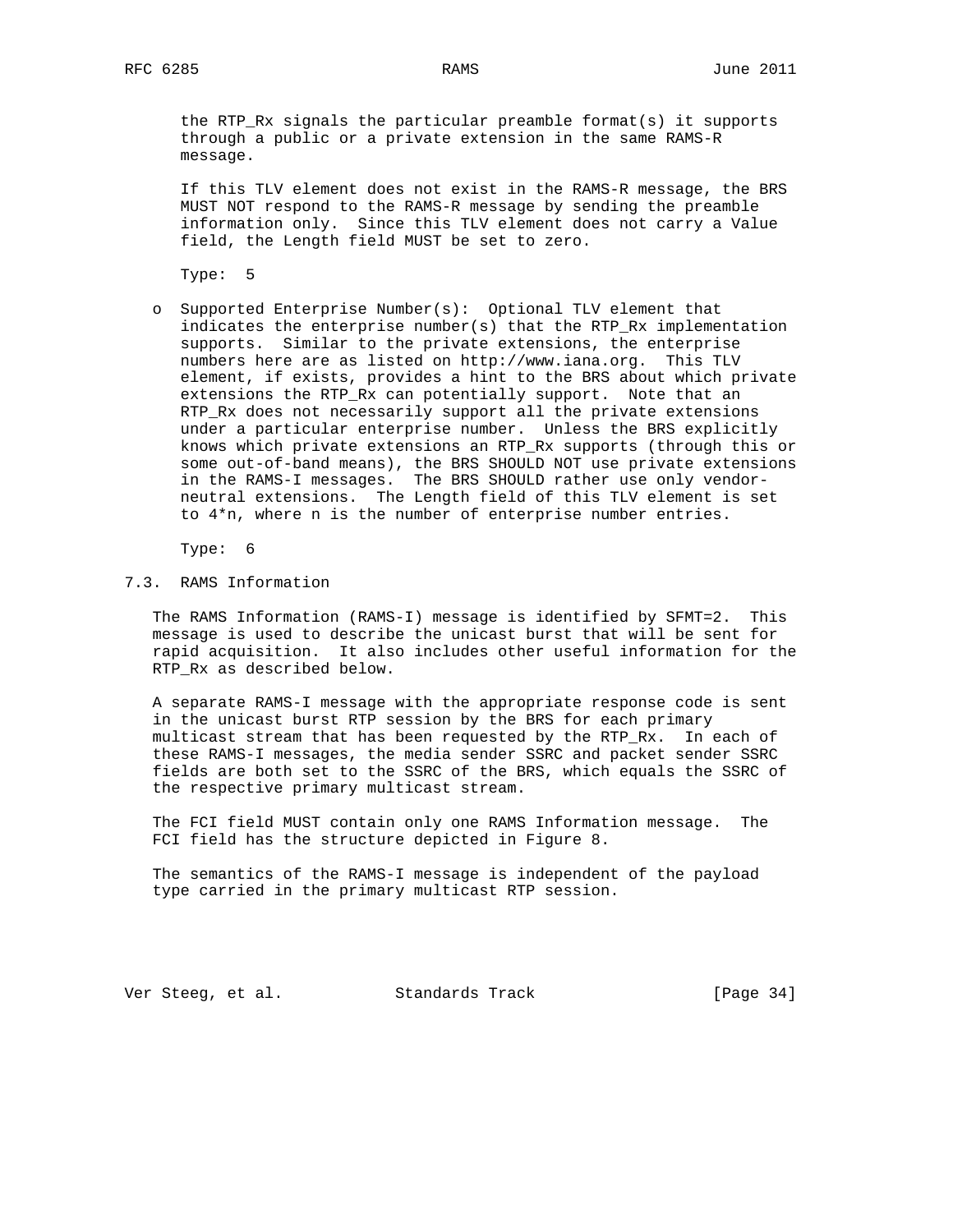|  |  |            |  |  |  |     |  |  | 0 1 2 3 4 5 6 7 8 9 0 1 2 3 4 5 6 7 8 9 0 1 2 3 4 5 6 7 8 9 0 1 |  |  |          |  |  |  |  |
|--|--|------------|--|--|--|-----|--|--|-----------------------------------------------------------------|--|--|----------|--|--|--|--|
|  |  |            |  |  |  |     |  |  |                                                                 |  |  |          |  |  |  |  |
|  |  | $SFMT = 2$ |  |  |  | MSN |  |  |                                                                 |  |  | Response |  |  |  |  |
|  |  |            |  |  |  |     |  |  |                                                                 |  |  |          |  |  |  |  |
|  |  |            |  |  |  |     |  |  | Optional TLV-encoded Fields (and Padding, if needed)            |  |  |          |  |  |  |  |
|  |  |            |  |  |  |     |  |  |                                                                 |  |  |          |  |  |  |  |

 Figure 8: FCI Field Syntax for the RAMS Information Message A RAMS-I message has the following fields:

- o Message Sequence Number (MSN) (8 bits) : Mandatory field that denotes the sequence number of the RAMS-I message for the particular media sender SSRC specified in the message header. The MSN value SHALL be set to zero when a new RAMS request is received. During rapid acquisition, the same RAMS-I message MAY be repeated for redundancy purposes without incrementing the MSN value. If an updated RAMS-I message will be sent (either with new information or updated information), the MSN value SHALL be incremented by one. In the MSN field, the regular wrapping rules apply. Note that if the RTP\_Rx has sent an updated request, it MUST check every RAMS-I message entirely, regardless of whether or not the MSN value has changed.
- o Response (16 bits): Mandatory field that denotes the response code for this RAMS-I message. This document defines several initial response codes in Section 7.3.1 and registers them with IANA in Section 11.6. If a new vendor-neutral response code will be defined, it MUST be registered with IANA through the guidelines specified in Section 11.6. If the new response code is intended to be used privately by a vendor, there is no need for IANA management. Instead, the vendor MUST use the private extension mechanism (Section 7.1.2) to convey its message and MUST indicate this by putting zero in the Response field.

 When the RTP\_Rx receives a RAMS-I message with a response code that it does not understand, the RTP\_Rx MUST send a RAMS-T message immediately to the BRS.

The following TLV elements have been defined for the RAMS-I messages:

 o Media Sender SSRC (32 bits): Optional TLV element that specifies the media sender SSRC of the unicast burst stream. If the FT\_Ap that received the RAMS-R message is associated with a single primary multicast stream but the requested media sender SSRC does not match the SSRC of the RTP stream associated with this FT\_Ap,

Ver Steeg, et al. Standards Track [Page 35]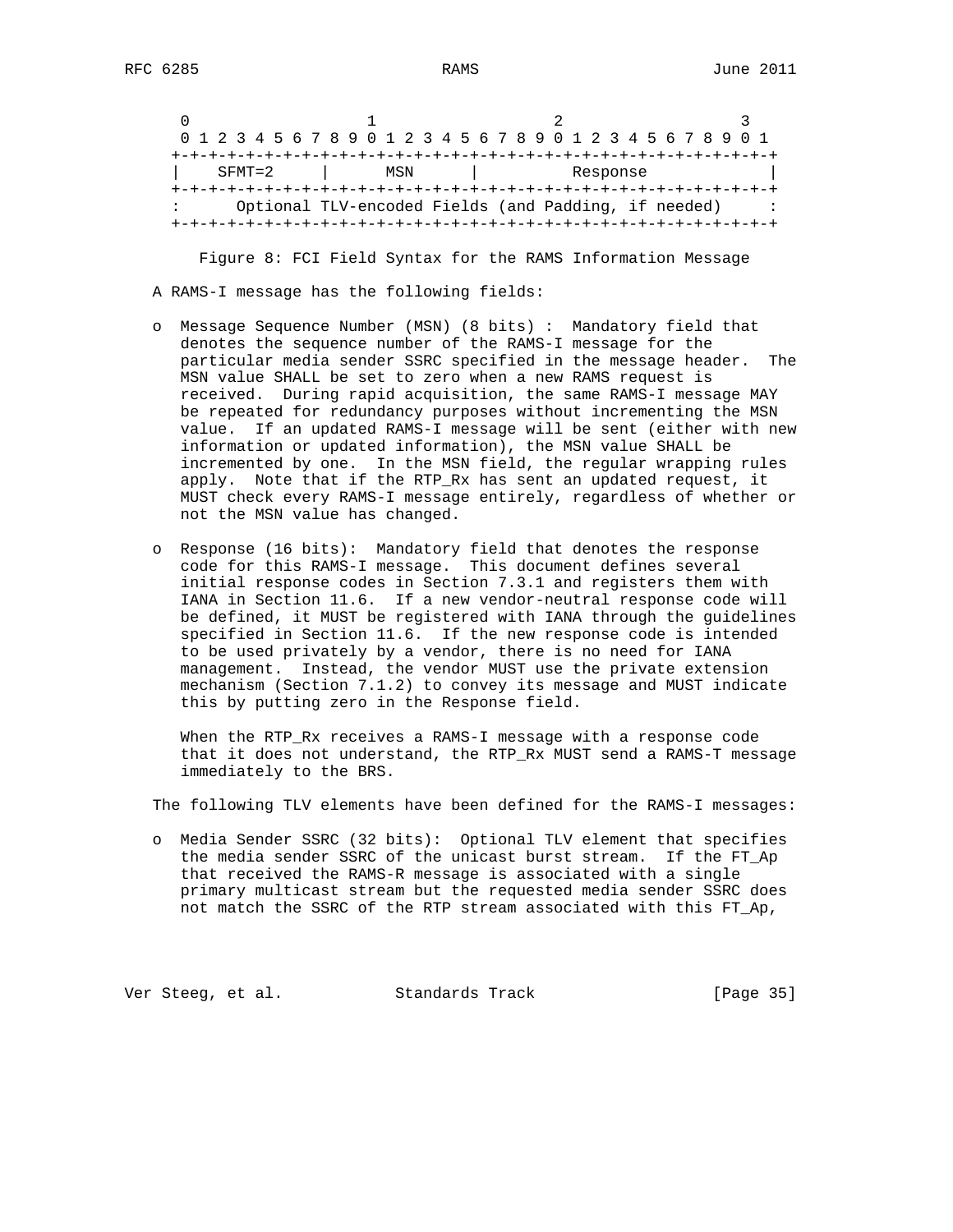the BRS includes this TLV element in the initial RAMS-I message to let the RTP\_Rx know that the media sender SSRC has changed. If the two SSRCs match, there is no need to include this TLV element.

Type: 31

 o RTP Seqnum of the First Packet (16 bits): TLV element that specifies the RTP sequence number of the first packet that will be sent in the respective unicast RTP stream. This allows the RTP\_Rx to know whether one or more packets sent by the BRS have been dropped at the beginning of the stream. If the BRS accepts the RAMS request, this element exists. If the BRS rejects the RAMS request, this element SHALL NOT exist.

Type: 32

 o Earliest Multicast Join Time (32 bits): TLV element that specifies the delta time (in ms) between the arrival of the first RTP packet in the unicast RTP stream (which could be a burst packet or a payload-specific packet) and the earliest time instant when an RTP\_Rx MAY send an SFGMP Join message to join the multicast session. A zero value indicated in this element means that the RTP\_Rx MAY send the SFGMP Join message right away. If the RTP\_Rx does not want to wait until the earliest multicast join time, it MAY send a RAMS-T message, and after a reasonable amount of time, it MAY join the SSM session.

 If the RAMS request has been accepted, the BRS sends this element at least once so that the RTP\_Rx knows when to join the multicast session. If the burst request has been rejected as indicated in the Response field, this element MUST indicate a zero value. In that case, it is up to the RTP\_Rx when or whether to join the multicast session.

 When the BRS serves two or more bursts and sends a separate RAMS-I message for each burst, the join times specified in these RAMS-I messages SHOULD correspond to more or less the same time instant, and the RTP\_Rx sends the SFGMP Join message based on the earliest join time.

Type: 33

 o Burst Duration (32 bits): Optional TLV element that denotes the time the burst will last (in ms), i.e., the difference between the expected transmission times of the first and the last burst packets that the BRS is planning to send in the respective unicast RTP stream. In the absence of additional stimulus, the BRS will

Ver Steeg, et al. Standards Track [Page 36]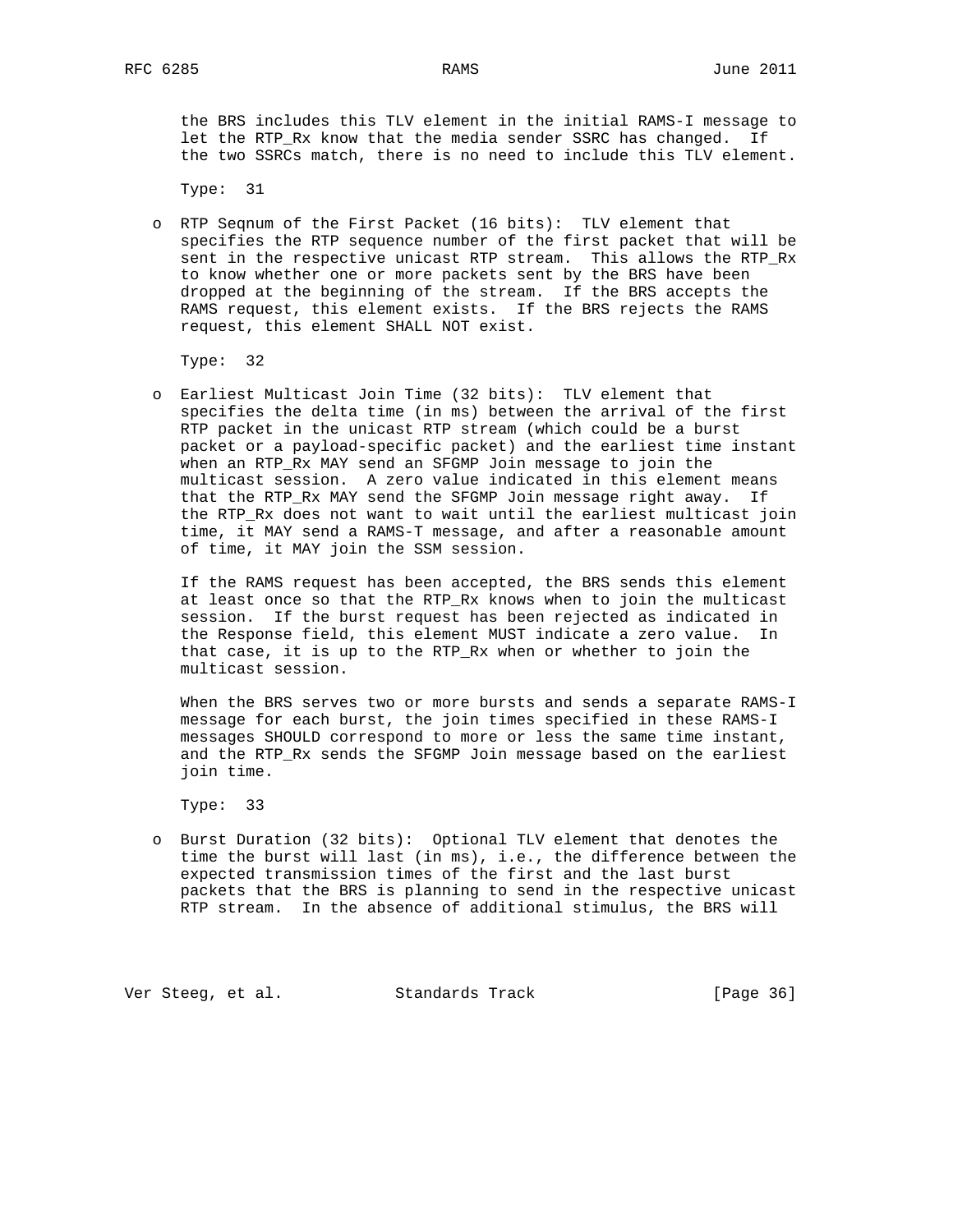send a burst of this duration. However, the burst duration can be modified by subsequent events, including changes in the primary multicast stream and reception of RAMS-T messages.

 The BRS MUST terminate the flow in the timeframe indicated by this burst duration or the duration established by those subsequent events even if it does not get a RAMS-T or a BYE message from the RTP\_Rx. It is OPTIONAL to send this element in a RAMS-I message when the burst request is accepted. If the burst request has been rejected as indicated in the Response field, this element MAY be omitted or indicate a zero value.

Type: 34

 o Max Transmit Bitrate (64 bits): Optional TLV element that denotes the maximum bitrate (in bits per second) that will be used by the BRS for the RTP stream associated with this RAMS-I message.

Type: 35

7.3.1. Response Code Definitions

 1xx-Level Response Codes: These response codes are sent for informational purposes.

 o 100: This is used when the BRS wants to update a value that was sent earlier to the RTP\_Rx.

 2xx-Level Response Codes: These response codes are sent to indicate success.

- o 200: This is used when the server accepts the RAMS request.
- o 201: This is used when the unicast burst has been completed and the BRS wants to notify the RTP\_Rx.

 4xx-Level Response Codes: These response codes are sent to indicate that the message sent by the RTP\_Rx is either improperly formatted or contains an invalid value. The rules the RTP\_Rx needs to follow upon receiving one of these response codes are outlined in Step 5 in Section 6.2. The 4xx-level response codes are also used as status codes in the Multicast Acquisition Report Block [MULTICAST-ACQ] in order to collect RTP\_Rx-based error conditions.

 o 400: This is used when the RAMS-R message is improperly formatted.

Ver Steeg, et al. Standards Track [Page 37]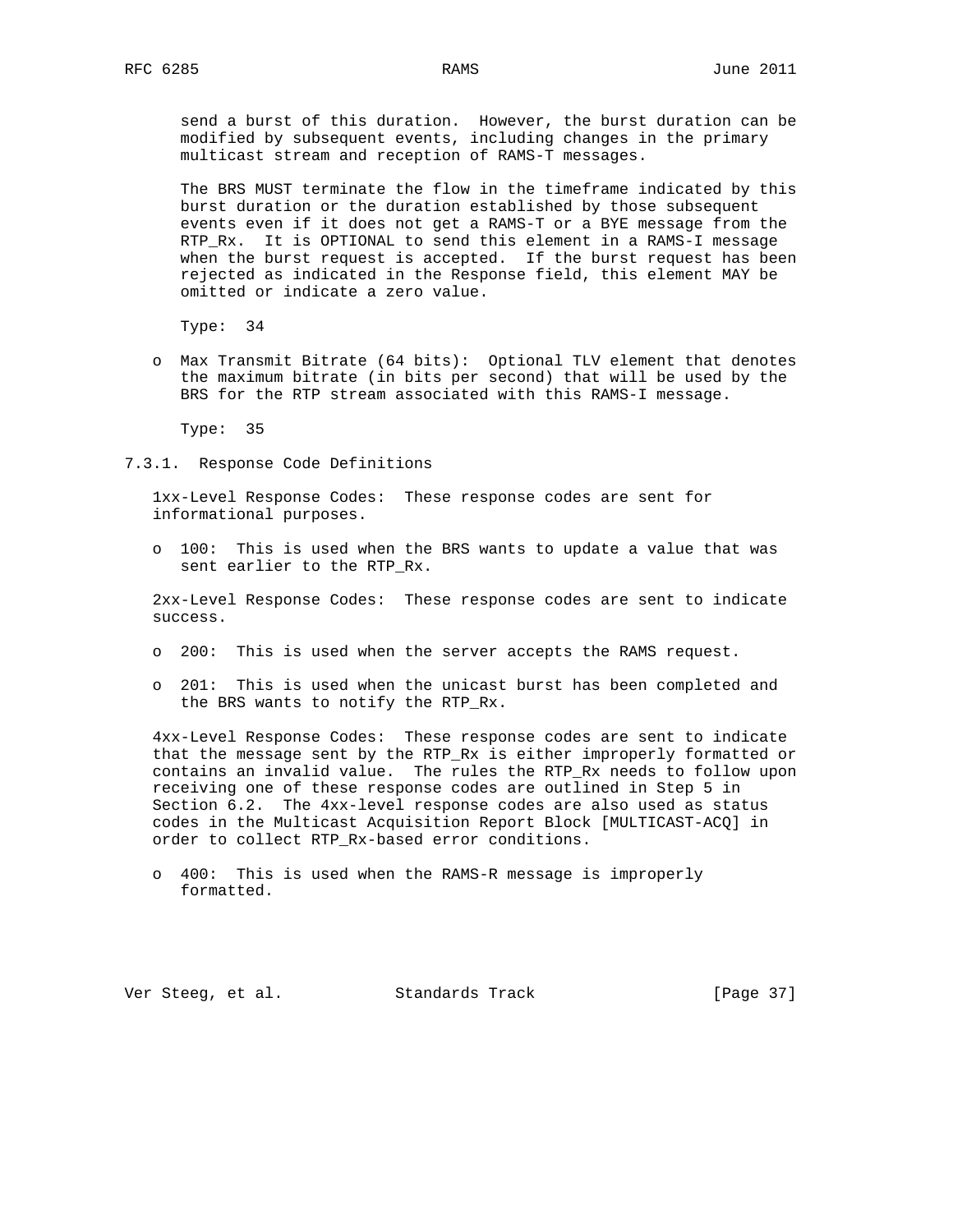- o 401: This is used when the minimum RAMS buffer fill requirement value indicated in the RAMS-R message is invalid.
- o 402: This is used when the maximum RAMS buffer fill requirement value indicated in the RAMS-R message is invalid.
- o 403: This is used when the maximum receive bitrate value indicated in the RAMS-R message is insufficient.
- o 404: This is used when the RAMS-T message is improperly formatted.

 5xx-Level Response Codes: These response codes are sent to indicate an error on the BRS side. The rules the RTP\_Rx needs to follow upon receiving one of these response codes are outlined in Step 3 in Section 6.2. The 5xx-level response codes are also used as status codes in the Multicast Acquisition Report Block [MULTICAST-ACQ] in order to collect BRS-based error conditions.

- o 500: This is used when the BRS has experienced an internal error and cannot accept the RAMS request.
- o 501: This is used when the BRS does not have enough bandwidth to send the unicast burst stream.
- o 502: This is used when the BRS terminates the unicast burst stream due to network congestion.
- o 503: This is used when the BRS does not have enough CPU resources to send the unicast burst stream.
- o 504: This is used when the BRS does not support sending a unicast burst stream.
- o 505: This is used when the requesting RTP\_Rx is not eligible to receive a unicast burst stream.
- o 506: This is used when RAMS functionality is not enabled for the requested multicast stream.
- o 507: This is used when the BRS cannot find a valid starting point for the unicast burst stream that satisfies the RTP\_Rx's requirements.
- o 508: This is used when the BRS cannot find the essential reference information for the requested multicast stream.

Ver Steeg, et al. Standards Track [Page 38]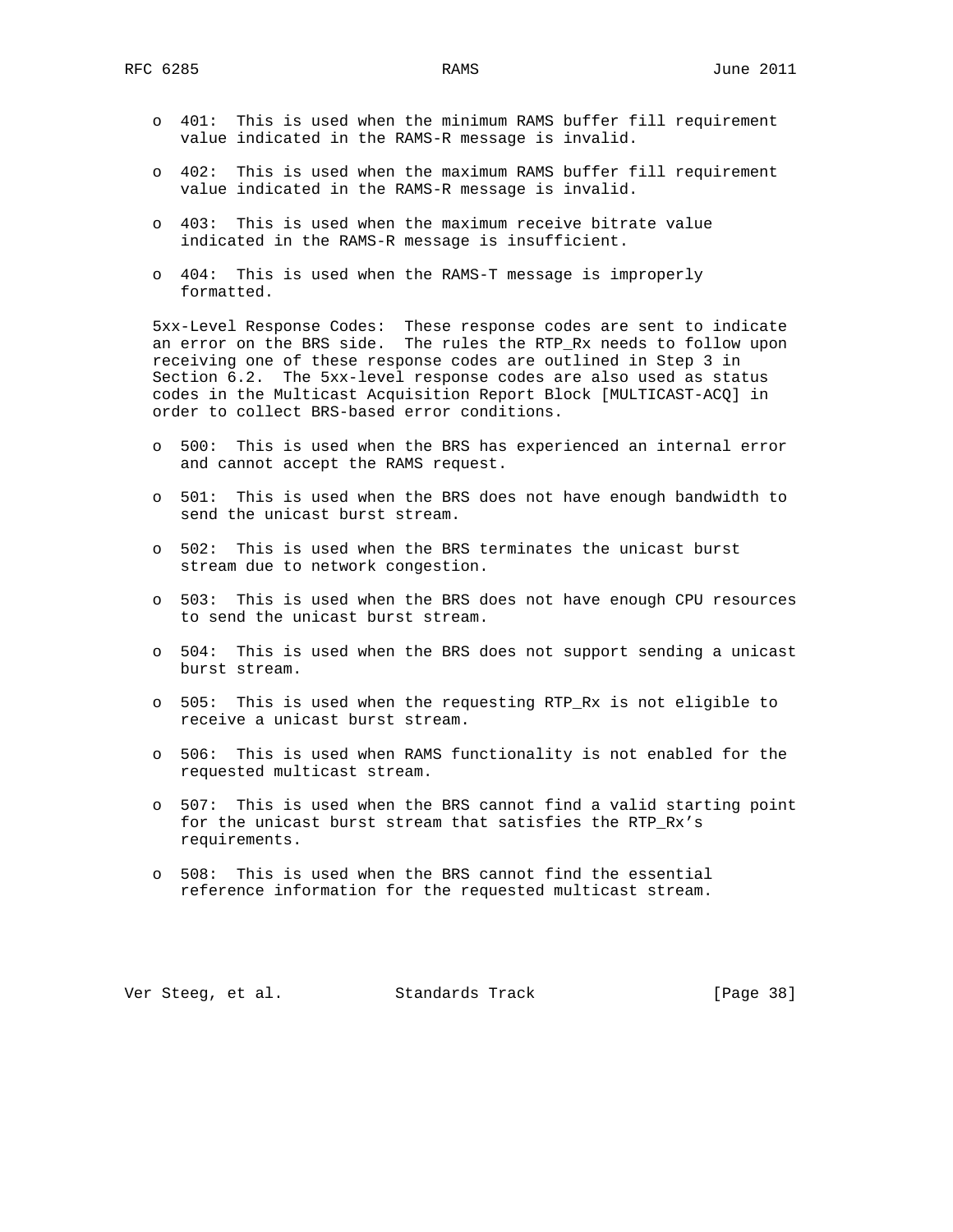- o 509: This is used when the BRS cannot match the requested SSRC to any of the streams it is serving.
- o 510: This is used when the BRS cannot serve the requested entire session.
- o 511: This is used when the BRS sends only the preamble information but not the whole unicast burst stream.
- o 512: This is used when the RAMS request is denied due to a policy for the requested multicast stream, the RTP\_Rx, or this particular BRS.
- 7.4. RAMS Termination

The RAMS Termination (RAMS-T) message is identified by SFMT=3.

 The RAMS Termination is used to assist the BRS in determining when to stop the burst. A separate RAMS-T message is sent in the unicast burst RTP session by the RTP\_Rx for each primary multicast stream that has been served by the BRS. Each of these RAMS-T message's media sender SSRC field SHALL BE populated with the SSRC of the media stream to be terminated. If the media sender SSRC populated in the RAMS-T message does not match the SSRC of the burst served by the BRS, BRS SHALL ignore the RAMS-T message.

 If the RTP\_Rx wants the BRS to stop a burst prematurely, it sends a RAMS-T message as described below. Upon receiving this message, the BRS stops the respective burst immediately. If the RTP\_Rx wants the BRS to terminate all of the bursts, it needs to send all of the respective RAMS-T messages in a single compound RTCP packet.

 The default behavior for the RTP\_Rx is to send a RAMS-T message immediately after it joined the multicast session and started receiving multicast packets. In that case, the RTP\_Rx includes the sequence number of the first RTP packet received in the primary multicast stream in the RAMS-T message. With this information, the BRS can decide when to terminate the unicast burst.

 The FCI field MUST contain only one RAMS Termination. The FCI field has the structure depicted in Figure 9.

 The semantics of the RAMS-T message is independent of the payload type carried in the primary multicast RTP session.

Ver Steeg, et al. Standards Track [Page 39]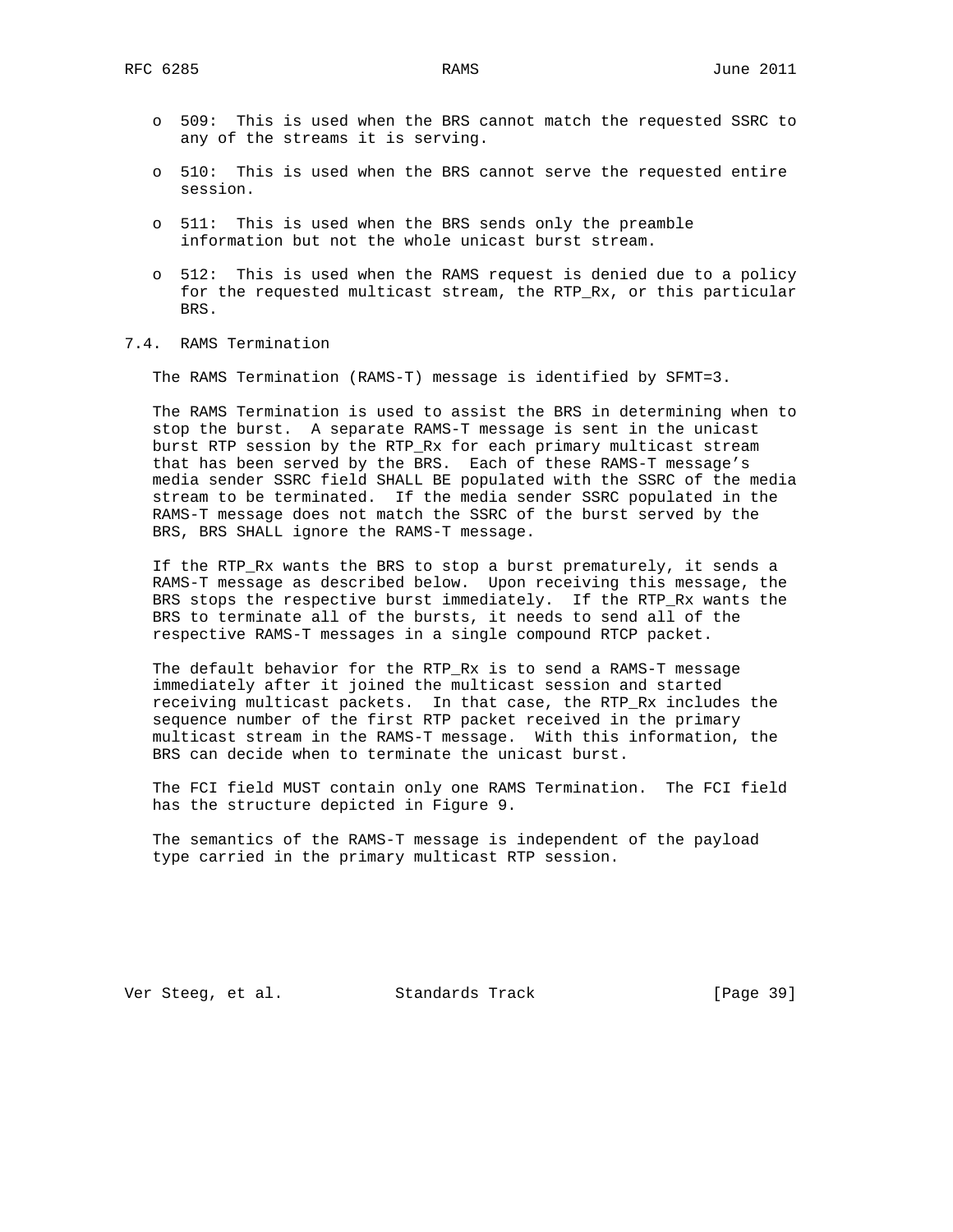|            |  |  |  |  |  |  |  |  |  |  | 0 1 2 3 4 5 6 7 8 9 0 1 2 3 4 5 6 7 8 9 0 1 2 3 4 5 6 7 8 9 0 1 |          |  |  |  |  |  |  |  |
|------------|--|--|--|--|--|--|--|--|--|--|-----------------------------------------------------------------|----------|--|--|--|--|--|--|--|
|            |  |  |  |  |  |  |  |  |  |  |                                                                 |          |  |  |  |  |  |  |  |
| $SFMT = 3$ |  |  |  |  |  |  |  |  |  |  |                                                                 | Reserved |  |  |  |  |  |  |  |
|            |  |  |  |  |  |  |  |  |  |  |                                                                 |          |  |  |  |  |  |  |  |
|            |  |  |  |  |  |  |  |  |  |  | Optional TLV-encoded Fields (and Padding, if needed)            |          |  |  |  |  |  |  |  |
|            |  |  |  |  |  |  |  |  |  |  |                                                                 |          |  |  |  |  |  |  |  |

Figure 9: FCI field syntax for the RAMS Termination message

 o Extended RTP Seqnum of First Multicast Packet (32 bits): Optional TLV element that specifies the extended RTP sequence number of the first packet received from the SSM session for a particular primary multicast stream. The low 16 bits contain the sequence number of the first packet received from the SSM session, and the most significant 16 bits extend that sequence number with the corresponding count of sequence number cycles, which can be maintained according to the algorithm in Appendix A.1 of [RFC3550].

Type: 61

- 8. SDP Signaling
- 8.1. Definitions

 The syntax of the 'rtcp-fb' attribute has been defined in [RFC4585]. Here we add the following syntax to the 'rtcp-fb' attribute (the feedback type and optional parameters are all case sensitive):

 (In the following ABNF [RFC5234], rtcp-fb-nack-param is used as defined in [RFC4585].)

rtcp-fb-nack-param =/ SP "rai"

 The following parameter is defined in this document for use with 'nack':

 o 'rai' stands for Rapid Acquisition Indication and indicates the use of RAMS messages as defined in Section 7.

 This document also defines a new media-level SDP attribute ('rams-updates') that indicates whether or not the BRS supports updated request messages. This attribute is used in a declarative manner and no Offer/Answer Model behavior is specified. If the BRS supports updated request messages and this attribute is included in the SDP description, the RTP\_Rx can send updated requests. The BRS might or might not be able to accept value changes in every field in

Ver Steeg, et al. Standards Track [Page 40]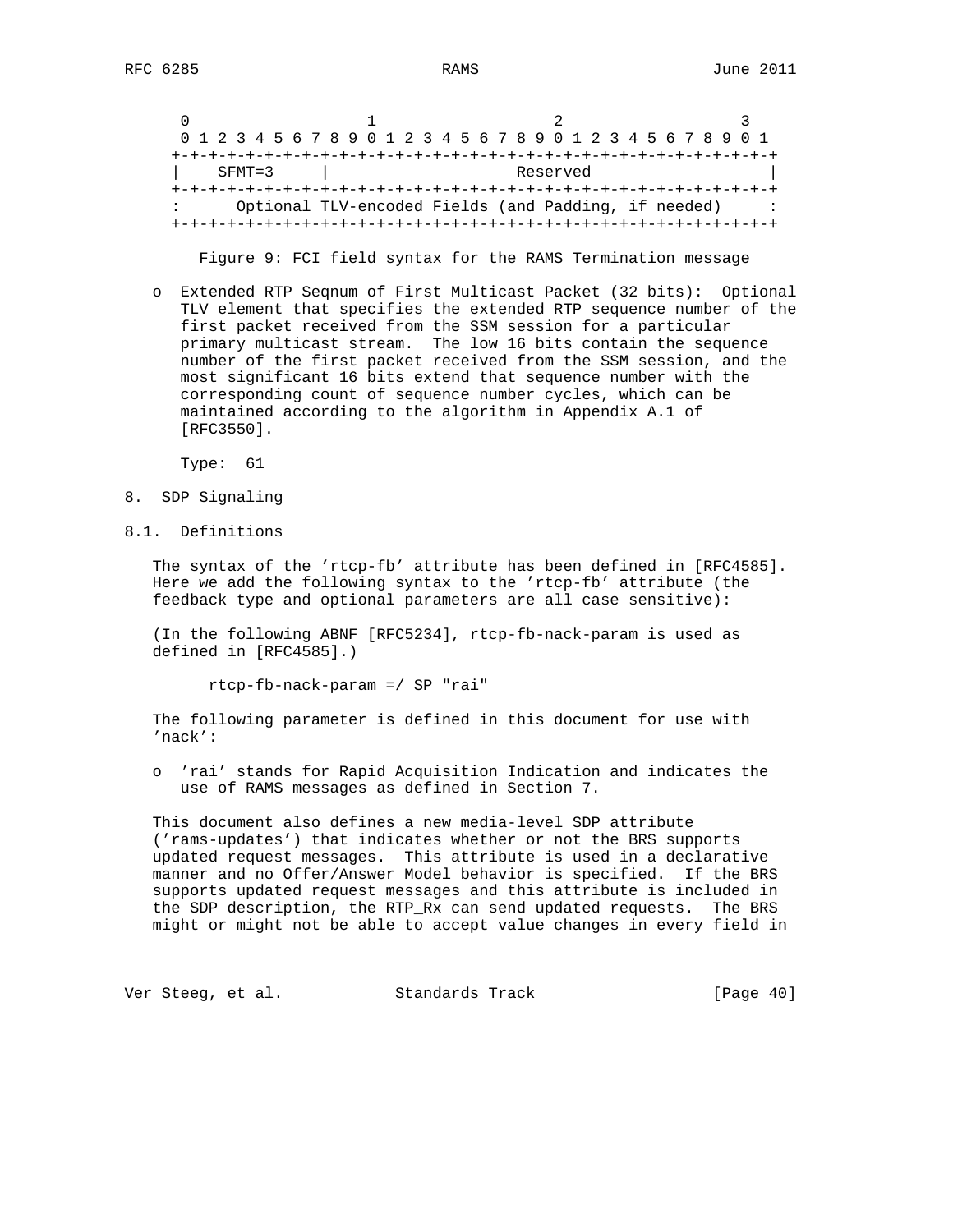an updated RAMS-R message. However, if the 'rams-updates' attribute is not included in the SDP description, the RTP\_Rx SHALL NOT send updated requests. The RTP\_Rx MAY still repeat its initial request without changes, though.

### 8.2. Requirements

 The use of SDP to describe the RAMS entities normatively requires support for:

- o The SDP grouping framework and flow identification (FID) semantics [RFC5888]
- o The RTP/AVPF profile [RFC4585]
- o The RTP retransmission payload format [RFC4588]
- o The RTCP extensions for SSM sessions with unicast feedback [RFC5760]
- o The 'multicast-rtcp' attribute [RFC6128]
- o Multiplexing RTP and RTCP on a single port on both endpoints in the unicast session [RFC5761]
- o The 'portmapping-req' attribute [RFC6284]

 Support for the source-specific media attributes [RFC5576] can also be needed when the 'ssrc' attribute is to be used for the media descriptions.

8.3. Example and Discussion

 This section provides a declarative SDP [RFC4566] example (for the RTP\_Rx side) for enabling rapid acquisition of multicast RTP sessions.

```
v=0 o=ali 1122334455 1122334466 IN IP4 rams.example.com
 s=Rapid Acquisition Example
t=0 0
 a=group:FID 1 2
 a=rtcp-unicast:rsi
 m=video 41000 RTP/AVPF 98
 i=Primary Multicast Stream
 c=IN IP4 233.252.0.2/255
 a=source-filter:incl IN IP4 233.252.0.2 198.51.100.1
 a=rtpmap:98 MP2T/90000
```
Ver Steeg, et al. Standards Track [Page 41]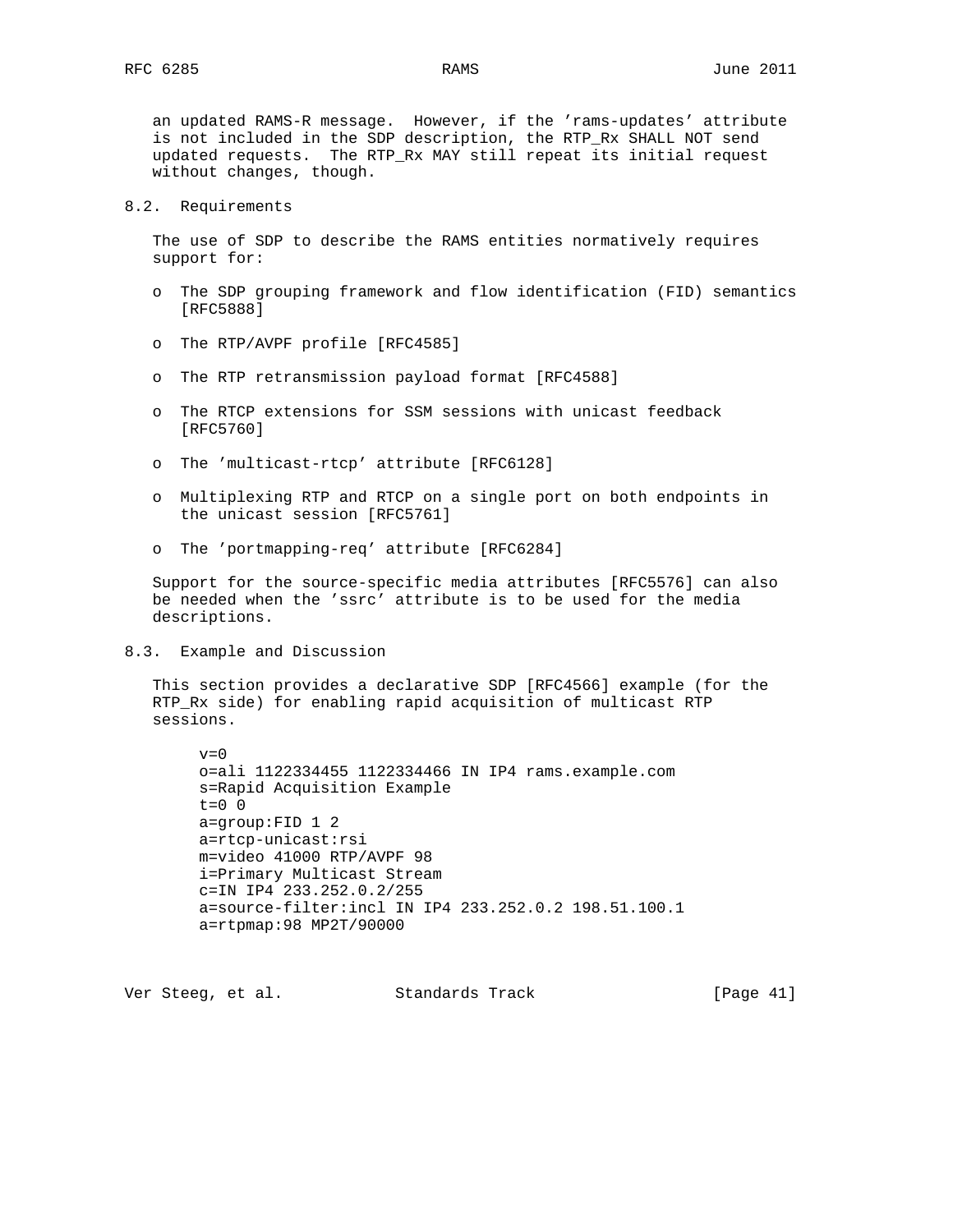a=multicast-rtcp:42000 a=rtcp:43000 IN IP4 192.0.2.1 a=rtcp-fb:98 nack a=rtcp-fb:98 nack rai a=ssrc:123321 cname:iptv-ch32@rams.example.com a=rams-updates a=portmapping-req:54000 IN IP4 192.0.2.1 a=mid:1 m=video 51000 RTP/AVPF 99 i=Unicast Retransmission Stream (Ret. and Rapid Acq. Support) c=IN IP4 192.0.2.1 a=sendonly a=rtpmap:99 rtx/90000 a=rtcp-mux a=rtcp:51500 a=fmtp:99 apt=98;rtx-time=5000 a=portmapping-req:55000 a=mid:2

Figure 10: Example SDP for a Single-Channel RAMS Scenario

 In this example SDP description, we have a primary multicast (source) stream and a unicast retransmission stream. The source stream is multicast from a distribution source (with a source IP address of 198.51.100.1) to the multicast destination address of 233.252.0.2 and port 41000. The corresponding RTCP traffic is multicast to the same multicast destination address at port 42000. Here, we are assuming that the multicast RTP and RTCP ports are carefully chosen so that different RTP and RTCP streams do not collide with each other.

 The feedback target (FT\_Ap) residing on the RS (with an address of 192.0.2.1) at port 43000 is declared with the "a=rtcp" line [RFC3605]. The support for the conventional retransmission is indicated through the "a=rtcp-fb:98 nack" line. The RTP receiver(s) can report missing packets on the source stream to the feedback target and request retransmissions. The SDP above includes the "a=sendonly" line for the media description of the retransmission stream since the retransmissions are sent in only one direction.

 The support for rapid acquisition is indicated through the "a=rtcp fb:98 nack rai" line. The parameter 'rtx-time' applies to both the conventional retransmissions and rapid acquisition. However, when rapid acquisition is enabled, the standard definition for the parameter 'rtx-time' given in [RFC4588] is not followed. Instead, when rapid acquisition support is enabled, 'rtx-time' specifies the time in milliseconds that the BRS keeps an RTP packet in its cache

Ver Steeg, et al. Standards Track [Page 42]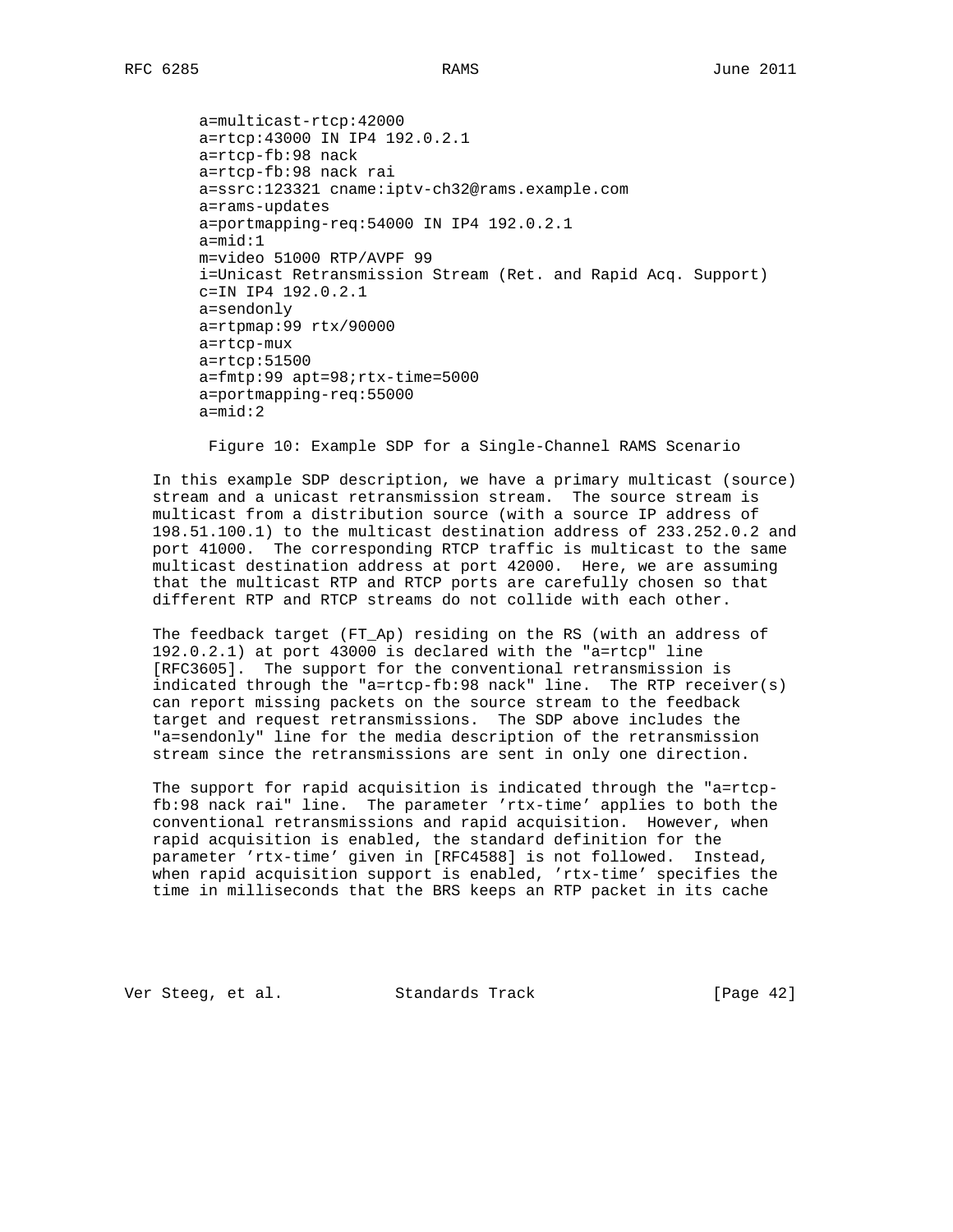available for retransmission (measured from the time the packet was received by the BRS, not from the time indicated in the packet timestamp).

 Once an RTP\_Rx has acquired an SDP description, it can ask for rapid acquisition before it joins a primary multicast RTP session. To do so, it sends a RAMS-R message to the feedback target of that primary multicast RTP session. If the FT\_Ap is associated with only one RTP stream, the RTP\_Rx does not need to learn the SSRC of that stream via an out-of-band method. If the BRS accepts the rapid acquisition request, it will send a RAMS-I message with the correct SSRC identifier. If the FT\_Ap is associated with a multi-stream RTP session and the RTP\_Rx is willing to request rapid acquisition for the entire session, the RTP\_Rx again does not need to learn the SSRCs via an out-of-band method. However, if the RTP\_Rx intends to request a particular subset of the primary multicast streams, it must learn their SSRC identifiers and list them in the RAMS-R message. Since this RTP\_Rx has not yet received any RTP packets for the primary multicast stream(s), the RTP\_Rx must in this case learn the SSRC value(s) from the 'ssrc' attribute of the media description [RFC5576]. In addition to the SSRC value, the 'cname' source attribute must also be present in the SDP description [RFC5576].

 Listing the SSRC values for the primary multicast streams in the SDP file does not create a problem in SSM sessions when an SSRC collision occurs. This is because in SSM sessions, an RTP\_Rx that observed an SSRC collision with a media sender must change its own SSRC [RFC5760] by following the rules defined in [RFC3550].

 A feedback target that receives a RAMS-R message becomes aware that the RTP\_Rx wants to rapidly catch up with a primary multicast RTP session. If the necessary conditions are satisfied (as outlined in Section 7 of [RFC4585]) and available resources exist, the BRS can react to the RAMS-R message by sending any transport-layer (and optional payload-specific, when allowed) feedback message(s) and starting the unicast burst.

 In this section, we considered the simplest scenario where the primary multicast RTP session carried only one stream and the RTP\_Rx wanted to rapidly acquire this stream only. Best practices for scenarios where the primary multicast RTP session carries two or more streams or the RTP\_Rx wants to acquire one or more streams from multiple primary multicast RTP sessions at the same time are presented in [RAMS-SCENARIOS].

Ver Steeg, et al. Standards Track [Page 43]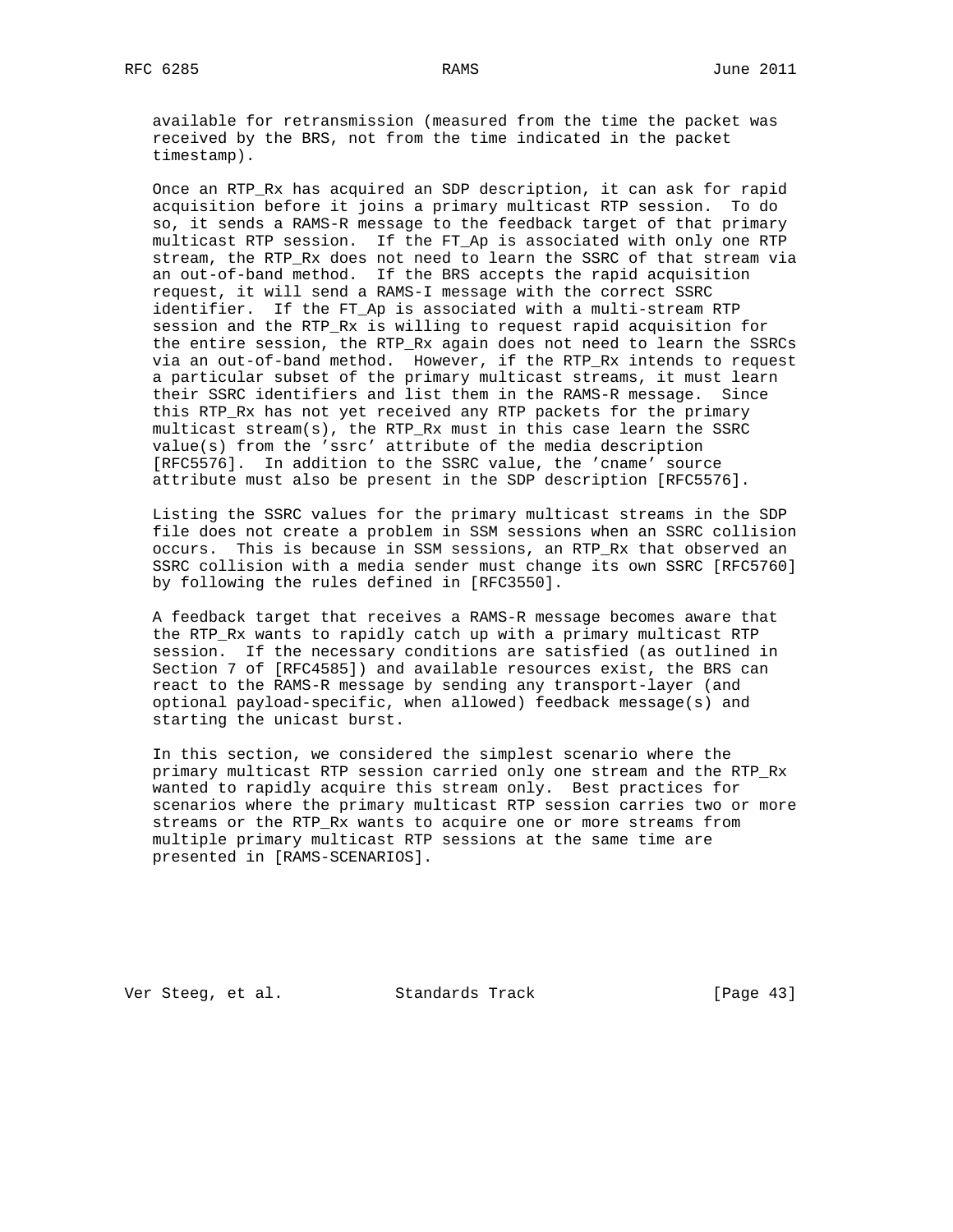## 9. NAT Considerations

 For a variety of reasons, one or more Network Address Port Translators (NAPT, hereafter simply called NAT) can exist between the RTP\_Rx and RS. NATs have a variety of operating characteristics for UDP traffic [RFC4787]. For a NAT to permit traffic from the BRS to arrive at the RTP\_Rx, the NAT(s) must first either:

- a. See UDP (or DCCP) traffic sent from the RTP\_Rx (which is on the 'inside' of the NAT) to the BRS (which is on the 'outside' of the NAT). This traffic has the same transport address as the subsequent response traffic, or
- b. Be configured to forward certain ports (e.g., using HTML configuration or Universal Plug and Play (UPnP) Internet Gateway Device (IGD) [UPnP-IGD]). Details of this are out of the scope of this document.

 For both (a) and (b), the RTP\_Rx is responsible for maintaining the NAT's state if it wants to receive traffic from the BRS on that port. For (a), the RTP\_Rx MUST send UDP traffic to keep the NAT binding alive, at least every 30 seconds [RFC4787]. While (a) is more like an automatic/dynamic configuration, (b) is more like a manual/static configuration.

 When the RTP\_Rx sends a request (RAMS-R) message to the FT as unicast feedback in the primary multicast RTP session and the request is received by the FT, a new unicast burst RTP session will be established between the BRS and RTP\_Rx.

 While the FT and BRS ports on the RS are already signaled via out-of band means (e.g., SDP), the RTP\_Rx needs to convey the RTP and RTCP ports it wants to use on its side for the new session. Since there are two RTP sessions (one multicast and one unicast) involved during this process and one of them is established upon a feedback message sent in the other one, this requires an explicit port mapping method.

 Applications using RAMS MUST support the method presented in [RFC6284] both on the RS and RTP\_Rx side to allow RTP receivers to use their desired ports and to support RAMS behind NAT devices. The port mapping message exchange needs to take place whenever the RTP\_Rx intends to make use of the RAMS protocol for rapidly acquiring a specific multicast RTP session prior to joining the associated SSM session.

Ver Steeg, et al. Standards Track [Page 44]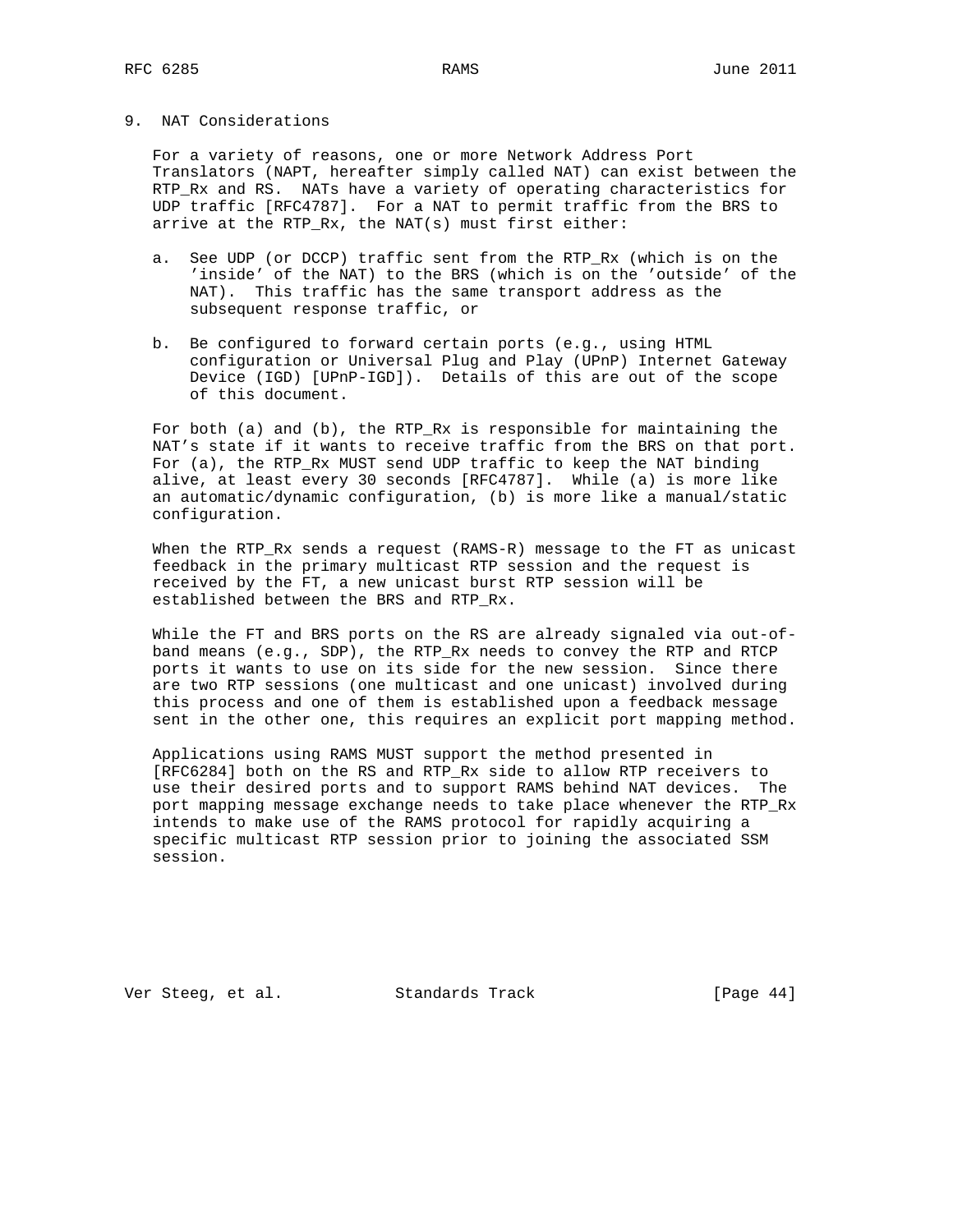### 10. Security Considerations

 Applications that are using RAMS make heavy use of the unicast feedback mechanism described in [RFC5760], the payload format defined in [RFC4588], and the port mapping solution specified in [RFC6284]. Thus, these applications are subject to the general security considerations discussed in those documents. In particular, the threats and risks discussed in [RFC5760] need to be considered carefully. In this section, we give an overview of the guidelines and suggestions described in these specifications from a RAMS perspective. We also discuss the security considerations that explicitly apply to applications using RAMS.

 First of all, much of the session description information is available in the SDP descriptions that are distributed to the media senders, retransmission servers, and RTP receivers. Adequate security measures are RECOMMENDED to ensure the integrity and authenticity of the SDP descriptions so that transport addresses of the media senders, distribution sources, feedback targets, and other session-specific information can be protected. See [RFC4566] for details.

 Compared to an RTCP NACK message that triggers one or more retransmissions, a RAMS Request (RAMS-R) message can trigger a new burst stream to be sent by the retransmission server. Depending on the application-specific requirements and conditions existing at the time of the RAMS-R reception by the retransmission server, the resulting burst stream can potentially contain a large number of retransmission packets. Since these packets are sent faster than the nominal rate, RAMS consumes more resources on the retransmission servers, RTP receivers, and the network. In particular, this can make denial-of-service (DoS) attacks more intense and hence more harmful than attacks that target ordinary retransmission sessions.

 As RAMS messages are sent as RTCP messages, counter-measures SHOULD be taken to prevent tampered or spoofed RTCP packets, following the suggestions given in [RFC4588]. Tampered RAMS-R messages can trigger inappropriate burst streams or alter the existing burst streams in an inappropriate way. For example, if the Max Receive Bitrate field is altered by a tampered RAMS-R message, the updated burst can overflow the buffer at the receiver side or, oppositely, can slow down the burst to the point that it becomes useless. Tampered RAMS Termination (RAMS-T) messages can terminate valid burst streams prematurely resulting in gaps in the received RTP packets. RAMS Information (RAMS-I) messages contain fields that are critical for a successful rapid acquisition. Any tampered information in the RAMS-I message can easily cause an RTP receiver to make wrong decisions. Consequently, the RAMS operation can fail.

Ver Steeg, et al. Standards Track [Page 45]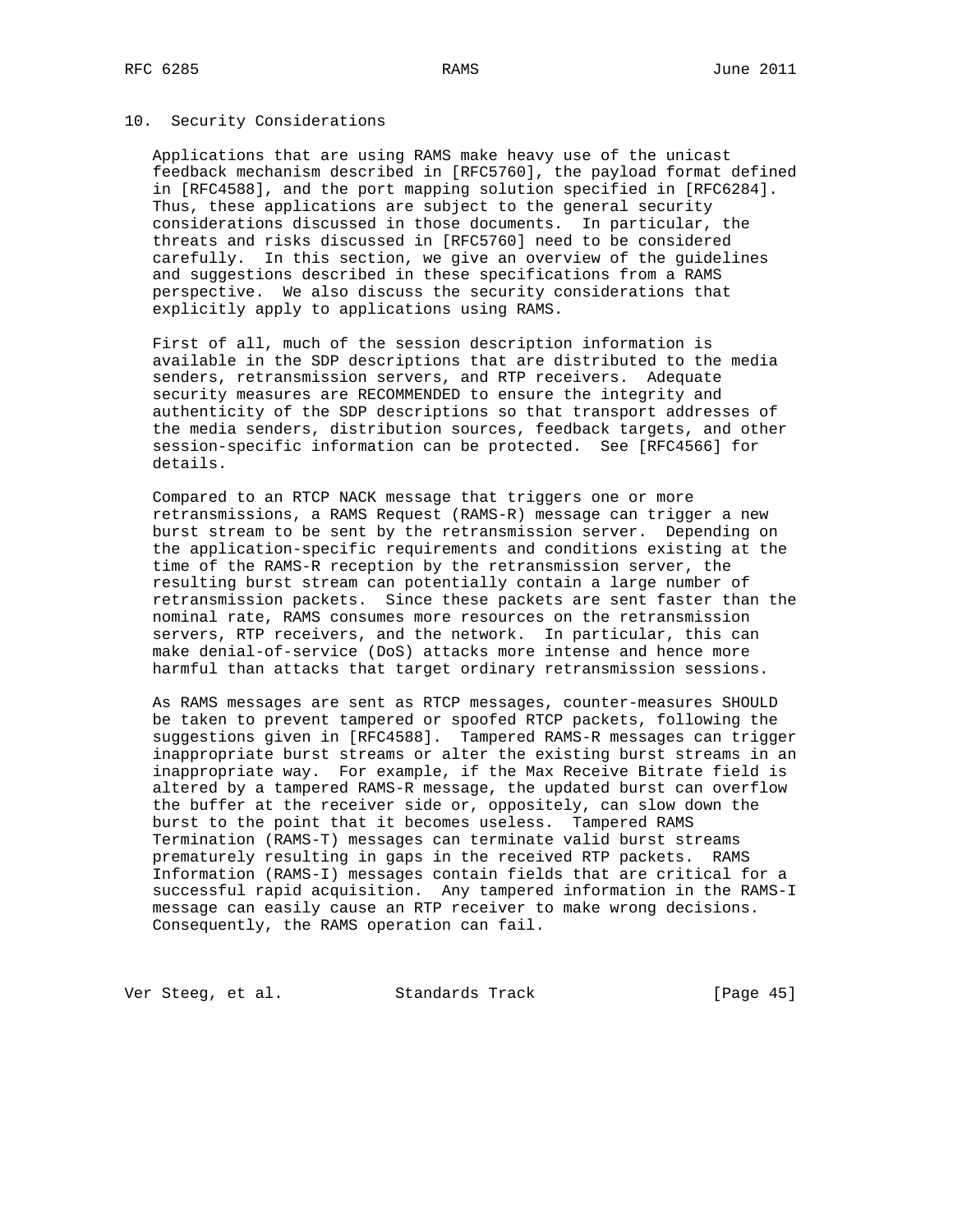RTCP BYE messages are similar to RAMS-T messages in the sense that they can be used to stop an existing burst. The CNAME of an RTP receiver is used to bind the RTCP BYE message to an existing burst. Thus, one should be careful if the CNAMEs are reasonably easy to guess and off-path attacks can be performed. Also note that the CNAMEs might be redistributed to all participants in the multicast group (as in ASM or the simple feedback model of [RFC5760]).

 The retransmission server has to consider if values indicated in a RAMS-R message are reasonable. For example, a request demanding a large value of many seconds in the Min RAMS Buffer Fill Requirement element should, unless special use cases exist, likely be rejected since it is likely to be an attempt to prolong a DoS attack on the retransmission server, RTP receiver, and/or the network. The Max Receive Bitrate could also be set to a very large value to try to get the retransmission server to cause massive congestion by bursting at a bitrate that will not be supported by the network. An RTP\_Rx should also consider if the values for the Earliest Multicast Join Time and Burst Duration indicated by the retransmission server in a RAMS-I message are reasonable. For example, if the burst packets stop arriving and the join time is still significantly far into the future, this could be a sign of a man-in-the-middle attack where the RAMS-I message has been manipulated by an attacker.

 A basic mitigation against DoS attacks introduced by an attacker injecting tampered RAMS messages is source address validation [RFC2827]. Also, most of the DoS attacks can be prevented by the integrity and authenticity checks enabled by Secure RTP (SRTP) [RFC3711]. However, an attack can still be started by legitimate endpoints that send several valid RAMS-R messages to a particular feedback target in a synchronized fashion and in a very short amount of time. Since a RAMS operation can temporarily consume a large amount of resources, a series of the RAMS-R messages can temporarily overload the retransmission server. In these circumstances, the retransmission server can, for example, reject incoming RAMS requests until its resources become available again. One means to ameliorate this threat is to apply a per-endpoint policing mechanism on the incoming RAMS requests. A reasonable policing mechanism should consider application-specific requirements and minimize false negatives.

 In addition to the DoS attacks, man-in-the-middle and replay attacks will also be harmful. RAMS-R messages do not carry any information that allows the retransmission server to detect duplication or replay attacks. Thus, the possibility of a replay attack using a captured valid RAMS-R message exists unless a mitigation method such as Secure RTCP (SRTCP) is used. Similarly, RAMS-T messages can be replayed. The RAMS-I has a sequence number that makes replay attacks less

Ver Steeg, et al. Standards Track [Page 46]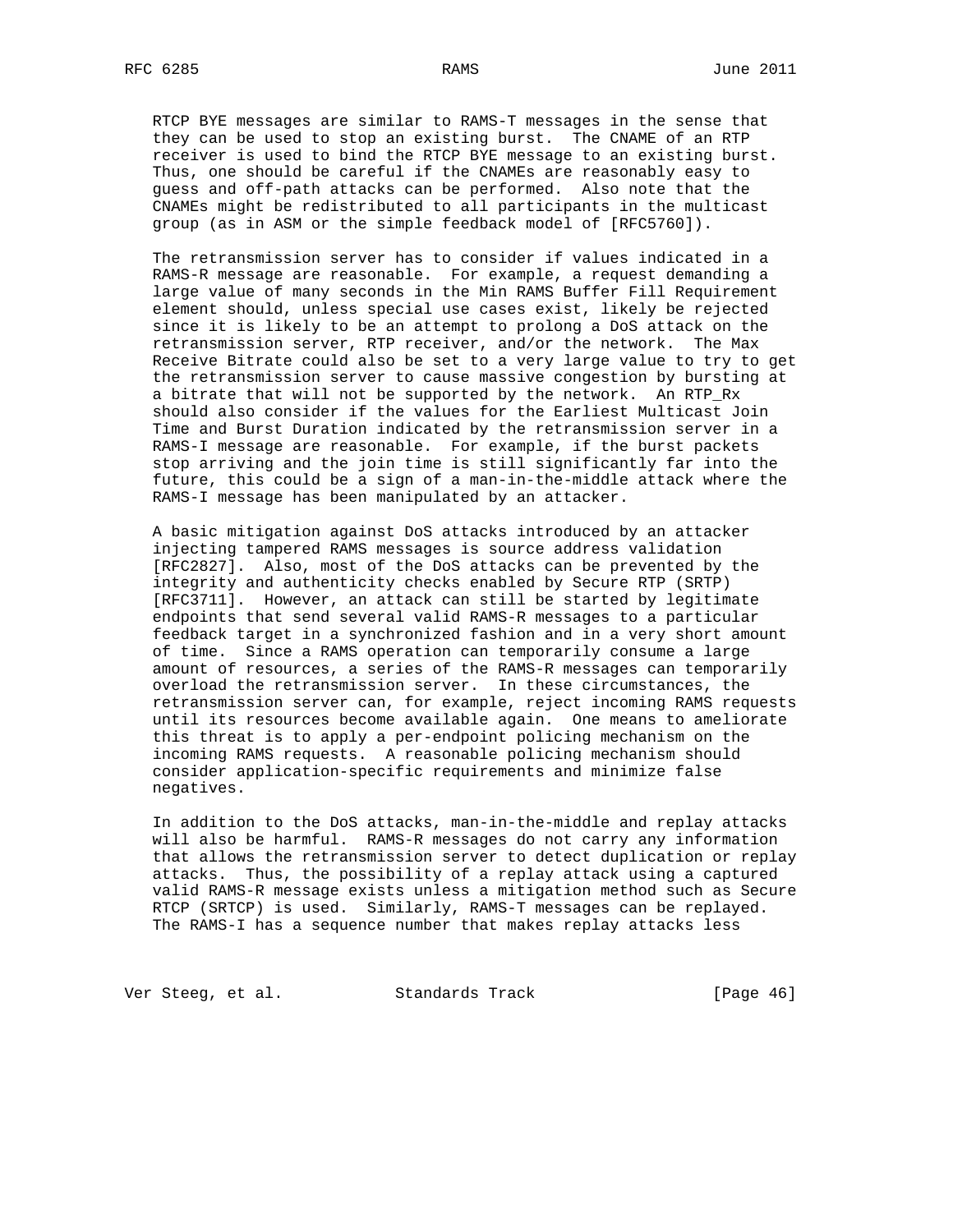likely but not impossible. Man-in-the-middle attacks that are capable of capturing, injecting, or modifying the RAMS messages can easily accomplish the attacks described above. Thus, cryptographic integrity and authentication is the only reliable protection. To protect the RTCP messages from man-in-the-middle and replay attacks, the RTP receivers and retransmission server SHOULD perform a Datagram Transport Layer Security (DTLS)-SRTP handshake [RFC5764] over the RTCP channel. Because there is no integrity-protected signaling channel between an RTP receiver and the retransmission server, the retransmission server MUST maintain a list of certificates owned by legitimate RTP receivers, or their certificates MUST be signed by a trusted Certificate Authority. Once the DTLS-SRTP security is established, non-SRTCP-protected messages received from a particular RTP receiver are ignored by the retransmission server. To reduce the impact of DTLS-SRTP overhead when communicating with different feedback targets on the same retransmission server, it is RECOMMENDED that RTP receivers and the retransmission server both support TLS Session Resumption without Server-side State [RFC5077]. To help scale SRTP to handle many RTP receivers asking for retransmissions of identical data, implementors may consider using the same SRTP key for SRTP data sent to the receivers [SRTP-EKT] and be aware that such key sharing allows those receivers to impersonate the sender. Thus, source address validation remains important.

 [RFC4588] RECOMMENDS that cryptography mechanisms be used for the retransmission payload format to provide protection against known plain-text attacks. As discussed in [RFC4588], the retransmission payload format sets the timestamp field in the RTP header to the media timestamp of the original packet, and this does not compromise the confidentiality. Furthermore, if cryptography is used to provide security services on the original stream, then the same services, with equivalent cryptographic strength, MUST be provided on the retransmission stream per [RFC4588].

 Finally, a retransmission server that has become subverted by an attacker is almost impossible to protect against as such a server can perform a large number of different actions to deny service to receivers.

## 11. IANA Considerations

 The following contact information is used for all registrations in this document:

 Ali Begen abegen@cisco.com

Ver Steeg, et al. Standards Track [Page 47]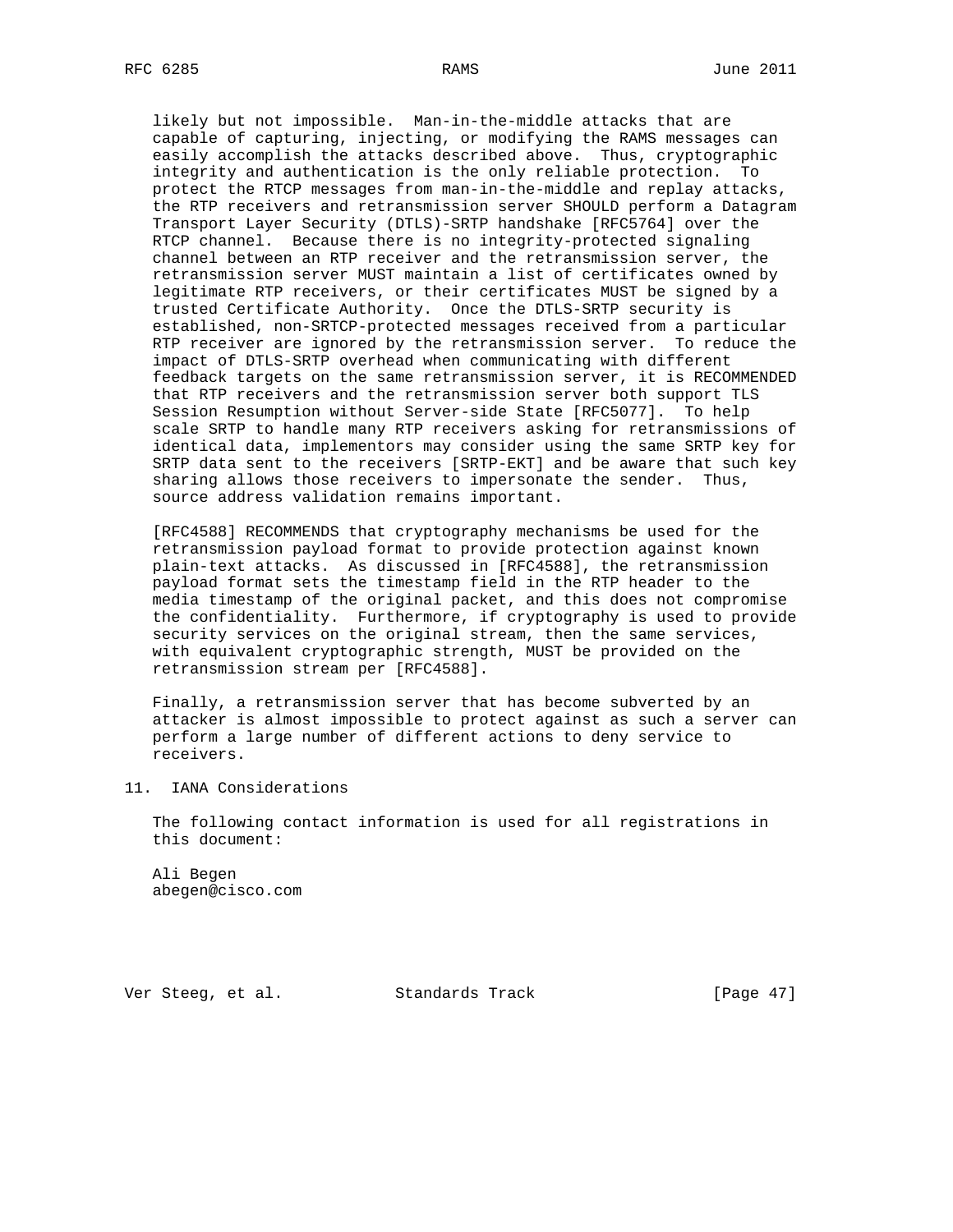Note that the "RAMS" (value 2) in the Multicast Acquisition Method Registry refers to the method described in Section 6 of this document.

11.1. Registration of SDP Attributes

This document registers a new attribute name in SDP.

 SDP Attribute ("att-field"): Attribute name: rams-updates Long form: Support for Updated RAMS Request Messages Type of name: att-field Type of attribute: Media level Subject to charset: No Purpose: See this document Reference: [RFC6285] Purpose:<br>Reference: [RFC<br>Values: None

11.2. Registration of SDP Attribute Values

 This document registers a new value for the 'nack' attribute to be used with the 'rtcp-fb' attribute in SDP. For more information about the 'rtcp-fb' attribute, refer to Section 4.2 of [RFC4585].

| Value name:  | rai                          |
|--------------|------------------------------|
| Long name:   | Rapid Acquisition Indication |
| Usable with: | nack                         |
| Reference:   | [RFC6285]                    |

11.3. Registration of FMT Values

 Within the RTPFB range, the following format (FMT) value is registered:

| Name:      | RAMS                                    |  |
|------------|-----------------------------------------|--|
| Long name: | Rapid Acquisition of Multicast Sessions |  |
| Value:     |                                         |  |
| Reference: | [RFC6285]                               |  |

11.4. SFMT Values for RAMS Messages Registry

 This document creates a new sub-registry for the sub-feedback message type (SFMT) values to be used with the FMT value registered for RAMS messages. The registry is called the SFMT Values for RAMS Messages Registry. This registry is managed by the IANA according to the Specification Required policy of [RFC5226].

Ver Steeg, et al. Standards Track [Page 48]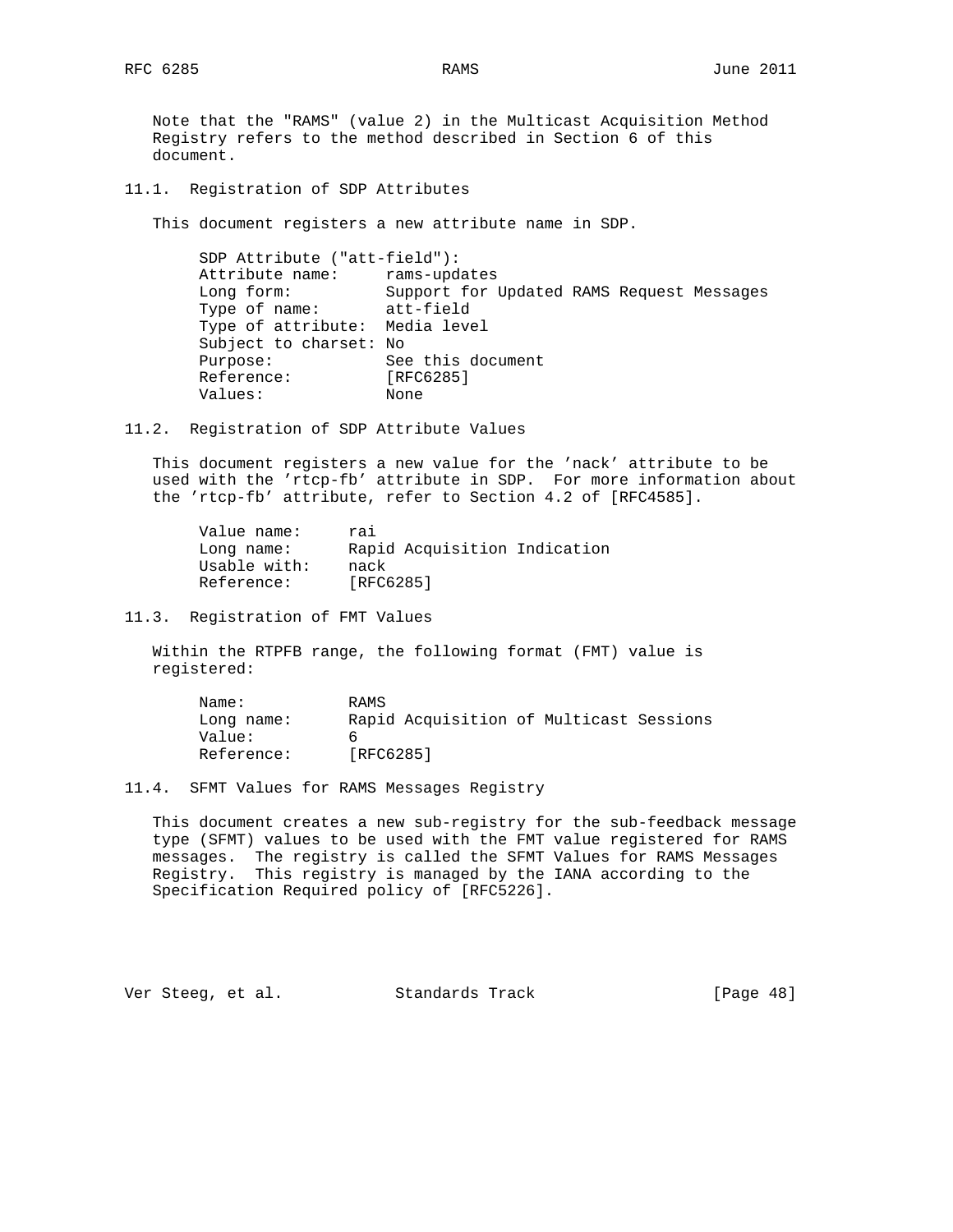The length of the SFMT field in the RAMS messages is a single octet, allowing 256 values. The registry is initialized with the following entries:

| Value Name |                                           | Reference        |
|------------|-------------------------------------------|------------------|
|            | Reserved                                  | [RFC6285]        |
|            | RAMS Request                              | [RFC6285]        |
| 2          | RAMS Information                          | [RFC6285]        |
|            | RAMS Termination                          | <b>[RFC6285]</b> |
|            | 4-254 Unassigned - Specification Required |                  |
| 255        | Reserved                                  | [RFC6285]        |

The SFMT values 0 and 255 are reserved for future use.

 Any registration for an unassigned SFMT value needs to contain the following information:

- o Contact information of the one doing the registration, including at least name, address, and email.
- o A detailed description of what the new SFMT represents and how it shall be interpreted.

 New RAMS functionality is intended to be introduced by using the extension mechanism within the existing RAMS message types not by introducing new message types unless it is absolutely necessary.

11.5. RAMS TLV Space Registry

 This document creates a new IANA TLV space registry for the RAMS extensions. The registry is called the RAMS TLV Space Registry. This registry is managed by the IANA according to the Specification Required policy of [RFC5226].

 The length of the Type field in the TLV elements is a single octet, allowing 256 values. The Type values 0 and 255 are reserved for future use. The Type values between (and including) 128 and 254 are reserved for private extensions.

Ver Steeg, et al. Standards Track [Page 49]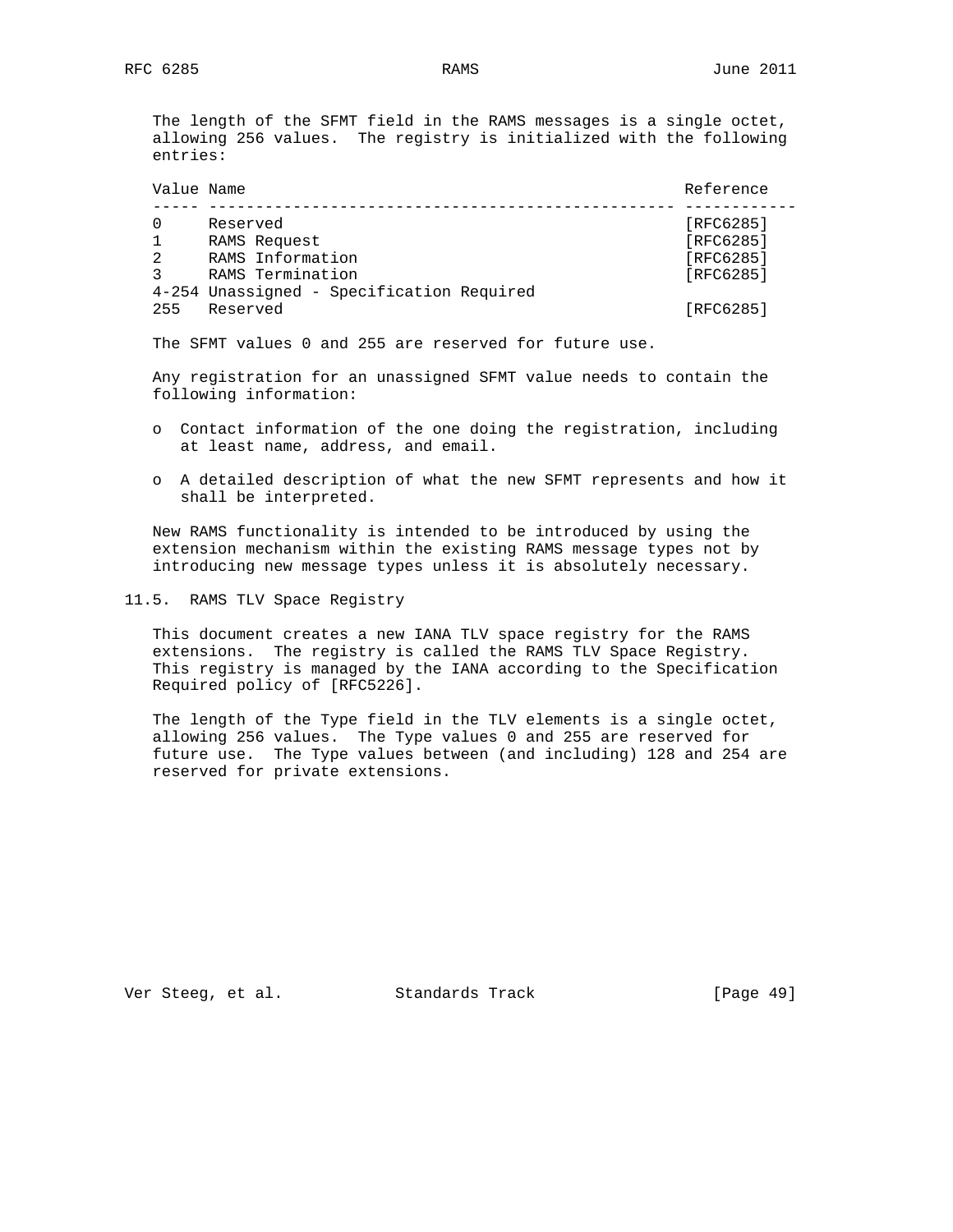| Type      | Description                                   | Reference |
|-----------|-----------------------------------------------|-----------|
| $\Omega$  | Reserved                                      | [RFC6285] |
| 1         | Requested Media Sender SSRC(s)                | [RFC6285] |
| 2         | Min RAMS Buffer Fill Requirement              | [RFC6285] |
| 3         | Max RAMS Buffer Fill Requirement              | [RFC6285] |
| 4         | Max Receive Bitrate                           | [RFC6285] |
| 5         | Request for Preamble Only                     | [RFC6285] |
| 6         | Supported Enterprise Number(s)                | [RFC6285] |
| $7 - 30$  | Unassigned - Specification Required           |           |
| 31        | Media Sender SSRC                             | [RFC6285] |
| 32        | RTP Seqnum of the First Packet                | [RFC6285] |
| 33        | Earliest Multicast Join Time                  | [RFC6285] |
| 34        | Burst Duration                                | [RFC6285] |
| 35        | Max Transmit Bitrate                          | [RFC6285] |
| $36 - 60$ | Unassigned - Specification Required           |           |
| 61        | Extended RTP Segnum of First Multicast Packet | [RFC6285] |
|           | 62-127 Unassigned - Specification Required    |           |
|           | 128-254 Reserved for Private Use              |           |
| 255       | Reserved                                      | [RFC6285] |
|           |                                               |           |

The registry is initialized with the following entries:

 Any registration for an unassigned Type value needs to contain the following information:

- o Contact information of the one doing the registration, including at least name, address, and email.
- o A detailed description of what the new TLV element represents and how it shall be interpreted.
- 11.6. RAMS Response Code Space Registry

 This document creates a new IANA TLV space registry for the RAMS response codes. The registry is called the RAMS Response Code Space Registry. This registry is managed by the IANA according to the Specification Required policy of [RFC5226].

 The length of the Response field is two octets, allowing 65536 codes. However, in this document, the response codes have been classified and registered following an HTTP-style code numbering. New response codes should be classified following the guidelines below:

Ver Steeg, et al. Standards Track [Page 50]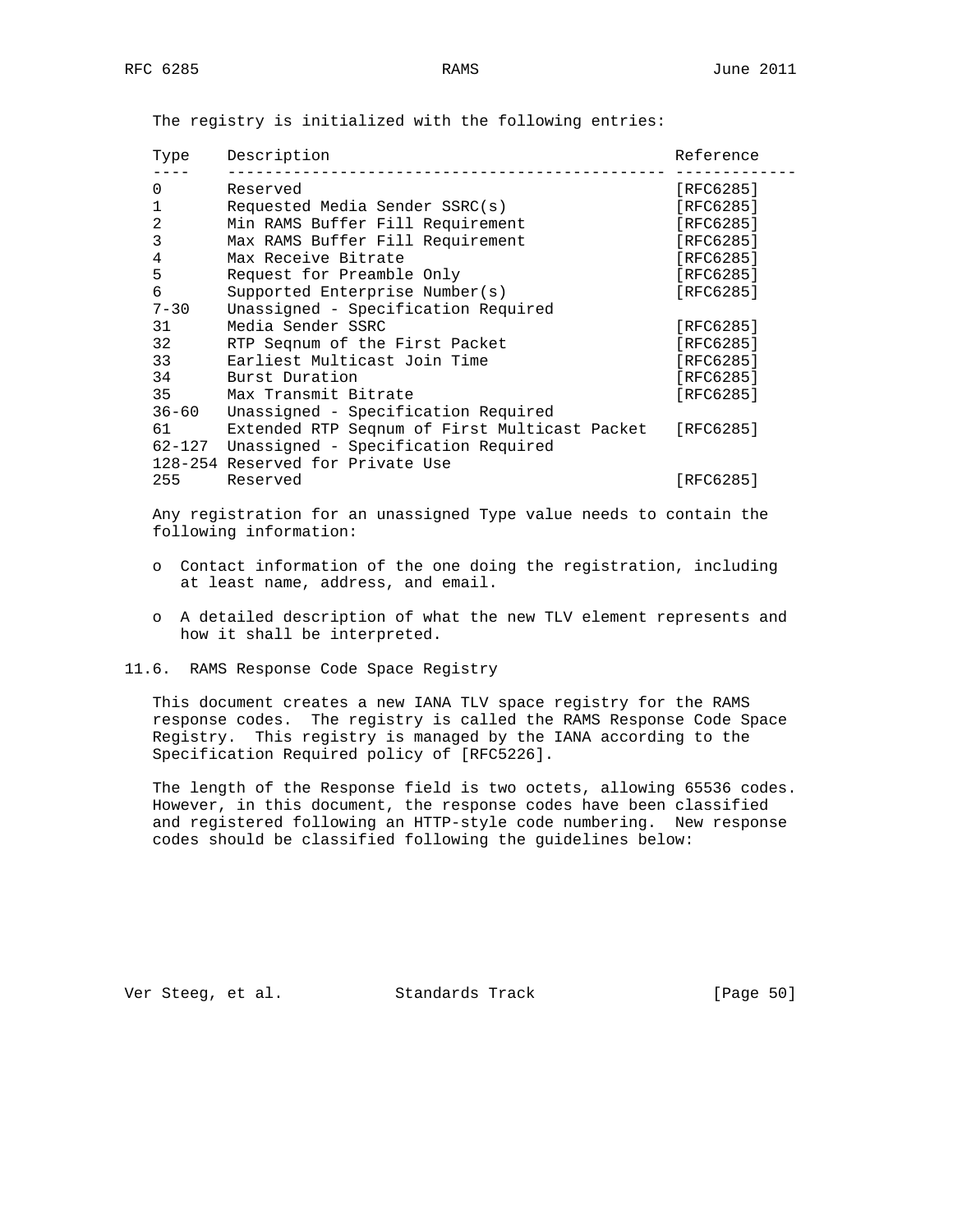Code Level Purpose ---------- --------------- 1xx Informational 2xx Success<br>3xx Redirect 3xx Redirection<br>4xx RTP Receiver 4xx RTP Receiver (RTP\_Rx) Error 5xx Burst/Retransmission Source (BRS) Error The Response code 65535 is reserved for future use. The registry is initialized with the following entries: Code Description and the contract of the Reference Reference ----- -------------------------------------------------- ------------ 0 A private response code is included in the message [RFC6285] 100 Parameter update for RAMS session [RFC6285] 200 RAMS request has been accepted [RFC6285] 201 Unicast burst has been completed [RFC6285] 400 Invalid RAMS-R message syntax [RFC6285] 401 Invalid min buffer requirement in RAMS-R message [RFC6285] 402 Invalid max buffer requirement in RAMS-R message [RFC6285] 403 Insufficient max bitrate requirement in RAMS-R message [RFC6285] 404 Invalid RAMS-T message syntax [RFC6285] 500 An unspecified BRS internal error has occurred [RFC6285] 501 BRS has insufficient bandwidth to start RAMS session [RFC6285] 502 Burst is terminated due to network congestion [RFC6285] 503 BRS has insufficient CPU cycles to start RAMS session in the contract of the contract of  $\sim$  [RFC6285] 504 RAMS functionality is not available on BRS [RFC6285] 505 RAMS functionality is not available for RTP\_Rx [RFC6285] 506 RAMS functionality is not available for the requested multicast stream [RFC6285] 507 BRS has no valid starting point available for the requested multicast stream [RFC6285] 508 BRS has no reference information available for the requested multicast stream [RFC6285] 509 BRS has no RTP stream matching the requested SSRC [RFC6285] 510 RAMS request to acquire the entire session has been denied in the set of the set of the set of the set of the set of the set of the set of the set of the 511 Only the preamble information is sent [RFC6285] 512 RAMS request has been denied due to a policy [RFC6285]

Ver Steeg, et al. Standards Track [Page 51]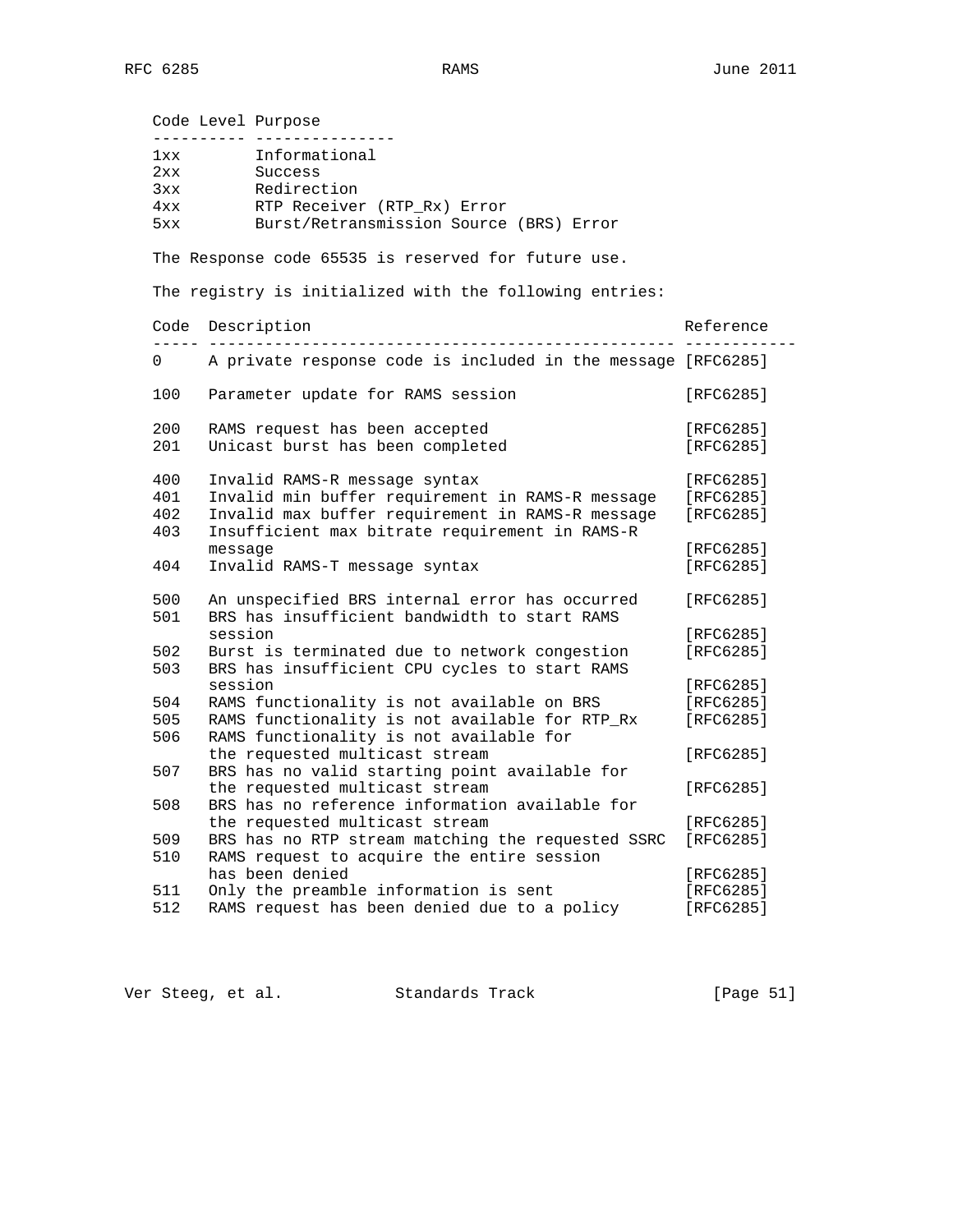Any registration for an unassigned Response code needs to contain the following information:

- o Contact information of the one doing the registration, including at least name, address, and email.
- o A detailed description of what the new Response code describes and how it shall be interpreted.
- 12. Contributors

 Dave Oran, Magnus Westerlund, and Colin Perkins have contributed significantly to this specification by providing text and solutions to some of the issues raised during the development of this specification.

13. Acknowledgments

 The following individuals reviewed earlier versions of this specification and provided helpful comments: Joerg Ott, Roni Even, Dan Wing, Tony Faustini, Peilin Yang, Jeff Goldberg, Muriel Deschanel, Orit Levin, Guy Hirson, Tom Taylor, Xavier Marjou, Ye-Kui Wang, Zixuan Zou, Ingemar Johansson, Haibin Song, Ning Zong, Jonathan Lennox, Jose Rey, Sean Sheedy, and Keith Drage.

## 14. References

- 14.1. Normative References
	- [RFC2119] Bradner, S., "Key words for use in RFCs to Indicate Requirement Levels", BCP 14, RFC 2119, March 1997.
	- [RFC2827] Ferguson, P. and D. Senie, "Network Ingress Filtering: Defeating Denial of Service Attacks which employ IP Source Address Spoofing", BCP 38, RFC 2827, May 2000.
	- [RFC3376] Cain, B., Deering, S., Kouvelas, I., Fenner, B., and A. Thyagarajan, "Internet Group Management Protocol, Version 3", RFC 3376, October 2002.
	- [RFC3550] Schulzrinne, H., Casner, S., Frederick, R., and V. Jacobson, "RTP: A Transport Protocol for Real-Time Applications", STD 64, RFC 3550, July 2003.
	- [RFC3605] Huitema, C., "Real Time Control Protocol (RTCP) attribute in Session Description Protocol (SDP)", RFC 3605, October 2003.

Ver Steeg, et al. Standards Track [Page 52]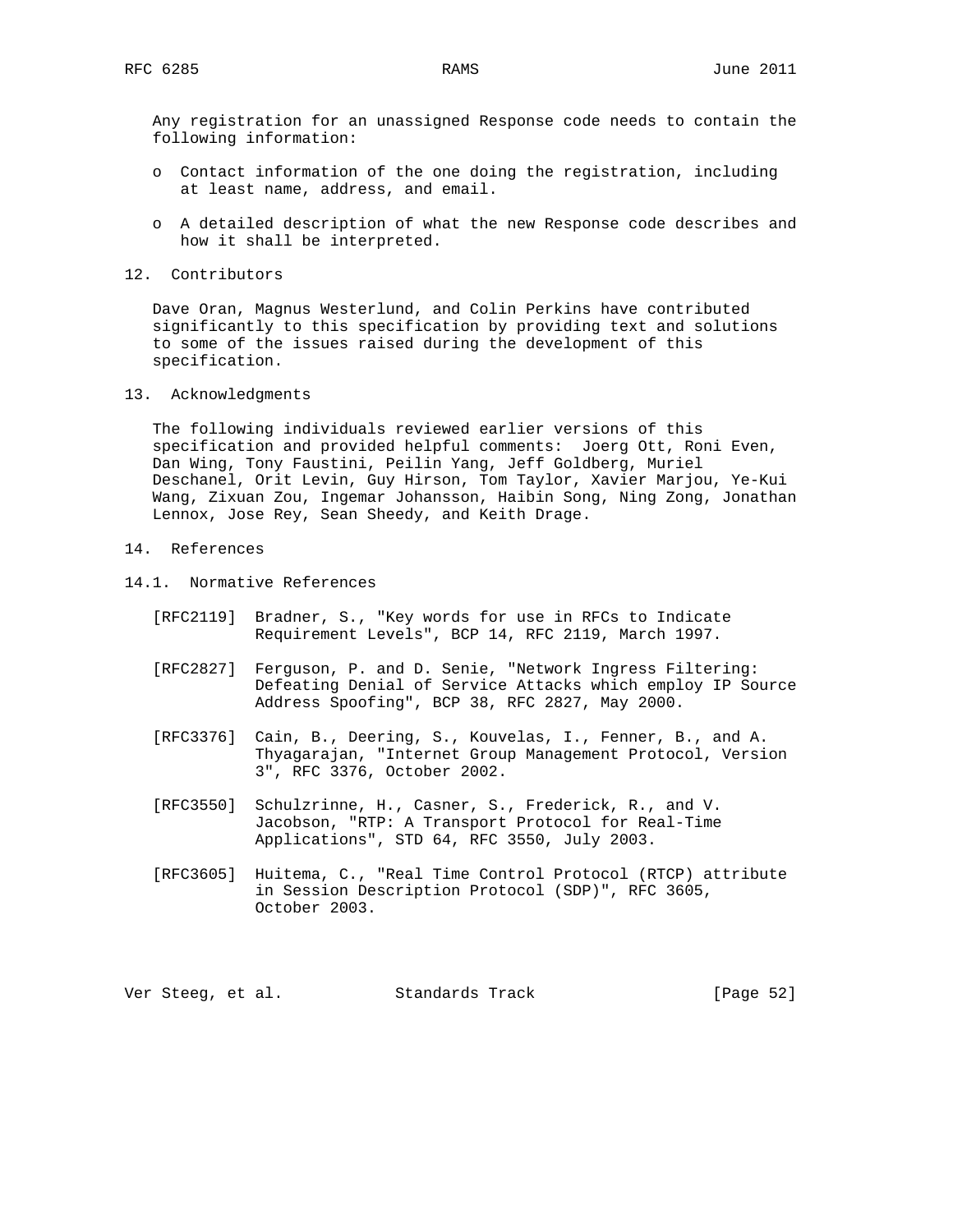- [RFC3711] Baugher, M., McGrew, D., Naslund, M., Carrara, E., and K. Norrman, "The Secure Real-time Transport Protocol (SRTP)", RFC 3711, March 2004.
- [RFC3810] Vida, R. and L. Costa, "Multicast Listener Discovery Version 2 (MLDv2) for IPv6", RFC 3810, June 2004.
- [RFC4566] Handley, M., Jacobson, V., and C. Perkins, "SDP: Session Description Protocol", RFC 4566, July 2006.
- [RFC4585] Ott, J., Wenger, S., Sato, N., Burmeister, C., and J. Rey, "Extended RTP Profile for Real-time Transport Control Protocol (RTCP)-Based Feedback (RTP/AVPF)", RFC 4585, July 2006.
- [RFC4588] Rey, J., Leon, D., Miyazaki, A., Varsa, V., and R. Hakenberg, "RTP Retransmission Payload Format", RFC 4588, July 2006.
- [RFC4604] Holbrook, H., Cain, B., and B. Haberman, "Using Internet Group Management Protocol Version 3 (IGMPv3) and Multicast Listener Discovery Protocol Version 2 (MLDv2) for Source- Specific Multicast", RFC 4604, August 2006.
- [RFC5077] Salowey, J., Zhou, H., Eronen, P., and H. Tschofenig, "Transport Layer Security (TLS) Session Resumption without Server-Side State", RFC 5077, January 2008.
- [RFC5234] Crocker, D. and P. Overell, "Augmented BNF for Syntax Specifications: ABNF", STD 68, RFC 5234, January 2008.
- [RFC5285] Singer, D. and H. Desineni, "A General Mechanism for RTP Header Extensions", RFC 5285, July 2008.
- [RFC5506] Johansson, I. and M. Westerlund, "Support for Reduced-Size Real-Time Transport Control Protocol (RTCP): Opportunities and Consequences", RFC 5506, April 2009.
- [RFC5576] Lennox, J., Ott, J., and T. Schierl, "Source-Specific Media Attributes in the Session Description Protocol (SDP)", RFC 5576, June 2009.
- [RFC5760] Ott, J., Chesterfield, J., and E. Schooler, "RTP Control Protocol (RTCP) Extensions for Single-Source Multicast Sessions with Unicast Feedback", RFC 5760, February 2010.
- [RFC5761] Perkins, C. and M. Westerlund, "Multiplexing RTP Data and Control Packets on a Single Port", RFC 5761, April 2010.

Ver Steeg, et al. Standards Track [Page 53]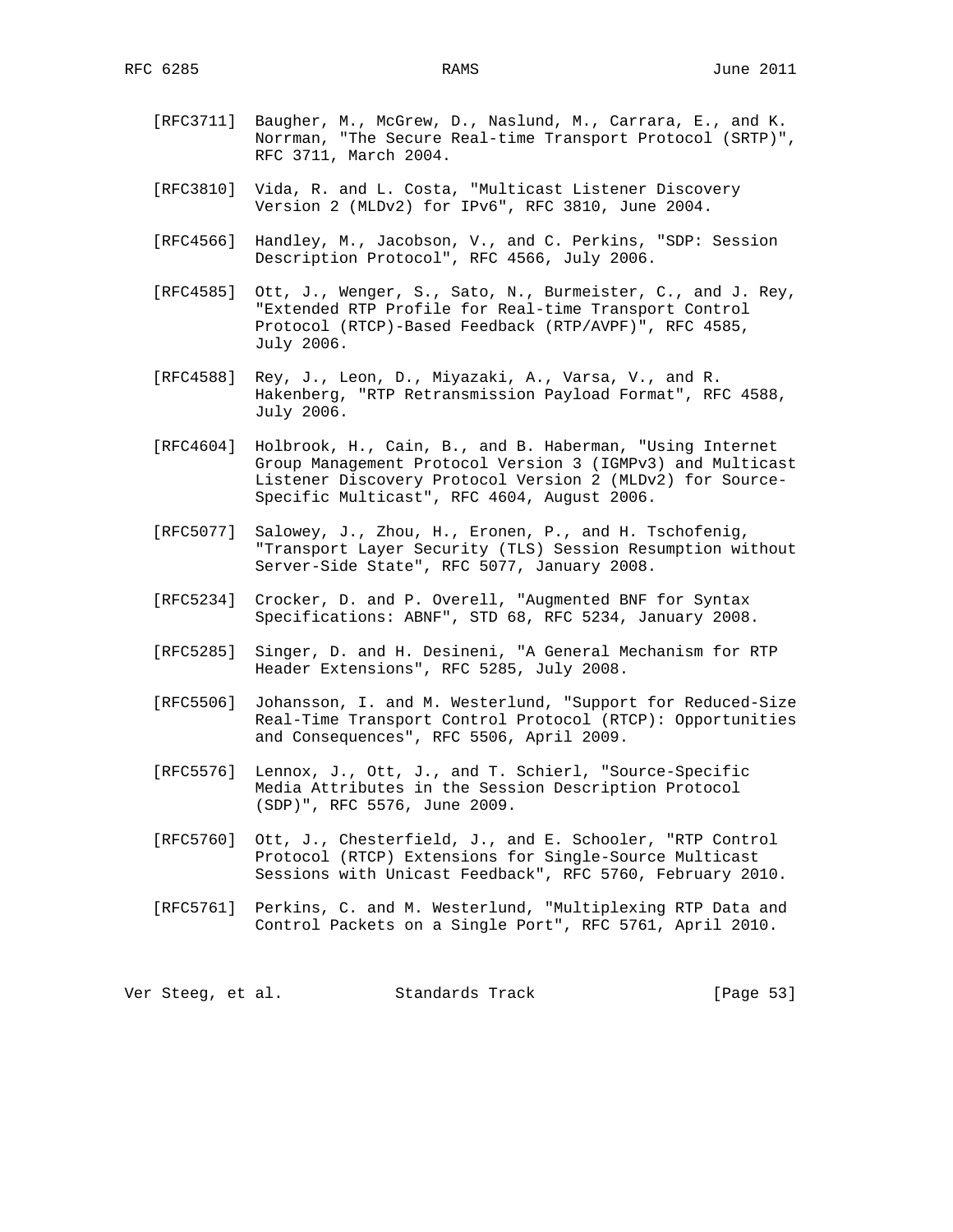- [RFC5764] McGrew, D. and E. Rescorla, "Datagram Transport Layer Security (DTLS) Extension to Establish Keys for the Secure Real-time Transport Protocol (SRTP)", RFC 5764, May 2010.
- [RFC5888] Camarillo, G. and H. Schulzrinne, "The Session Description Protocol (SDP) Grouping Framework", RFC 5888, June 2010.
- [RFC6051] Perkins, C. and T. Schierl, "Rapid Synchronisation of RTP Flows", RFC 6051, November 2010.
- [RFC6128] Begen, A., "RTP Control Protocol (RTCP) Port for Source- Specific Multicast (SSM) Sessions", RFC 6128, February 2011.
- [RFC6284] Begen, A., Wing, D., and T. Van Caenegem, "Port Mapping Between Unicast and Multicast RTP Sessions", RFC 6284, June 2011.
- 14.2. Informative References
	- [ECN-FOR-RTP]
		- Westerlund, M., Johansson, I., Perkins, C., O'Hanlon, P., and K. Carlberg, "Explicit Congestion Notification (ECN) for RTP over UDP", Work in Progress, May 2011.
	- [IC2009] Begen, A., Glazebrook, N., and W. Ver Steeg, "Reducing Channel Change Times in IPTV with Real-Time Transport Protocol (IEEE Internet Computing)", May 2009.
	- [MULTICAST-ACQ]

 Begen, A. and E. Friedrich, "Multicast Acquisition Report Block Type for RTP Control Protocol (RTCP) Extended Reports (XRs)", Work in Progress, May 2011.

#### [RAMS-SCENARIOS]

 Begen, A., "Considerations and Guidelines for Deploying the Rapid Acquisition of Multicast Sessions (RAMS) Method", Work in Progress, June 2011.

- [RFC0768] Postel, J., "User Datagram Protocol", STD 6, RFC 768, August 1980.
- [RFC4787] Audet, F. and C. Jennings, "Network Address Translation (NAT) Behavioral Requirements for Unicast UDP", BCP 127, RFC 4787, January 2007.

Ver Steeg, et al. Standards Track [Page 54]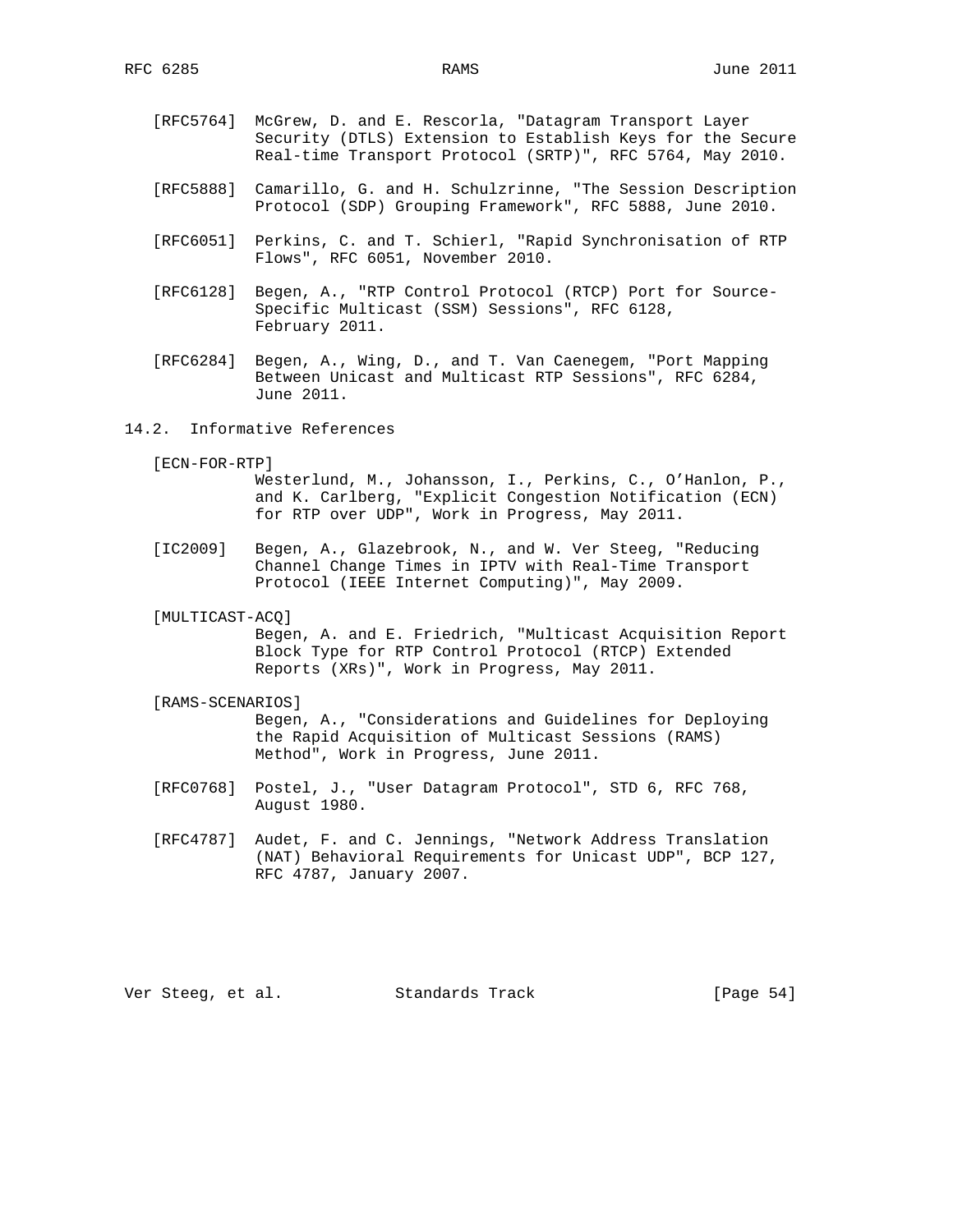- [RFC5226] Narten, T. and H. Alvestrand, "Guidelines for Writing an IANA Considerations Section in RFCs", BCP 26, RFC 5226, May 2008.
- [RFC5762] Perkins, C., "RTP and the Datagram Congestion Control Protocol (DCCP)", RFC 5762, April 2010.
- [RFC6015] Begen, A., "RTP Payload Format for 1-D Interleaved Parity Forward Error Correction (FEC)", RFC 6015, October 2010.
- [RFC6222] Begen, A., Perkins, C., and D. Wing, "Guidelines for Choosing RTP Control Protocol (RTCP) Canonical Names (CNAMEs)", RFC 6222, April 2011.
- [SRTP-EKT] McGrew, D., Andreasen, F., Wing, D., and K. Fischer, "Encrypted Key Transport for Secure RTP", Work in Progress, March 2011.
- [UPnP-IGD] UPnP Forum, "Universal Plug and Play (UPnP) Internet Gateway Device (IGD)", December 2010.